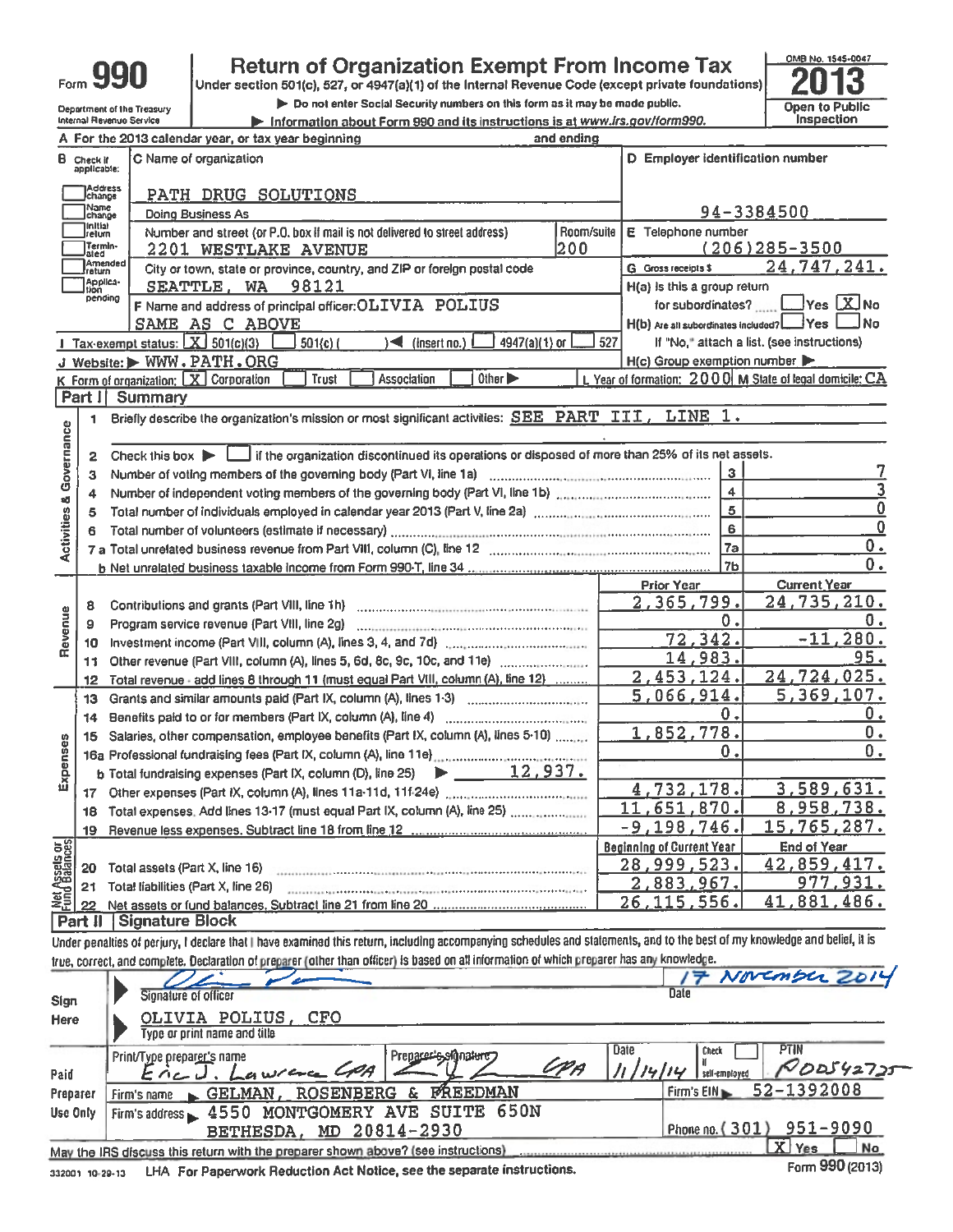|                    | PATH DRUG SOLUTIONS<br>Form 990 (2013)                                                                                                                                                                                                                                                                                                                                                                                                                                                                                                                                                                                                                                                                               | 94-3384500<br>Page 2                   |
|--------------------|----------------------------------------------------------------------------------------------------------------------------------------------------------------------------------------------------------------------------------------------------------------------------------------------------------------------------------------------------------------------------------------------------------------------------------------------------------------------------------------------------------------------------------------------------------------------------------------------------------------------------------------------------------------------------------------------------------------------|----------------------------------------|
|                    | <b>Part III   Statement of Program Service Accomplishments</b>                                                                                                                                                                                                                                                                                                                                                                                                                                                                                                                                                                                                                                                       |                                        |
|                    |                                                                                                                                                                                                                                                                                                                                                                                                                                                                                                                                                                                                                                                                                                                      | $\boxed{\mathbf{X}}$                   |
| 1.                 | Briefly describe the organization's mission:<br>PATH DRUG SOLUTIONS (PDS) WORKS TO DEVELOP SAFE AND EFFECTIVE NEW<br>MEDICINES FOR DISEASES THAT DISPROPORTIONATELY AFFECT PEOPLE IN<br>DEVELOPING COUNTRIES AND ENSURE THAT THEY ARE AVAILABLE AND ACCESSIBLE                                                                                                                                                                                                                                                                                                                                                                                                                                                       |                                        |
|                    | WHERE THEY ARE NEEDED MOST.                                                                                                                                                                                                                                                                                                                                                                                                                                                                                                                                                                                                                                                                                          |                                        |
| $\mathbf{2}$       | Did the organization undertake any significant program services during the year which were not listed on                                                                                                                                                                                                                                                                                                                                                                                                                                                                                                                                                                                                             |                                        |
|                    | the prior Form 990 or 990-EZ?<br>If "Yes," describe these new services on Schedule O.                                                                                                                                                                                                                                                                                                                                                                                                                                                                                                                                                                                                                                | $\mathbb{I}$ Yes $\boxed{\text{X}}$ No |
| 3                  | Did the organization cease conducting, or make significant changes in how it conducts, any program services?<br>If "Yes," describe these changes on Schedule O.                                                                                                                                                                                                                                                                                                                                                                                                                                                                                                                                                      | $\exists$ Yes $\boxed{\text{X}}$ No    |
| 4                  | Describe the organization's program service accomplishments for each of its three largest program services, as measured by expenses.<br>Section 501(c)(3) and 501(c)(4) organizations are required to report the amount of grants and allocations to others, the total expenses, and                                                                                                                                                                                                                                                                                                                                                                                                                                 |                                        |
|                    | revenue, if any, for each program service reported.                                                                                                                                                                                                                                                                                                                                                                                                                                                                                                                                                                                                                                                                  |                                        |
| 4a                 | $5,369,107.$ (Revenue \$)<br>$\overline{8}$ , $\overline{6}$ 44, 420. including grants of \$<br>) (Expenses \$<br>(Code:<br>ALTHOUGH MANY POOR COUNTRIES NEED NEW, MORE EFFECTIVE, AND LOWER-COST<br>MEDICINES TO MEET CRITICAL HEALTH CHALLENGES (INCLUDING DIARRHEA,<br>MALARIA, AND HIV), RESEARCH AND DEVELOPMENT FOR THESE DRUGS MAY NOT BE<br>A PRIORITY FOR COMMERCIAL PHARMACEUTICAL GROUPS. PDS OVERCOMES THIS<br>BARRIER BY CREATING CROSS-SECTOR COLLABORATIONS, OPENING DOORS FOR THE<br>SHARING AND DONATION OF INTELLECTUAL PROPERTY, AND HARNESSING THE<br>SCIENTIFIC AND MANUFACTURING CAPACITY OF BOTH DEVELOPED AND DEVELOPING<br>COUNTRIES. WE ASSEMBLE EXPERIENCED AND DEDICATED TEAMS; IDENTIFY |                                        |
|                    | PROMISING DRUG CANDIDATES; TRANSLATE THESE CANDIDATES INTO SAFE,                                                                                                                                                                                                                                                                                                                                                                                                                                                                                                                                                                                                                                                     |                                        |
|                    | EFFECTIVE, AND AFFORDABLE MEDICINES; AND COLLABORATE WITH COMPANIES TO                                                                                                                                                                                                                                                                                                                                                                                                                                                                                                                                                                                                                                               |                                        |
|                    | MANUFACTURE AND DISTRIBUTE NEWLY APPROVED THERAPIES TO THOSE WHO NEED                                                                                                                                                                                                                                                                                                                                                                                                                                                                                                                                                                                                                                                |                                        |
|                    | THEM MOST.                                                                                                                                                                                                                                                                                                                                                                                                                                                                                                                                                                                                                                                                                                           |                                        |
|                    |                                                                                                                                                                                                                                                                                                                                                                                                                                                                                                                                                                                                                                                                                                                      |                                        |
|                    |                                                                                                                                                                                                                                                                                                                                                                                                                                                                                                                                                                                                                                                                                                                      |                                        |
|                    |                                                                                                                                                                                                                                                                                                                                                                                                                                                                                                                                                                                                                                                                                                                      |                                        |
| 4с                 | (Expenses \$<br>(Code:<br>including grants of \$                                                                                                                                                                                                                                                                                                                                                                                                                                                                                                                                                                                                                                                                     | ) (Revenue \$                          |
|                    |                                                                                                                                                                                                                                                                                                                                                                                                                                                                                                                                                                                                                                                                                                                      |                                        |
|                    |                                                                                                                                                                                                                                                                                                                                                                                                                                                                                                                                                                                                                                                                                                                      |                                        |
|                    |                                                                                                                                                                                                                                                                                                                                                                                                                                                                                                                                                                                                                                                                                                                      |                                        |
|                    | <b>4d</b> Other program services (Describe in Schedule O.)                                                                                                                                                                                                                                                                                                                                                                                                                                                                                                                                                                                                                                                           |                                        |
|                    | (Expenses \$<br>(Revenue \$<br>including grants of \$<br>8,644,420.                                                                                                                                                                                                                                                                                                                                                                                                                                                                                                                                                                                                                                                  |                                        |
|                    |                                                                                                                                                                                                                                                                                                                                                                                                                                                                                                                                                                                                                                                                                                                      |                                        |
| 4е                 | Total program service expenses                                                                                                                                                                                                                                                                                                                                                                                                                                                                                                                                                                                                                                                                                       | Form 990 (2013)                        |
| 332002<br>10-29-13 | SEE SCHEDULE O FOR CONTINUATION(S)                                                                                                                                                                                                                                                                                                                                                                                                                                                                                                                                                                                                                                                                                   |                                        |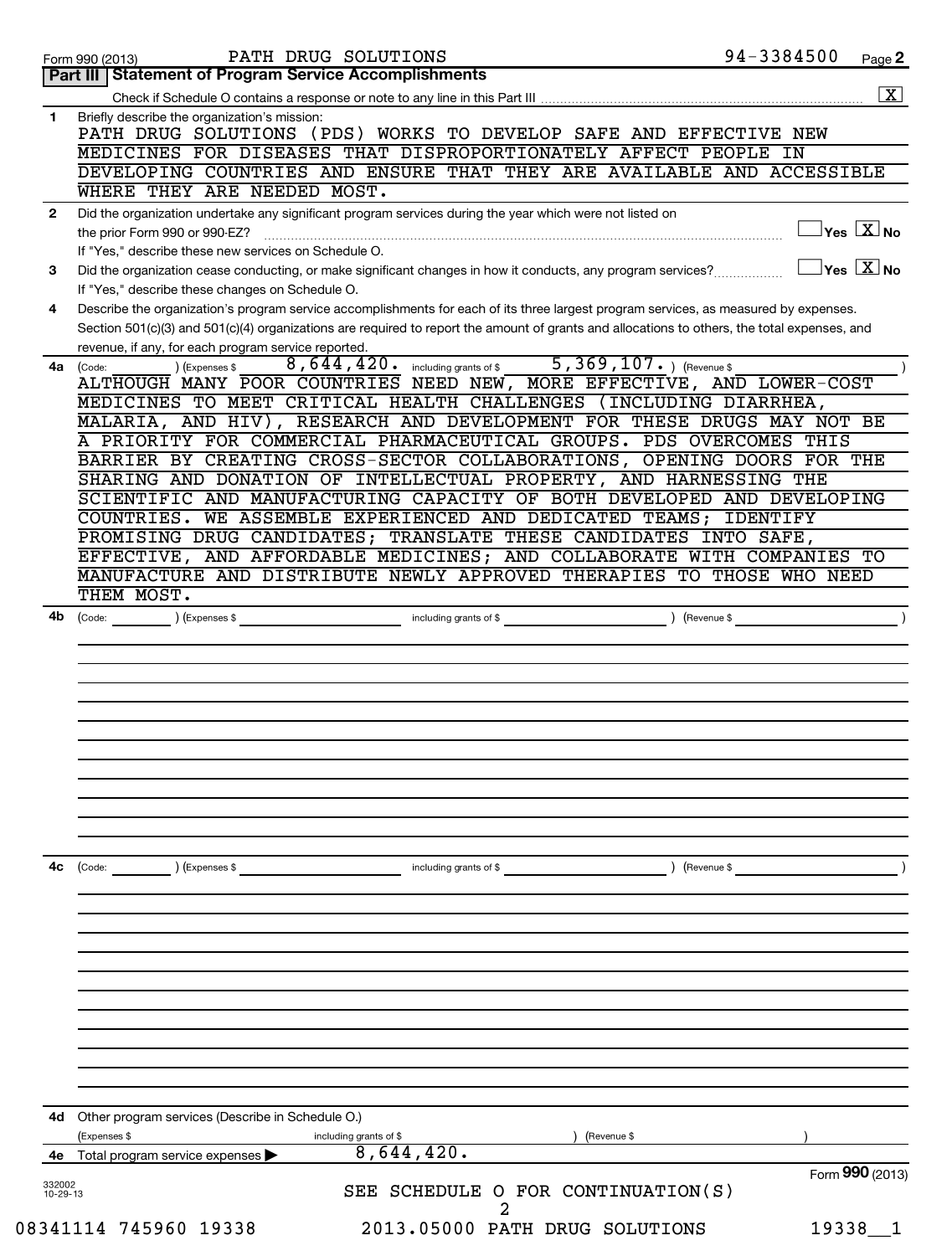|     |                                                                                                                                                                                                                               |                 | Yes                     | No                      |
|-----|-------------------------------------------------------------------------------------------------------------------------------------------------------------------------------------------------------------------------------|-----------------|-------------------------|-------------------------|
| 1.  | Is the organization described in section 501(c)(3) or 4947(a)(1) (other than a private foundation)?                                                                                                                           |                 |                         |                         |
|     |                                                                                                                                                                                                                               | 1               | х                       |                         |
| 2   | Is the organization required to complete Schedule B, Schedule of Contributors? [111] [12] the organization required to complete Schedule B, Schedule of Contributors?                                                         | $\overline{2}$  | $\overline{\textbf{x}}$ |                         |
| З   | Did the organization engage in direct or indirect political campaign activities on behalf of or in opposition to candidates for                                                                                               | 3               |                         | x                       |
| 4   | Section 501(c)(3) organizations. Did the organization engage in lobbying activities, or have a section 501(h) election in effect                                                                                              |                 |                         |                         |
|     |                                                                                                                                                                                                                               | 4               |                         | x                       |
| 5   | Is the organization a section 501(c)(4), 501(c)(5), or 501(c)(6) organization that receives membership dues, assessments, or                                                                                                  |                 |                         |                         |
|     |                                                                                                                                                                                                                               | 5               |                         | x                       |
| 6   | Did the organization maintain any donor advised funds or any similar funds or accounts for which donors have the right to                                                                                                     |                 |                         |                         |
|     | provide advice on the distribution or investment of amounts in such funds or accounts? If "Yes," complete Schedule D, Part I                                                                                                  | 6               |                         | x                       |
| 7   | Did the organization receive or hold a conservation easement, including easements to preserve open space,                                                                                                                     |                 |                         |                         |
|     |                                                                                                                                                                                                                               | 7               |                         | x                       |
| 8   | Did the organization maintain collections of works of art, historical treasures, or other similar assets? If "Yes," complete<br>Schedule D, Part III <b>Marting Community</b> Construction of the United Schedule D, Part III | 8               |                         | x                       |
| 9   | Did the organization report an amount in Part X, line 21, for escrow or custodial account liability; serve as a custodian for                                                                                                 |                 |                         |                         |
|     | amounts not listed in Part X; or provide credit counseling, debt management, credit repair, or debt negotiation services?<br>If "Yes," complete Schedule D, Part IV                                                           | 9               |                         | x                       |
| 10  | Did the organization, directly or through a related organization, hold assets in temporarily restricted endowments, permanent                                                                                                 |                 |                         |                         |
|     |                                                                                                                                                                                                                               | 10              |                         | x                       |
| 11  | If the organization's answer to any of the following questions is "Yes," then complete Schedule D, Parts VI, VII, VIII, IX, or X<br>as applicable.                                                                            |                 |                         |                         |
|     | a Did the organization report an amount for land, buildings, and equipment in Part X, line 10? If "Yes," complete Schedule D,                                                                                                 |                 |                         |                         |
|     | Part VI                                                                                                                                                                                                                       | 11a             | х                       |                         |
|     | <b>b</b> Did the organization report an amount for investments - other securities in Part X, line 12 that is 5% or more of its total                                                                                          |                 |                         |                         |
|     |                                                                                                                                                                                                                               | 11b             |                         | X.                      |
|     | c Did the organization report an amount for investments - program related in Part X, line 13 that is 5% or more of its total                                                                                                  |                 |                         |                         |
|     |                                                                                                                                                                                                                               | 11c             |                         | x                       |
|     | d Did the organization report an amount for other assets in Part X, line 15 that is 5% or more of its total assets reported in                                                                                                |                 |                         | х                       |
|     |                                                                                                                                                                                                                               | 11d             |                         | $\overline{\mathtt{x}}$ |
| f   | Did the organization's separate or consolidated financial statements for the tax year include a footnote that addresses                                                                                                       | 11e             |                         |                         |
|     | the organization's liability for uncertain tax positions under FIN 48 (ASC 740)? If "Yes," complete Schedule D, Part X                                                                                                        | 11f             |                         | x                       |
|     | 12a Did the organization obtain separate, independent audited financial statements for the tax year? If "Yes," complete                                                                                                       |                 |                         |                         |
|     | Schedule D, Parts XI and XII                                                                                                                                                                                                  | 12a             |                         | x                       |
|     | <b>b</b> Was the organization included in consolidated, independent audited financial statements for the tax year?                                                                                                            |                 |                         |                         |
|     | If "Yes," and if the organization answered "No" to line 12a, then completing Schedule D, Parts XI and XII is optional                                                                                                         | 12b             | X                       |                         |
| 13  |                                                                                                                                                                                                                               | 13              |                         | x                       |
| 14a |                                                                                                                                                                                                                               | 14a             | х                       |                         |
|     | <b>b</b> Did the organization have aggregate revenues or expenses of more than \$10,000 from grantmaking, fundraising, business,                                                                                              |                 |                         |                         |
|     | investment, and program service activities outside the United States, or aggregate foreign investments valued at \$100,000                                                                                                    |                 |                         |                         |
|     |                                                                                                                                                                                                                               | 14b             | х                       |                         |
| 15  | Did the organization report on Part IX, column (A), line 3, more than \$5,000 of grants or other assistance to or for any                                                                                                     |                 | х                       |                         |
|     | Did the organization report on Part IX, column (A), line 3, more than \$5,000 of aggregate grants or other assistance to                                                                                                      | 15              |                         |                         |
| 16  |                                                                                                                                                                                                                               | 16              |                         | x                       |
| 17  | Did the organization report a total of more than \$15,000 of expenses for professional fundraising services on Part IX,                                                                                                       |                 |                         |                         |
|     |                                                                                                                                                                                                                               | 17              |                         | х                       |
| 18  | Did the organization report more than \$15,000 total of fundraising event gross income and contributions on Part VIII, lines                                                                                                  |                 |                         |                         |
|     |                                                                                                                                                                                                                               | 18              |                         | х                       |
| 19  | Did the organization report more than \$15,000 of gross income from gaming activities on Part VIII, line 9a? If "Yes,"                                                                                                        |                 |                         |                         |
|     |                                                                                                                                                                                                                               | 19              |                         | х                       |
|     |                                                                                                                                                                                                                               | <b>20a</b>      |                         | $\overline{\texttt{x}}$ |
|     |                                                                                                                                                                                                                               | 20 <sub>b</sub> |                         |                         |

Form (2013) **990**

332003 10-29-13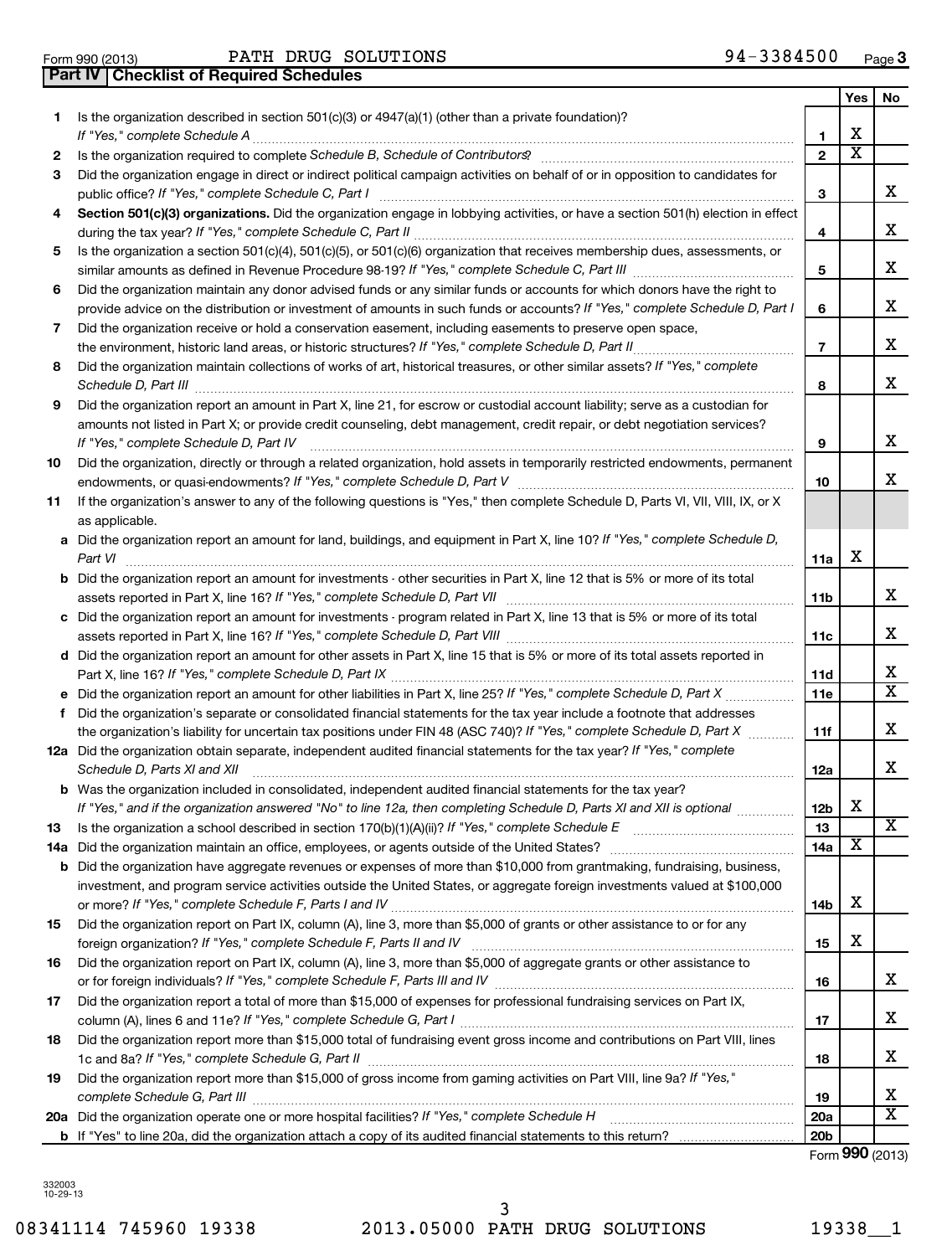**21**

**22**

**23**

|    | and former officers, directors, trustees, key employees, and highest compensated employees? If "Yes," complete<br>Schedule J        | 23  | х |                         |
|----|-------------------------------------------------------------------------------------------------------------------------------------|-----|---|-------------------------|
|    | 24a Did the organization have a tax-exempt bond issue with an outstanding principal amount of more than \$100,000 as of the         |     |   |                         |
|    | last day of the year, that was issued after December 31, 2002? If "Yes," answer lines 24b through 24d and complete                  |     |   |                         |
|    | Schedule K. If "No", go to line 25a                                                                                                 | 24a |   | х                       |
| b  | Did the organization invest any proceeds of tax-exempt bonds beyond a temporary period exception?                                   | 24b |   |                         |
|    | Did the organization maintain an escrow account other than a refunding escrow at any time during the year to defease                |     |   |                         |
|    | any tax-exempt bonds?                                                                                                               | 24c |   |                         |
|    |                                                                                                                                     | 24d |   |                         |
|    | 25a Section 501(c)(3) and 501(c)(4) organizations. Did the organization engage in an excess benefit transaction with a              |     |   |                         |
|    | disqualified person during the year? If "Yes," complete Schedule L, Part I                                                          | 25a |   | х                       |
|    | <b>b</b> Is the organization aware that it engaged in an excess benefit transaction with a disqualified person in a prior year, and |     |   |                         |
|    | that the transaction has not been reported on any of the organization's prior Forms 990 or 990-EZ? If "Yes," complete               |     |   |                         |
|    | Schedule L, Part I                                                                                                                  | 25b |   | х                       |
| 26 | Did the organization report any amount on Part X, line 5, 6, or 22 for receivables from or payables to any current or               |     |   |                         |
|    | former officers, directors, trustees, key employees, highest compensated employees, or disqualified persons? If so,                 |     |   |                         |
|    | complete Schedule L, Part II                                                                                                        | 26  |   | х                       |
| 27 | Did the organization provide a grant or other assistance to an officer, director, trustee, key employee, substantial                |     |   |                         |
|    | contributor or employee thereof, a grant selection committee member, or to a 35% controlled entity or family member                 |     |   |                         |
|    |                                                                                                                                     | 27  |   | х                       |
| 28 | Was the organization a party to a business transaction with one of the following parties (see Schedule L, Part IV                   |     |   |                         |
|    | instructions for applicable filing thresholds, conditions, and exceptions):                                                         |     |   |                         |
| a  | A current or former officer, director, trustee, or key employee? If "Yes," complete Schedule L, Part IV                             | 28a |   | х                       |
| b  | A family member of a current or former officer, director, trustee, or key employee? If "Yes," complete Schedule L, Part IV          | 28b |   | х                       |
|    | c An entity of which a current or former officer, director, trustee, or key employee (or a family member thereof) was an officer,   |     |   |                         |
|    | director, trustee, or direct or indirect owner? If "Yes," complete Schedule L, Part IV                                              | 28c |   | X                       |
| 29 |                                                                                                                                     | 29  |   | $\overline{\textbf{x}}$ |
| 30 | Did the organization receive contributions of art, historical treasures, or other similar assets, or qualified conservation         |     |   |                         |
|    |                                                                                                                                     | 30  |   | х                       |
| 31 | Did the organization liquidate, terminate, or dissolve and cease operations?                                                        |     |   |                         |
|    | If "Yes," complete Schedule N, Part I                                                                                               | 31  |   | х                       |
| 32 | Did the organization sell, exchange, dispose of, or transfer more than 25% of its net assets? If "Yes," complete                    |     |   |                         |
|    | Schedule N, Part II                                                                                                                 | 32  |   | х                       |
| 33 | Did the organization own 100% of an entity disregarded as separate from the organization under Regulations                          |     |   |                         |
|    |                                                                                                                                     | 33  |   | х                       |
| 34 | Was the organization related to any tax-exempt or taxable entity? If "Yes," complete Schedule R, Part II, III, or IV, and           |     |   |                         |
|    | Part V, line 1                                                                                                                      | 34  | х |                         |
|    |                                                                                                                                     | 35a |   | $\overline{\mathtt{x}}$ |
|    | b If "Yes" to line 35a, did the organization receive any payment from or engage in any transaction with a controlled entity         |     |   |                         |
|    |                                                                                                                                     | 35b |   |                         |
| 36 | Section 501(c)(3) organizations. Did the organization make any transfers to an exempt non-charitable related organization?          |     |   |                         |
|    |                                                                                                                                     | 36  |   | х                       |
| 37 | Did the organization conduct more than 5% of its activities through an entity that is not a related organization                    |     |   |                         |
|    |                                                                                                                                     | 37  |   | х                       |
| 38 | Did the organization complete Schedule O and provide explanations in Schedule O for Part VI, lines 11b and 19?                      |     |   |                         |
|    | Note. All Form 990 filers are required to complete Schedule O                                                                       | 38  | х |                         |
|    |                                                                                                                                     |     |   | Form 990 (2013)         |
|    |                                                                                                                                     |     |   |                         |

*If "Yes," complete Schedule I, Parts I and II* government on Part IX, column (A), line 1? ~~~~~~~~~~~~~~~~~~

Did the organization report more than \$5,000 of grants or other assistance to individuals in the United States on Part IX,

Did the organization answer "Yes" to Part VII, Section A, line 3, 4, or 5 about compensation of the organization's current

Did the organization report more than \$5,000 of grants or other assistance to any domestic organization or

*If "Yes," complete Schedule I, Parts I and III* column (A), line 2? ~~~~~~~~~~~~~~~~~~~~~~~~~~~~~~

#### Form 990 (2013) Page PATH DRUG SOLUTIONS 94-3384500 **4**

**21**

**22**

**Yes No**

X

X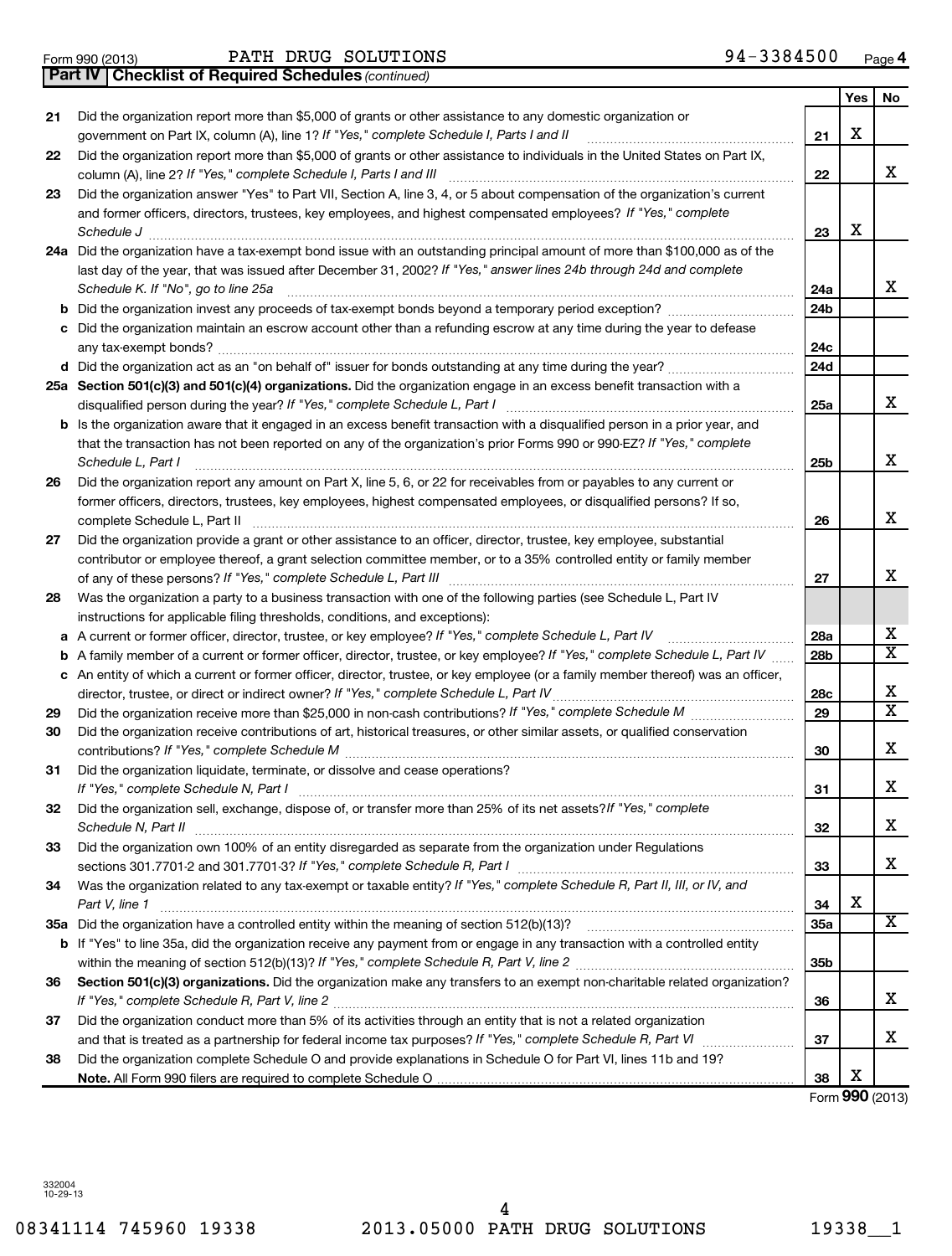|        | PATH DRUG SOLUTIONS<br>Form 990 (2013)                                                                                                          | 94-3384500      |                |     | $Page$ 5  |
|--------|-------------------------------------------------------------------------------------------------------------------------------------------------|-----------------|----------------|-----|-----------|
| Part V | <b>Statements Regarding Other IRS Filings and Tax Compliance</b>                                                                                |                 |                |     |           |
|        | Check if Schedule O contains a response or note to any line in this Part V                                                                      |                 |                |     |           |
|        |                                                                                                                                                 |                 |                | Yes | <b>No</b> |
|        |                                                                                                                                                 | 12<br>1a        |                |     |           |
|        | <b>b</b> Enter the number of Forms W-2G included in line 1a. Enter -0- if not applicable                                                        | 1 <sub>b</sub>  |                |     |           |
|        | c Did the organization comply with backup withholding rules for reportable payments to vendors and reportable gaming                            |                 |                |     |           |
|        |                                                                                                                                                 |                 | 1c             | х   |           |
|        | 2a Enter the number of employees reported on Form W-3, Transmittal of Wage and Tax Statements,                                                  |                 |                |     |           |
|        | filed for the calendar year ending with or within the year covered by this return <i>[[[[[[[[[[[[[[]]]]</i> ]]                                  | 2a              | 0              |     |           |
|        |                                                                                                                                                 |                 | 2 <sub>b</sub> |     |           |
|        |                                                                                                                                                 |                 |                |     |           |
|        | 3a Did the organization have unrelated business gross income of \$1,000 or more during the year?                                                |                 | 3a             |     | x         |
|        |                                                                                                                                                 |                 | 3 <sub>b</sub> |     |           |
|        | 4a At any time during the calendar year, did the organization have an interest in, or a signature or other authority over, a                    |                 |                |     |           |
|        | financial account in a foreign country (such as a bank account, securities account, or other financial account)?                                |                 | 4a             | х   |           |
|        | <b>b</b> If "Yes," enter the name of the foreign country: $\blacktriangleright$ INDIA                                                           |                 |                |     |           |
|        | See instructions for filing requirements for Form TD F 90-22.1, Report of Foreign Bank and Financial Accounts.                                  |                 |                |     |           |
|        |                                                                                                                                                 |                 | 5а             |     | x         |
|        |                                                                                                                                                 |                 | 5b             |     | X         |
|        |                                                                                                                                                 |                 | 5 <sub>c</sub> |     |           |
|        | 6a Does the organization have annual gross receipts that are normally greater than \$100,000, and did the organization solicit                  |                 |                |     |           |
|        |                                                                                                                                                 |                 | 6a             |     | х         |
|        | b If "Yes," did the organization include with every solicitation an express statement that such contributions or gifts                          |                 |                |     |           |
|        |                                                                                                                                                 |                 | 6b             |     |           |
| 7      | Organizations that may receive deductible contributions under section 170(c).                                                                   |                 |                |     |           |
| a      | Did the organization receive a payment in excess of \$75 made partly as a contribution and partly for goods and services provided to the payor? |                 | 7a             |     | x         |
|        |                                                                                                                                                 |                 | 7b             |     |           |
|        | c Did the organization sell, exchange, or otherwise dispose of tangible personal property for which it was required                             |                 |                |     |           |
|        |                                                                                                                                                 |                 | 7c             |     | х         |
|        |                                                                                                                                                 | <b>7d</b>       |                |     |           |
|        | e Did the organization receive any funds, directly or indirectly, to pay premiums on a personal benefit contract?                               |                 | 7е             |     | х         |
| f      |                                                                                                                                                 |                 | 7f             |     | X         |
|        | g If the organization received a contribution of qualified intellectual property, did the organization file Form 8899 as required?              |                 | 7g             |     |           |
|        | h If the organization received a contribution of cars, boats, airplanes, or other vehicles, did the organization file a Form 1098-C?            |                 | 7h             |     |           |
| 8      | Sponsoring organizations maintaining donor advised funds and section 509(a)(3) supporting organizations. Did the supporting $N/A$               |                 |                |     |           |
|        | organization, or a donor advised fund maintained by a sponsoring organization, have excess business holdings at any time during the year?       |                 | 8              |     |           |
| 9      | Sponsoring organizations maintaining donor advised funds.                                                                                       |                 |                |     |           |
| а      |                                                                                                                                                 | N/A             | 9а             |     |           |
| b      |                                                                                                                                                 | N/A             | 9b             |     |           |
| 10     | Section 501(c)(7) organizations. Enter:                                                                                                         |                 |                |     |           |
| а      |                                                                                                                                                 | 10a             |                |     |           |
|        | <b>b</b> Gross receipts, included on Form 990, Part VIII, line 12, for public use of club facilities <i>manument</i> .                          | 10b             |                |     |           |
| 11     | Section 501(c)(12) organizations. Enter:                                                                                                        |                 |                |     |           |
|        | N/A                                                                                                                                             | 11a             |                |     |           |
|        | <b>b</b> Gross income from other sources (Do not net amounts due or paid to other sources against                                               |                 |                |     |           |
|        | amounts due or received from them.)                                                                                                             | 11b             |                |     |           |
|        | 12a Section 4947(a)(1) non-exempt charitable trusts. Is the organization filing Form 990 in lieu of Form 1041?                                  |                 | 12a            |     |           |
|        | <b>b</b> If "Yes," enter the amount of tax-exempt interest received or accrued during the year $\ldots \mathbf{N}/\mathbf{A}$ .                 | 12b             |                |     |           |
| 13     | Section 501(c)(29) qualified nonprofit health insurance issuers.                                                                                |                 |                |     |           |
|        |                                                                                                                                                 | N/A             | 13a            |     |           |
|        | Note. See the instructions for additional information the organization must report on Schedule O.                                               |                 |                |     |           |
|        | <b>b</b> Enter the amount of reserves the organization is required to maintain by the states in which the                                       |                 |                |     |           |
|        |                                                                                                                                                 | 13 <sub>b</sub> |                |     |           |
|        |                                                                                                                                                 | 13c             |                |     |           |
|        |                                                                                                                                                 |                 | 14a            |     | х         |
|        |                                                                                                                                                 |                 | 14b            |     |           |

| Form 990 (2013) |  |
|-----------------|--|
|-----------------|--|

332005 10-29-13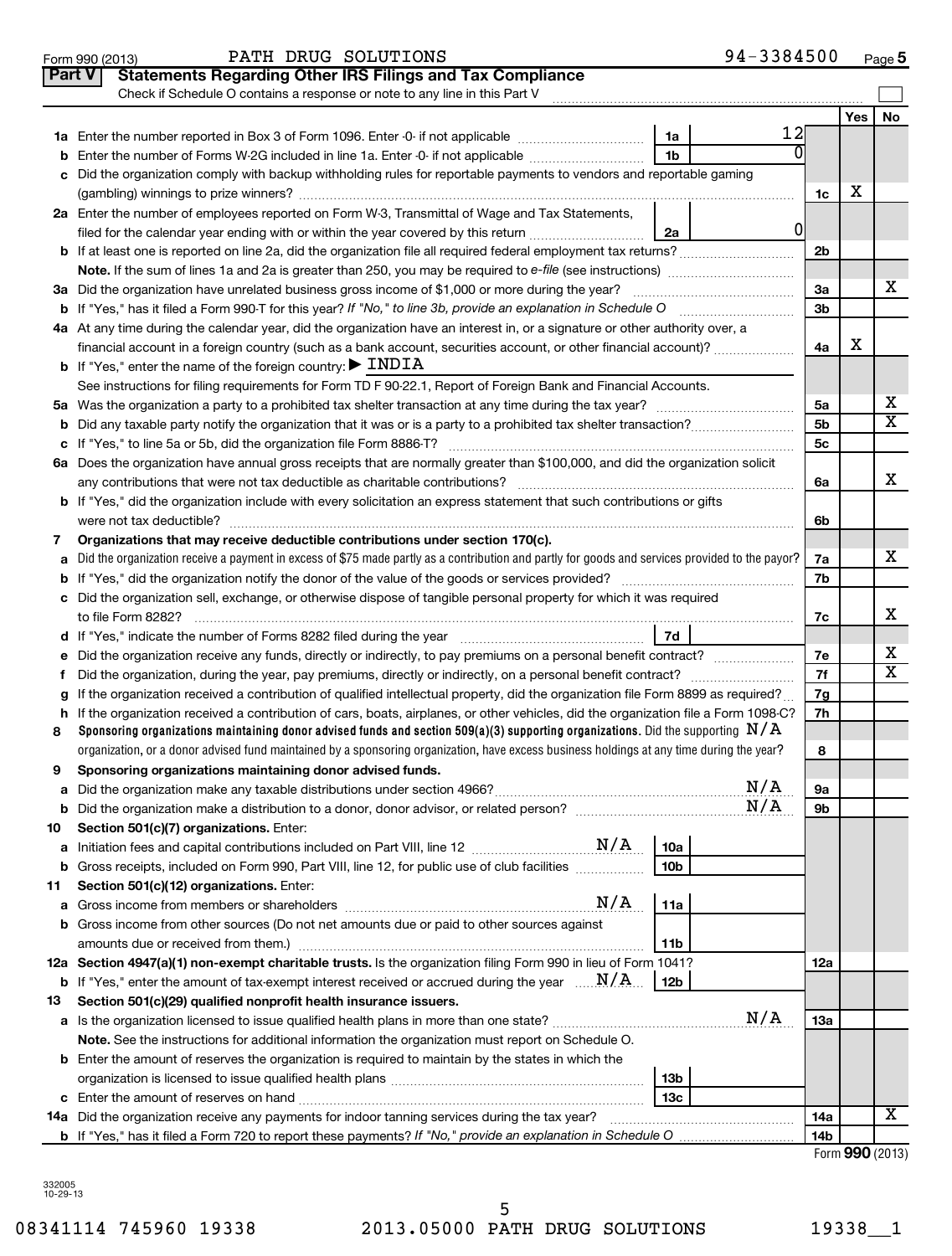**6**

|  | Part VI   Governance, Management, and Disclosure For each "Yes" response to lines 2 through 7b below, and for a "No" response |  |  |  |
|--|-------------------------------------------------------------------------------------------------------------------------------|--|--|--|
|  | to line 8a, 8b, or 10b below, describe the circumstances, processes, or changes in Schedule O. See instructions.              |  |  |  |

|  | Check<br>a il | ob. | equie | contains | to anv<br>a response.<br>e or note | $\mathcal{M}$<br>Part<br>this<br>line. |  |
|--|---------------|-----|-------|----------|------------------------------------|----------------------------------------|--|
|  |               |     |       |          |                                    |                                        |  |

|     | Check if Schedule O contains a response or note to any line in this Part VI                                                                                           |                         |                         | $\lfloor x \rfloor$     |
|-----|-----------------------------------------------------------------------------------------------------------------------------------------------------------------------|-------------------------|-------------------------|-------------------------|
|     | <b>Section A. Governing Body and Management</b>                                                                                                                       |                         |                         |                         |
|     |                                                                                                                                                                       |                         | Yes                     | No                      |
|     | 1a<br>1a Enter the number of voting members of the governing body at the end of the tax year                                                                          |                         |                         |                         |
|     | If there are material differences in voting rights among members of the governing body, or if the governing                                                           |                         |                         |                         |
|     | body delegated broad authority to an executive committee or similar committee, explain in Schedule O.                                                                 |                         |                         |                         |
| b   | Enter the number of voting members included in line 1a, above, who are independent<br>1b                                                                              |                         |                         |                         |
| 2   | Did any officer, director, trustee, or key employee have a family relationship or a business relationship with any other                                              |                         |                         |                         |
|     | officer, director, trustee, or key employee?                                                                                                                          | $\mathbf{2}$            |                         | X                       |
| 3   | Did the organization delegate control over management duties customarily performed by or under the direct supervision                                                 |                         |                         |                         |
|     |                                                                                                                                                                       | 3                       |                         | x                       |
| 4   | Did the organization make any significant changes to its governing documents since the prior Form 990 was filed?                                                      | $\overline{\mathbf{4}}$ |                         | $\overline{\mathtt{x}}$ |
| 5   |                                                                                                                                                                       | 5                       |                         | $\overline{\mathbf{X}}$ |
| 6   |                                                                                                                                                                       | 6                       |                         | X                       |
| 7а  | Did the organization have members, stockholders, or other persons who had the power to elect or appoint one or                                                        |                         |                         |                         |
|     | more members of the governing body?                                                                                                                                   | 7a                      |                         | Х                       |
|     | <b>b</b> Are any governance decisions of the organization reserved to (or subject to approval by) members, stockholders, or                                           |                         |                         |                         |
|     | persons other than the governing body?                                                                                                                                | 7b                      |                         | x                       |
| 8   | Did the organization contemporaneously document the meetings held or written actions undertaken during the year by the following:                                     |                         |                         |                         |
| a   |                                                                                                                                                                       | 8a                      | х                       |                         |
| b   |                                                                                                                                                                       | 8b                      | $\overline{\textbf{x}}$ |                         |
| 9   | Is there any officer, director, trustee, or key employee listed in Part VII, Section A, who cannot be reached at the                                                  |                         |                         |                         |
|     | organization's mailing address? If "Yes," provide the names and addresses in Schedule O                                                                               | 9                       |                         | X.                      |
|     | Section B. Policies (This Section B requests information about policies not required by the Internal Revenue Code.)                                                   |                         |                         |                         |
|     |                                                                                                                                                                       |                         | Yes                     | No                      |
|     |                                                                                                                                                                       | <b>10a</b>              |                         | X.                      |
|     | <b>b</b> If "Yes," did the organization have written policies and procedures governing the activities of such chapters, affiliates,                                   |                         |                         |                         |
|     | and branches to ensure their operations are consistent with the organization's exempt purposes? [[[[[[[[[[[[[                                                         | 10 <sub>b</sub>         |                         |                         |
|     | 11a Has the organization provided a complete copy of this Form 990 to all members of its governing body before filing the form?                                       | 11a                     | $\overline{\textbf{X}}$ |                         |
| b   | Describe in Schedule O the process, if any, used by the organization to review this Form 990.                                                                         |                         |                         |                         |
| 12a | Did the organization have a written conflict of interest policy? If "No," go to line 13                                                                               | 12a                     | х                       |                         |
| b   | Were officers, directors, or trustees, and key employees required to disclose annually interests that could give rise to conflicts?                                   | 12 <sub>b</sub>         | $\overline{\textbf{x}}$ |                         |
| с   | Did the organization regularly and consistently monitor and enforce compliance with the policy? If "Yes," describe                                                    |                         |                         |                         |
|     | in Schedule O how this was done <b>construction and construction</b> construction of the schedule O how this was done                                                 | 12c                     | X                       |                         |
| 13  |                                                                                                                                                                       | 13                      | $\overline{\textbf{x}}$ |                         |
| 14  | Did the organization have a written document retention and destruction policy? [11] manufaction manufaction in                                                        | 14                      | $\overline{\textbf{x}}$ |                         |
| 15  | Did the process for determining compensation of the following persons include a review and approval by independent                                                    |                         |                         |                         |
|     | persons, comparability data, and contemporaneous substantiation of the deliberation and decision?                                                                     |                         |                         |                         |
| а   | The organization's CEO, Executive Director, or top management official manufactured content of the organization's CEO, Executive Director, or top management official | 15a                     |                         | х                       |
|     |                                                                                                                                                                       | 15 <sub>b</sub>         |                         | $\overline{\text{x}}$   |
|     | If "Yes" to line 15a or 15b, describe the process in Schedule O (see instructions).                                                                                   |                         |                         |                         |

**16a 16a** Did the organization invest in, contribute assets to, or participate in a joint venture or similar arrangement with a **b** If "Yes," did the organization follow a written policy or procedure requiring the organization to evaluate its participation taxable entity during the year? ~~~~~~~~~~~~~~~~~~~~~~~~~~~~~~~~~~~~~~~~~~~~~~ in joint venture arrangements under applicable federal tax law, and take steps to safeguard the organization's

|  | exempt<br>s with respect to such :<br>. arrangements?<br>∶status |  |
|--|------------------------------------------------------------------|--|

#### **Section C. Disclosure**

**17** List the states with which a copy of this Form 990 is required to be filed  $\blacktriangleright$  CA ,  $\texttt{W}\texttt{A}$ 

| .  | LIST the states with which a copy of this Form 330 is required to be filed F <b>CELT</b>                                                          |
|----|---------------------------------------------------------------------------------------------------------------------------------------------------|
| 18 | Section 6104 requires an organization to make its Forms 1023 (or 1024 if applicable), 990, and 990-T (Section 501(c)(3)s only) available          |
|    | for public inspection. Indicate how you made these available. Check all that apply.                                                               |
|    | Own website $\boxed{\mathbf{X}}$ Another's website $\boxed{\mathbf{X}}$ Upon request $\boxed{\phantom{\mathbf{X}}}$ Other (explain in Schedule O) |
| 19 | Describe in Schedule O whether (and if so, how), the organization made its governing documents, conflict of interest policy, and financial        |
|    | statements available to the public during the tax year.                                                                                           |
| 20 | State the name, physical address, and telephone number of the person who possesses the books and records of the organization:                     |
|    | OLIVIA POLIUS, CHIEF FINANCIAL OFFICER - (206)285-3500                                                                                            |
|    | 2201 WESTLAKE AVENUE, SUTIE 200, SEATTLE, WA<br>98121                                                                                             |
|    | Form 990 (2013<br>332006 10-29-13                                                                                                                 |

08341114 745960 19338 2013.05000 PATH DRUG SOLUTIONS 19338\_1 6

**16b**

X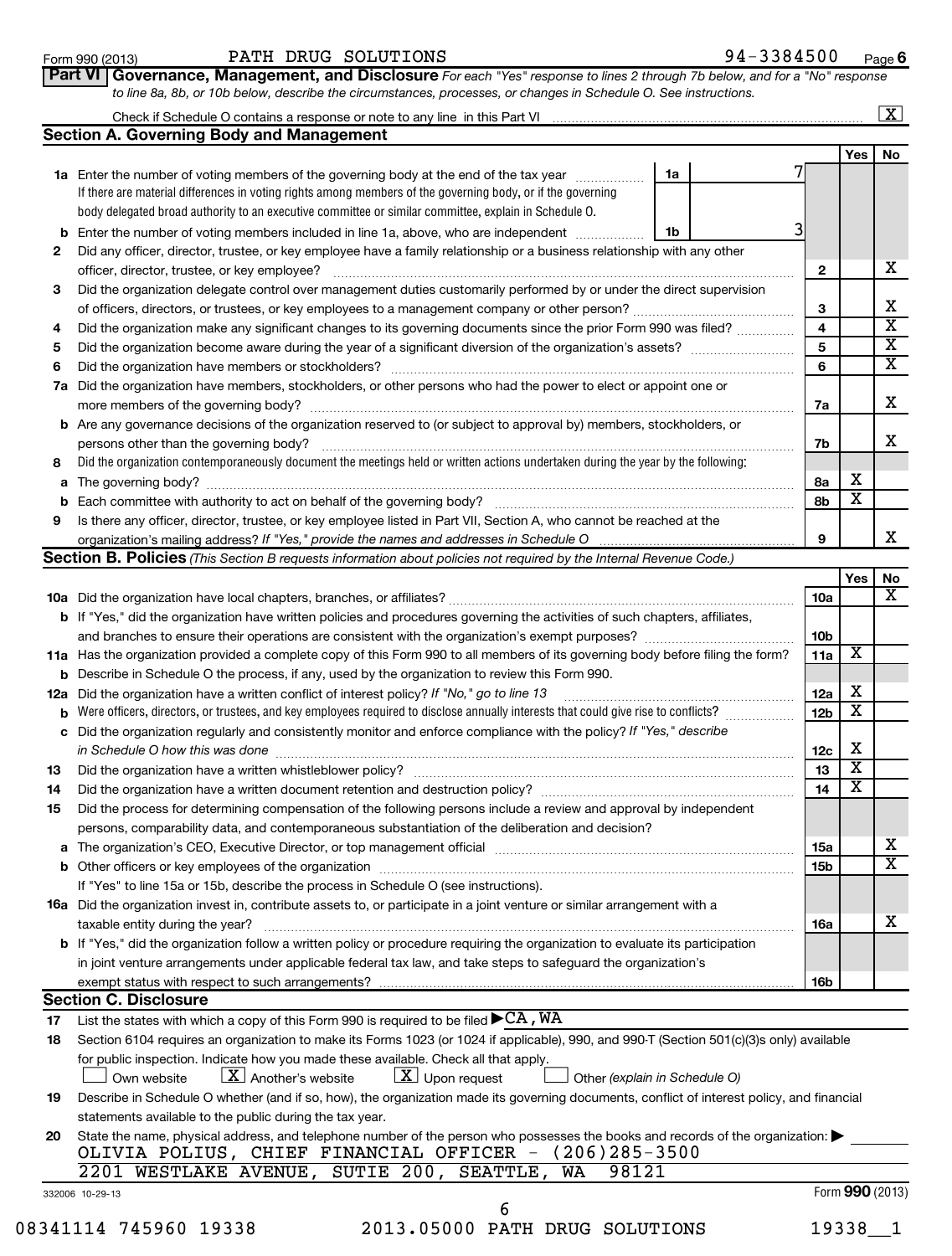$\sim$ 

| Part VII Compensation of Officers, Directors, Trustees, Key Employees, Highest Compensated |
|--------------------------------------------------------------------------------------------|
| <b>Employees, and Independent Contractors</b>                                              |

Check if Schedule O contains a response or note to any line in this Part VII

**Section A. Officers, Directors, Trustees, Key Employees, and Highest Compensated Employees 1a**  Complete this table for all persons required to be listed. Report compensation for the calendar year ending with or within the organization's tax year.

**•** List all of the organization's current officers, directors, trustees (whether individuals or organizations), regardless of amount of compensation.

Enter -0- in columns  $(D)$ ,  $(E)$ , and  $(F)$  if no compensation was paid.

**•** List all of the organization's **current** key employees, if any. See instructions for definition of "key employee."

**•** List the organization's five *current* highest compensated employees (other than an officer, director, trustee, or key employee) who received reportable compensation (Box 5 of Form W-2 and/or Box 7 of Form 1099-MISC) of more than \$100,000 from the organization and any related organizations.

 $\bullet$  List all of the organization's former officers, key employees, and highest compensated employees who received more than \$100,000 of reportable compensation from the organization and any related organizations.

**•** List all of the organization's former directors or trustees that received, in the capacity as a former director or trustee of the organization, more than \$10,000 of reportable compensation from the organization and any related organizations.

List persons in the following order: individual trustees or directors; institutional trustees; officers; key employees; highest compensated employees; and former such persons.

Check this box if neither the organization nor any related organization compensated any current officer, director, or trustee.  $\left\vert \cdot\right\vert$ 

| (A)                                     | (B)            |                                         |                                 |             | (C)          |                                 |        | (D)             | (E)             | (F)                          |
|-----------------------------------------|----------------|-----------------------------------------|---------------------------------|-------------|--------------|---------------------------------|--------|-----------------|-----------------|------------------------------|
| Name and Title                          | Average        | Position<br>(do not check more than one |                                 |             |              |                                 |        | Reportable      | Reportable      | Estimated                    |
|                                         | hours per      |                                         | box, unless person is both an   |             |              |                                 |        | compensation    | compensation    | amount of                    |
|                                         | week           |                                         | officer and a director/trustee) |             |              |                                 |        | from            | from related    | other                        |
|                                         | (list any      |                                         |                                 |             |              |                                 |        | the             | organizations   | compensation                 |
|                                         | hours for      |                                         |                                 |             |              |                                 |        | organization    | (W-2/1099-MISC) | from the                     |
|                                         | related        |                                         |                                 |             |              |                                 |        | (W-2/1099-MISC) |                 | organization                 |
|                                         | organizations  |                                         |                                 |             |              |                                 |        |                 |                 | and related                  |
|                                         | below<br>line) | Individual trustee or director          | Institutional trustee           | Officer     | Key employee | Highest compensated<br>employee | Former |                 |                 | organizations                |
| (1)<br>STEVEN B. DAVIS                  | 1.00           |                                         |                                 |             |              |                                 |        |                 |                 |                              |
| PRESIDENT & CEO                         | 39.00          | $\mathbf x$                             |                                 | $\mathbf X$ |              |                                 |        | $\mathbf 0$ .   | 481,239.        | 41,628.                      |
| OLIVIA POLIUS<br>(2)                    | 1.00           |                                         |                                 |             |              |                                 |        |                 |                 |                              |
| TREASURER & CFO (BEGAN 8/23/13)         | $39.00$ X      |                                         |                                 | $\mathbf X$ |              |                                 |        | $\mathbf 0$ .   | 99,511.         | 6,116.                       |
| ERIC G. WALKER<br>(3)                   | 1.00           |                                         |                                 |             |              |                                 |        |                 |                 |                              |
| TREASURER & CFO (UNTIL 8/23/13)         | 39.00          | $\mathbf{X}$                            |                                 | $\mathbf X$ |              |                                 |        | 0.              | 352,054.        |                              |
| (4)<br>DANIEL LASTER                    | 1.00           |                                         |                                 |             |              |                                 |        |                 |                 | 34,611.                      |
|                                         | 39.00          | X                                       |                                 | $\mathbf X$ |              |                                 |        | $\mathbf 0$ .   |                 |                              |
| SECRETARY                               | 2.00           |                                         |                                 |             |              |                                 |        |                 | 225, 160.       | 35,498.                      |
| JACQUELINE SHERRIS<br>(5)               | 38.00          | X                                       |                                 |             |              |                                 |        | $\mathbf 0$ .   | 208,881.        |                              |
| DIRECTOR (UNTIL 10/28/13)<br>TOM BREWER |                |                                         |                                 |             |              |                                 |        |                 |                 | 27,440.                      |
| (6)                                     | 2.00<br>1.00   | X                                       |                                 |             |              |                                 |        | $\mathbf 0$ .   | $\mathbf 0$ .   |                              |
| DIRECTOR (UNTIL 11/18/13)               | 2.00           |                                         |                                 |             |              |                                 |        |                 |                 | $\boldsymbol{0}$ .           |
| KEITH CHIRGWIN<br>(7)                   |                |                                         |                                 |             |              |                                 |        | $\mathbf 0$ .   | $\mathbf 0$ .   |                              |
| DIRECTOR (BEGAN 11/18/13)               | 0.00           | X                                       |                                 |             |              |                                 |        |                 |                 | $\boldsymbol{0}$ .           |
| (8)<br>KEN DUNCAN                       | 2.00           |                                         |                                 |             |              |                                 |        |                 | $\mathbf 0$ .   |                              |
| <b>DIRECTOR</b>                         | 0.00           | X                                       |                                 |             |              |                                 |        | $\mathbf 0$ .   |                 | $\mathbf 0$ .                |
| (9)<br><b>JORGE FLORES</b>              | 2.00           | X                                       |                                 |             |              |                                 |        |                 |                 |                              |
| <b>DIRECTOR</b>                         | 0.00<br>2.00   |                                         |                                 |             |              |                                 |        | $\mathbf 0$ .   | 0.              | 0.                           |
| (10) DAVID KASLOW                       | 38.00          |                                         |                                 |             |              |                                 |        |                 |                 |                              |
| DIRECTOR (BEGAN 10/2/13)                |                | X                                       |                                 |             |              |                                 |        | 0.              | 322,463.        | 39,519.                      |
|                                         |                |                                         |                                 |             |              |                                 |        |                 |                 |                              |
|                                         |                |                                         |                                 |             |              |                                 |        |                 |                 |                              |
|                                         |                |                                         |                                 |             |              |                                 |        |                 |                 |                              |
|                                         |                |                                         |                                 |             |              |                                 |        |                 |                 |                              |
|                                         |                |                                         |                                 |             |              |                                 |        |                 |                 |                              |
|                                         |                |                                         |                                 |             |              |                                 |        |                 |                 |                              |
|                                         |                |                                         |                                 |             |              |                                 |        |                 |                 |                              |
|                                         |                |                                         |                                 |             |              |                                 |        |                 |                 |                              |
|                                         |                |                                         |                                 |             |              |                                 |        |                 |                 |                              |
|                                         |                |                                         |                                 |             |              |                                 |        |                 |                 |                              |
|                                         |                |                                         |                                 |             |              |                                 |        |                 |                 |                              |
|                                         |                |                                         |                                 |             |              |                                 |        |                 |                 |                              |
|                                         |                |                                         |                                 |             |              |                                 |        |                 |                 |                              |
|                                         |                |                                         |                                 |             |              |                                 |        |                 |                 | $000 \text{ days}$<br>$\sim$ |

332007 10-29-13

7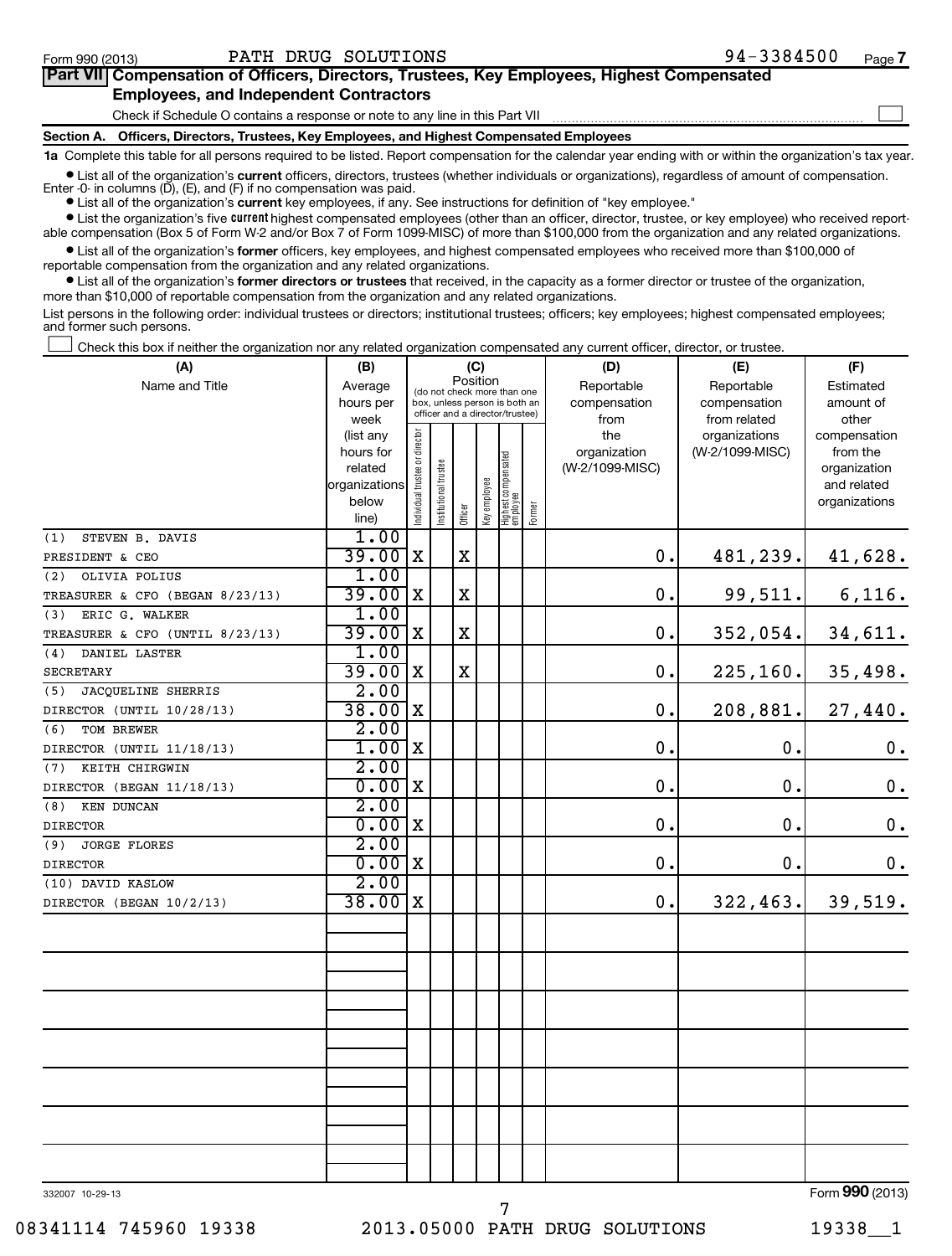| Form 990 (2013) | SOLUTIONS<br><b>DRUG</b><br>PATH | 3384500<br>$94 -$<br>Page <b>o</b> |  |
|-----------------|----------------------------------|------------------------------------|--|
|-----------------|----------------------------------|------------------------------------|--|

| PATH DRUG SOLUTIONS<br>Form 990 (2013)                                                                                                                                                                                                                      |                                   |                                |                                                                                                 |                 |              |                                 |        |                                | 94-3384500                       |                |                             | Page 8           |
|-------------------------------------------------------------------------------------------------------------------------------------------------------------------------------------------------------------------------------------------------------------|-----------------------------------|--------------------------------|-------------------------------------------------------------------------------------------------|-----------------|--------------|---------------------------------|--------|--------------------------------|----------------------------------|----------------|-----------------------------|------------------|
| <b>Part VII</b><br>Section A. Officers, Directors, Trustees, Key Employees, and Highest Compensated Employees (continued)                                                                                                                                   |                                   |                                |                                                                                                 |                 |              |                                 |        |                                |                                  |                |                             |                  |
| (A)<br>Name and title                                                                                                                                                                                                                                       | (B)<br>Average                    |                                |                                                                                                 | (C)<br>Position |              |                                 |        | (D)<br>Reportable              | (E)<br>Reportable                |                | (F)<br>Estimated            |                  |
|                                                                                                                                                                                                                                                             | hours per<br>week                 |                                | (do not check more than one<br>box, unless person is both an<br>officer and a director/trustee) |                 |              |                                 |        | compensation<br>from           | compensation<br>from related     |                | amount of<br>other          |                  |
|                                                                                                                                                                                                                                                             | (list any<br>hours for<br>related | Individual trustee or director |                                                                                                 |                 |              |                                 |        | the<br>organization            | organizations<br>(W-2/1099-MISC) |                | from the                    | compensation     |
|                                                                                                                                                                                                                                                             | organizations<br>below            |                                | Institutional trustee                                                                           |                 | Key employee | Highest compensated<br>employee |        | (W-2/1099-MISC)                |                                  |                | organization<br>and related | organizations    |
|                                                                                                                                                                                                                                                             | line)                             |                                |                                                                                                 | Officer         |              |                                 | Former |                                |                                  |                |                             |                  |
|                                                                                                                                                                                                                                                             |                                   |                                |                                                                                                 |                 |              |                                 |        |                                |                                  |                |                             |                  |
|                                                                                                                                                                                                                                                             |                                   |                                |                                                                                                 |                 |              |                                 |        |                                |                                  |                |                             |                  |
|                                                                                                                                                                                                                                                             |                                   |                                |                                                                                                 |                 |              |                                 |        |                                |                                  |                |                             |                  |
|                                                                                                                                                                                                                                                             |                                   |                                |                                                                                                 |                 |              |                                 |        |                                |                                  |                |                             |                  |
|                                                                                                                                                                                                                                                             |                                   |                                |                                                                                                 |                 |              |                                 |        |                                |                                  |                |                             |                  |
|                                                                                                                                                                                                                                                             |                                   |                                |                                                                                                 |                 |              |                                 |        |                                |                                  |                |                             |                  |
|                                                                                                                                                                                                                                                             |                                   |                                |                                                                                                 |                 |              |                                 |        |                                |                                  |                |                             |                  |
|                                                                                                                                                                                                                                                             |                                   |                                |                                                                                                 |                 |              |                                 |        |                                |                                  |                |                             |                  |
|                                                                                                                                                                                                                                                             |                                   |                                |                                                                                                 |                 |              |                                 |        |                                |                                  |                |                             |                  |
| 1b Sub-total                                                                                                                                                                                                                                                |                                   |                                |                                                                                                 |                 |              |                                 |        | 0.1                            | 1,689,308.                       |                |                             | 184, 812.        |
| c Total from continuation sheets to Part VII, Section A [11, 11, 11, 11, 11]                                                                                                                                                                                |                                   |                                |                                                                                                 |                 |              |                                 |        | σ.                             |                                  | $\mathbf{0}$ . |                             | $\overline{0}$ . |
|                                                                                                                                                                                                                                                             |                                   |                                |                                                                                                 |                 |              |                                 |        | $\overline{0}$ .               | 1,689,308.                       |                |                             | 184, 812.        |
| Total number of individuals (including but not limited to those listed above) who received more than \$100,000 of reportable<br>2<br>compensation from the organization $\blacktriangleright$                                                               |                                   |                                |                                                                                                 |                 |              |                                 |        |                                |                                  |                |                             | 0                |
| з<br>Did the organization list any former officer, director, or trustee, key employee, or highest compensated employee on                                                                                                                                   |                                   |                                |                                                                                                 |                 |              |                                 |        |                                |                                  |                | Yes                         | No               |
| line 1a? If "Yes," complete Schedule J for such individual<br>For any individual listed on line 1a, is the sum of reportable compensation and other compensation from the organization<br>4                                                                 |                                   |                                |                                                                                                 |                 |              |                                 |        |                                |                                  | 3              |                             | x                |
| and related organizations greater than \$150,000? If "Yes," complete Schedule J for such individual                                                                                                                                                         |                                   |                                |                                                                                                 |                 |              |                                 |        |                                |                                  | 4              | х                           |                  |
| Did any person listed on line 1a receive or accrue compensation from any unrelated organization or individual for services<br>5<br>rendered to the organization? If "Yes," complete Schedule J for such person                                              |                                   |                                |                                                                                                 |                 |              |                                 |        |                                |                                  | 5              |                             | x                |
| <b>Section B. Independent Contractors</b>                                                                                                                                                                                                                   |                                   |                                |                                                                                                 |                 |              |                                 |        |                                |                                  |                |                             |                  |
| Complete this table for your five highest compensated independent contractors that received more than \$100,000 of compensation from<br>1<br>the organization. Report compensation for the calendar year ending with or within the organization's tax year. |                                   |                                |                                                                                                 |                 |              |                                 |        |                                |                                  |                |                             |                  |
| (A)<br>Name and business address                                                                                                                                                                                                                            |                                   |                                | <b>NONE</b>                                                                                     |                 |              |                                 |        | (B)<br>Description of services |                                  | Compensation   | (C)                         |                  |
|                                                                                                                                                                                                                                                             |                                   |                                |                                                                                                 |                 |              |                                 |        |                                |                                  |                |                             |                  |
|                                                                                                                                                                                                                                                             |                                   |                                |                                                                                                 |                 |              |                                 |        |                                |                                  |                |                             |                  |
|                                                                                                                                                                                                                                                             |                                   |                                |                                                                                                 |                 |              |                                 |        |                                |                                  |                |                             |                  |
|                                                                                                                                                                                                                                                             |                                   |                                |                                                                                                 |                 |              |                                 |        |                                |                                  |                |                             |                  |
|                                                                                                                                                                                                                                                             |                                   |                                |                                                                                                 |                 |              |                                 |        |                                |                                  |                |                             |                  |
| Total number of independent contractors (including but not limited to those listed above) who received more than<br>2<br>\$100,000 of compensation from the organization                                                                                    |                                   |                                |                                                                                                 |                 |              | 0                               |        |                                |                                  |                |                             |                  |
| 332008<br>10-29-13                                                                                                                                                                                                                                          |                                   |                                |                                                                                                 |                 |              |                                 |        |                                |                                  |                |                             | Form 990 (2013)  |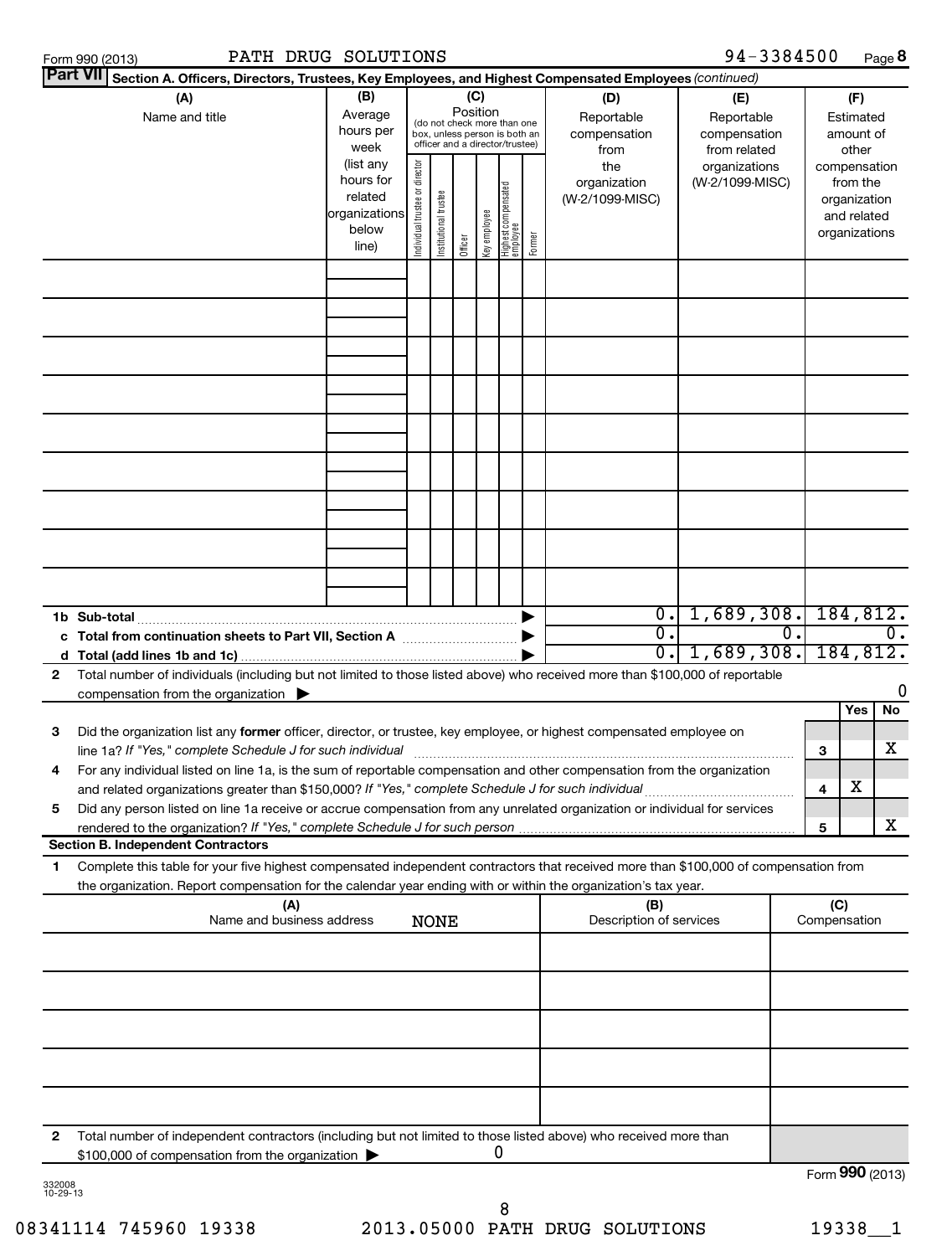| Form 990 (2013) |                                         | PATH DR |  |
|-----------------|-----------------------------------------|---------|--|
|                 | <b>Part VIII   Statement of Revenue</b> |         |  |

 $\overline{f}$ 

|                                                           |    | Check if Schedule O contains a response or note to any line in this Part VIII                                        |                                                  |                        |               |                                                 |                                         |                                                               |
|-----------------------------------------------------------|----|----------------------------------------------------------------------------------------------------------------------|--------------------------------------------------|------------------------|---------------|-------------------------------------------------|-----------------------------------------|---------------------------------------------------------------|
|                                                           |    |                                                                                                                      |                                                  |                        | Total revenue | (B)<br>Related or<br>exempt function<br>revenue | (C)<br>Unrelated<br>business<br>revenue | Revenue excluded<br>from tax under<br>sections<br>$512 - 514$ |
|                                                           |    | 1 a Federated campaigns                                                                                              | 1a                                               |                        |               |                                                 |                                         |                                                               |
|                                                           |    | <b>b</b> Membership dues                                                                                             | 1 <sub>b</sub>                                   |                        |               |                                                 |                                         |                                                               |
|                                                           |    | c Fundraising events                                                                                                 | 1c                                               |                        |               |                                                 |                                         |                                                               |
|                                                           |    | d Related organizations                                                                                              | 1 <sub>d</sub>                                   | 535,489.               |               |                                                 |                                         |                                                               |
|                                                           |    | e Government grants (contributions)                                                                                  | 1e                                               |                        |               |                                                 |                                         |                                                               |
|                                                           |    | f All other contributions, gifts, grants, and                                                                        |                                                  |                        |               |                                                 |                                         |                                                               |
|                                                           |    | similar amounts not included above                                                                                   | 1f                                               | 24, 199, 721.          |               |                                                 |                                         |                                                               |
| Contributions, Gifts, Grants<br>and Other Similar Amounts |    | g Noncash contributions included in lines 1a-1f: \$                                                                  |                                                  |                        |               |                                                 |                                         |                                                               |
|                                                           |    |                                                                                                                      |                                                  | ▶                      | 24,735,210.   |                                                 |                                         |                                                               |
|                                                           |    |                                                                                                                      |                                                  | <b>Business Code</b>   |               |                                                 |                                         |                                                               |
|                                                           | 2a |                                                                                                                      |                                                  |                        |               |                                                 |                                         |                                                               |
|                                                           | b  |                                                                                                                      |                                                  |                        |               |                                                 |                                         |                                                               |
| Program Service<br>Revenue                                | с  | <u> 1989 - Johann Stein, marwolaethau a bhann an t-Amhair an t-Amhair an t-Amhair an t-Amhair an t-Amhair an t-A</u> |                                                  |                        |               |                                                 |                                         |                                                               |
|                                                           | d  | <u> 1989 - Johann Stein, marwolaethau a bhann an t-Amhair an t-Amhair an t-Amhair an t-Amhair an t-Amhair an t-A</u> |                                                  |                        |               |                                                 |                                         |                                                               |
|                                                           | е  |                                                                                                                      |                                                  |                        |               |                                                 |                                         |                                                               |
|                                                           |    | f All other program service revenue                                                                                  |                                                  |                        |               |                                                 |                                         |                                                               |
|                                                           |    |                                                                                                                      |                                                  | ▶                      |               |                                                 |                                         |                                                               |
|                                                           | 3  | Investment income (including dividends, interest, and                                                                |                                                  |                        |               |                                                 |                                         |                                                               |
|                                                           |    |                                                                                                                      |                                                  |                        | 11,936.       |                                                 |                                         | 11,936.                                                       |
|                                                           |    | Income from investment of tax-exempt bond proceeds<br>4                                                              |                                                  |                        |               |                                                 |                                         |                                                               |
|                                                           | 5  |                                                                                                                      |                                                  |                        |               |                                                 |                                         |                                                               |
|                                                           |    |                                                                                                                      | (i) Real                                         | (ii) Personal          |               |                                                 |                                         |                                                               |
|                                                           |    | 6 a Gross rents                                                                                                      |                                                  |                        |               |                                                 |                                         |                                                               |
|                                                           |    | <b>b</b> Less: rental expenses                                                                                       |                                                  |                        |               |                                                 |                                         |                                                               |
|                                                           |    | c Rental income or (loss)                                                                                            |                                                  |                        |               |                                                 |                                         |                                                               |
|                                                           |    |                                                                                                                      |                                                  | ▶                      |               |                                                 |                                         |                                                               |
|                                                           |    | 7 a Gross amount from sales of                                                                                       | (i) Securities                                   | (ii) Other             |               |                                                 |                                         |                                                               |
|                                                           |    | assets other than inventory                                                                                          |                                                  |                        |               |                                                 |                                         |                                                               |
|                                                           |    | <b>b</b> Less: cost or other basis                                                                                   |                                                  |                        |               |                                                 |                                         |                                                               |
|                                                           |    | and sales expenses                                                                                                   |                                                  | 23, 216.<br>$-23,216.$ |               |                                                 |                                         |                                                               |
|                                                           |    |                                                                                                                      |                                                  | ▶                      | $-23, 216.$   |                                                 |                                         | $-23, 216.$                                                   |
|                                                           |    |                                                                                                                      |                                                  |                        |               |                                                 |                                         |                                                               |
| ٩                                                         |    | 8 a Gross income from fundraising events (not                                                                        |                                                  |                        |               |                                                 |                                         |                                                               |
| Other Reven                                               |    | including \$<br>contributions reported on line 1c). See                                                              |                                                  |                        |               |                                                 |                                         |                                                               |
|                                                           |    |                                                                                                                      |                                                  |                        |               |                                                 |                                         |                                                               |
|                                                           |    |                                                                                                                      |                                                  | b                      |               |                                                 |                                         |                                                               |
|                                                           |    | c Net income or (loss) from fundraising events                                                                       |                                                  | ▶<br>.                 |               |                                                 |                                         |                                                               |
|                                                           |    | 9 a Gross income from gaming activities. See                                                                         |                                                  |                        |               |                                                 |                                         |                                                               |
|                                                           |    |                                                                                                                      |                                                  |                        |               |                                                 |                                         |                                                               |
|                                                           |    |                                                                                                                      |                                                  | b                      |               |                                                 |                                         |                                                               |
|                                                           |    | c Net income or (loss) from gaming activities                                                                        |                                                  | ▶                      |               |                                                 |                                         |                                                               |
|                                                           |    | 10 a Gross sales of inventory, less returns                                                                          |                                                  |                        |               |                                                 |                                         |                                                               |
|                                                           |    |                                                                                                                      |                                                  |                        |               |                                                 |                                         |                                                               |
|                                                           |    |                                                                                                                      |                                                  | b                      |               |                                                 |                                         |                                                               |
|                                                           |    | c Net income or (loss) from sales of inventory                                                                       |                                                  | ▶                      |               |                                                 |                                         |                                                               |
|                                                           |    | Miscellaneous Revenue                                                                                                |                                                  | <b>Business Code</b>   |               |                                                 |                                         |                                                               |
|                                                           |    | 11 a OTHER REIMBURSEMENTS                                                                                            |                                                  | 900099                 | 95.           |                                                 |                                         | 95.                                                           |
|                                                           | b  |                                                                                                                      |                                                  |                        |               |                                                 |                                         |                                                               |
|                                                           | c  | the control of the control of the control of the control of the control of                                           |                                                  |                        |               |                                                 |                                         |                                                               |
|                                                           |    |                                                                                                                      | the control of the control of the control of the |                        |               |                                                 |                                         |                                                               |
|                                                           |    |                                                                                                                      |                                                  | ▶                      | 95.           |                                                 |                                         |                                                               |
|                                                           | 12 |                                                                                                                      |                                                  |                        | 24,724,025.   | 0.                                              | 0.                                      | $-11, 185.$                                                   |
| 332009<br>10-29-13                                        |    |                                                                                                                      |                                                  |                        |               |                                                 |                                         | Form 990 (2013)                                               |

9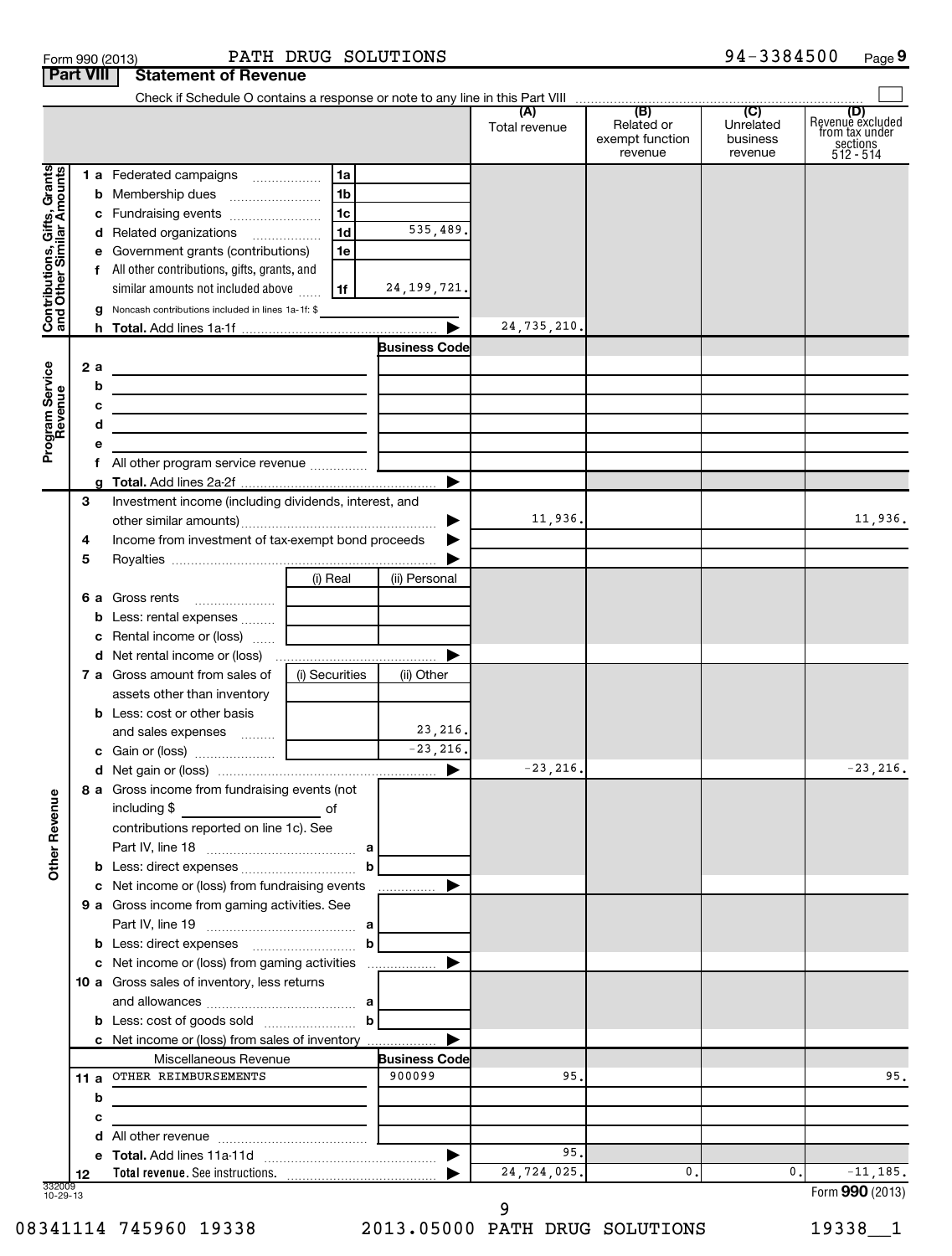#### Form 990 (2013)  $\blacksquare$  PATH DRUG SOLUTIONS  $94-3384500$   $_{\text{Page}}$

#### **Part IX Statement of Functional Expenses**

|              | Section 501(c)(3) and 501(c)(4) organizations must complete all columns. All other organizations must complete column (A). |                       |                                    |                                                      |                                |
|--------------|----------------------------------------------------------------------------------------------------------------------------|-----------------------|------------------------------------|------------------------------------------------------|--------------------------------|
|              | Check if Schedule O contains a response or note to any line in this Part IX                                                |                       |                                    |                                                      |                                |
|              | Do not include amounts reported on lines 6b,<br>7b, 8b, 9b, and 10b of Part VIII.                                          | (A)<br>Total expenses | (B)<br>Program service<br>expenses | $\overline{C}$<br>Management and<br>general expenses | (D)<br>Fundraising<br>expenses |
| 1.           | Grants and other assistance to governments and                                                                             |                       |                                    |                                                      |                                |
|              | organizations in the United States. See Part IV, line 21                                                                   | 4,860,772.            | 4,860,772.                         |                                                      |                                |
| $\mathbf{2}$ | Grants and other assistance to individuals in                                                                              |                       |                                    |                                                      |                                |
|              | the United States. See Part IV, line 22                                                                                    |                       |                                    |                                                      |                                |
| 3            | Grants and other assistance to governments,                                                                                |                       |                                    |                                                      |                                |
|              | organizations, and individuals outside the                                                                                 |                       |                                    |                                                      |                                |
|              | United States. See Part IV, lines 15 and 16                                                                                | 508,335.              | 508,335.                           |                                                      |                                |
| 4            | Benefits paid to or for members                                                                                            |                       |                                    |                                                      |                                |
| 5            | Compensation of current officers, directors,                                                                               |                       |                                    |                                                      |                                |
|              | trustees, and key employees                                                                                                |                       |                                    |                                                      |                                |
| 6            | Compensation not included above, to disqualified                                                                           |                       |                                    |                                                      |                                |
|              | persons (as defined under section 4958(f)(1)) and                                                                          |                       |                                    |                                                      |                                |
|              | persons described in section 4958(c)(3)(B)                                                                                 |                       |                                    |                                                      |                                |
| 7            | Other salaries and wages                                                                                                   |                       |                                    |                                                      |                                |
| 8            | Pension plan accruals and contributions (include                                                                           |                       |                                    |                                                      |                                |
|              | section 401(k) and 403(b) employer contributions)                                                                          |                       |                                    |                                                      |                                |
| 9            |                                                                                                                            |                       |                                    |                                                      |                                |
| 10           |                                                                                                                            |                       |                                    |                                                      |                                |
| 11           | Fees for services (non-employees):                                                                                         |                       |                                    |                                                      |                                |
| а            |                                                                                                                            |                       |                                    |                                                      |                                |
|              |                                                                                                                            | 104,950.              | 100,660.                           | 4,290.                                               |                                |
|              |                                                                                                                            | 1,609.                | 1,609.                             |                                                      |                                |
|              |                                                                                                                            |                       |                                    |                                                      |                                |
|              | Professional fundraising services. See Part IV, line 17                                                                    |                       |                                    |                                                      |                                |
|              | Investment management fees                                                                                                 |                       |                                    |                                                      |                                |
| g            | Other. (If line 11g amount exceeds 10% of line 25,                                                                         |                       |                                    |                                                      |                                |
|              | column (A) amount, list line 11g expenses on Sch O.)                                                                       | 329,219.              | 326,096.                           | 3,123.                                               |                                |
| 12           |                                                                                                                            | 1,739.                | 1,739.                             |                                                      |                                |
| 13           |                                                                                                                            | 93,343.               | 49,980.                            | 42,831.<br>8,128.                                    | 532.<br>105.                   |
| 14           |                                                                                                                            | 11,595.<br>727,728.   | 3,362.<br>727,728.                 |                                                      |                                |
| 15           |                                                                                                                            | 204, 365.             | 255.                               | 204, 110.                                            |                                |
| 16           |                                                                                                                            | 505, 225.             | 503,965.                           | 1,260.                                               |                                |
| 17           |                                                                                                                            |                       |                                    |                                                      |                                |
| 18           | Payments of travel or entertainment expenses                                                                               |                       |                                    |                                                      |                                |
|              | for any federal, state, or local public officials                                                                          | 109,782.              | 109,559.                           | 223.                                                 |                                |
| 19<br>20     | Conferences, conventions, and meetings<br>Interest                                                                         |                       |                                    |                                                      |                                |
| 21           |                                                                                                                            |                       |                                    |                                                      |                                |
| 22           | Depreciation, depletion, and amortization                                                                                  | 17,010.               |                                    | 17,010.                                              |                                |
| 23           | Insurance                                                                                                                  | 5,110.                | 3,434.                             | 1,676.                                               |                                |
| 24           | Other expenses. Itemize expenses not covered                                                                               |                       |                                    |                                                      |                                |
|              | above. (List miscellaneous expenses in line 24e. If line<br>24e amount exceeds 10% of line 25, column (A)                  |                       |                                    |                                                      |                                |
| a            | amount, list line 24e expenses on Schedule O.)<br><b>SUBCONTRACTS</b>                                                      | 1,174,694.            | 1, 174, 694.                       |                                                      |                                |
|              | EQUIPMENT R&M /<br>PROC.                                                                                                   | 157,755 <b>.</b>      | 148,757.                           | 8,998.                                               |                                |
|              | LAB SUPPLIES                                                                                                               | 89,398.               | 89,398.                            |                                                      |                                |
|              | <b>CURRENCY FLUCTUATION</b>                                                                                                | 30,098.               | 30,098.                            |                                                      |                                |
|              | e All other expenses                                                                                                       | 26,011.               | 3,979.                             | 9,732.                                               | 12,300.                        |
| 25           | Total functional expenses. Add lines 1 through 24e                                                                         | 8,958,738.            | 8,644,420.                         | 301, 381.                                            | 12,937.                        |
| 26           | Joint costs. Complete this line only if the organization                                                                   |                       |                                    |                                                      |                                |
|              | reported in column (B) joint costs from a combined                                                                         |                       |                                    |                                                      |                                |
|              | educational campaign and fundraising solicitation.                                                                         |                       |                                    |                                                      |                                |
|              | Check here $\blacktriangleright$<br>if following SOP 98-2 (ASC 958-720)                                                    |                       |                                    |                                                      |                                |

332010 10-29-13

08341114 745960 19338 2013.05000 PATH DRUG SOLUTIONS 19338\_1 10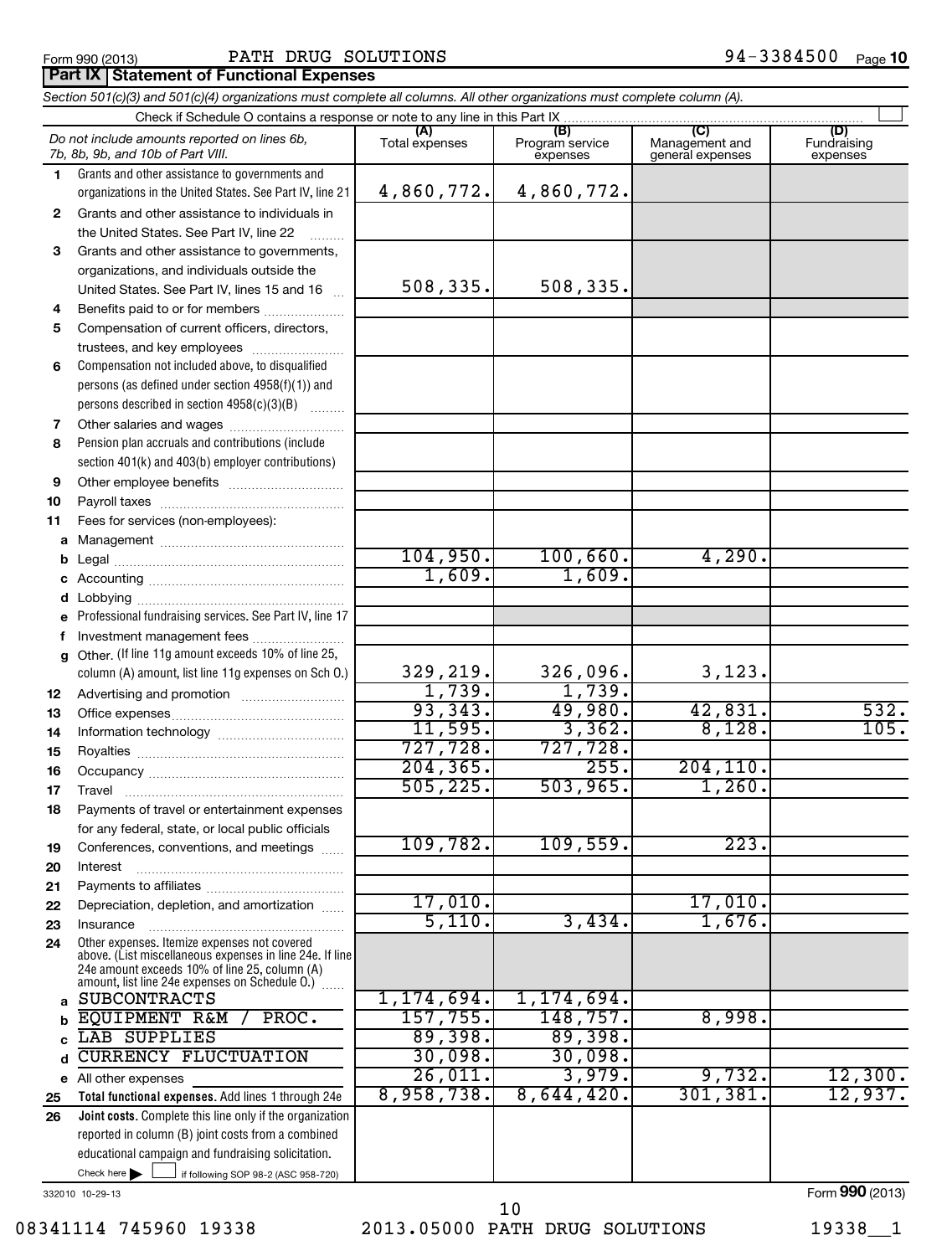08341114 745960 19338 2013.05000 PATH DRUG SOLUTIONS 19338\_1 11

|                             |          |                                                                                                                |                                         | (A)<br>Beginning of year |                         | (B)<br>End of year |
|-----------------------------|----------|----------------------------------------------------------------------------------------------------------------|-----------------------------------------|--------------------------|-------------------------|--------------------|
|                             | 1        |                                                                                                                |                                         | 277,683.                 | $\mathbf{1}$            | 763, 123.          |
|                             | 2        |                                                                                                                |                                         | 21,622,683.              | $\overline{2}$          | 28,480,673.        |
|                             | з        |                                                                                                                |                                         | 6,799,174.               | $\mathbf{3}$            | 13,545,716.        |
|                             | 4        |                                                                                                                |                                         | 62, 254.                 | $\overline{\mathbf{4}}$ | 701.               |
|                             | 5        | Loans and other receivables from current and former officers, directors,                                       |                                         |                          |                         |                    |
|                             |          | trustees, key employees, and highest compensated employees. Complete                                           |                                         |                          |                         |                    |
|                             |          | Part II of Schedule Latin and Communication of Schedule Latin and Communication of Schedule Latin and Schedule |                                         |                          | 5                       |                    |
|                             | 6        | Loans and other receivables from other disqualified persons (as defined under                                  |                                         |                          |                         |                    |
|                             |          | section 4958(f)(1)), persons described in section 4958(c)(3)(B), and contributing                              |                                         |                          |                         |                    |
|                             |          | employers and sponsoring organizations of section 501(c)(9) voluntary                                          |                                         |                          |                         |                    |
| Assets                      |          | employees' beneficiary organizations (see instr). Complete Part II of Sch L                                    |                                         |                          | 6                       |                    |
|                             | 7        |                                                                                                                |                                         |                          | $\overline{7}$          |                    |
|                             | 8        |                                                                                                                |                                         |                          | 8                       |                    |
|                             | 9        | Prepaid expenses and deferred charges                                                                          |                                         | 138,279.                 | 9                       | 35,758.            |
|                             |          | 10a Land, buildings, and equipment: cost or other                                                              |                                         |                          |                         |                    |
|                             |          | basis. Complete Part VI of Schedule D  10a                                                                     | 87,844.                                 |                          |                         |                    |
|                             |          |                                                                                                                | 56,684.                                 | 97,806.                  | 10 <sub>c</sub>         | 31,160.<br>2,286.  |
|                             | 11       |                                                                                                                |                                         | 1,644.                   | 11                      |                    |
|                             | 12       |                                                                                                                |                                         | 12                       |                         |                    |
|                             | 13       |                                                                                                                |                                         | 13                       |                         |                    |
|                             | 14       |                                                                                                                |                                         |                          | 14                      |                    |
|                             | 15       |                                                                                                                |                                         | 28,999,523.              | 15                      | 42,859,417.        |
|                             | 16       |                                                                                                                |                                         | 2,883,967.               | 16<br>17                | 977,931.           |
|                             | 17<br>18 |                                                                                                                |                                         | 18                       |                         |                    |
|                             | 19       |                                                                                                                |                                         |                          | 19                      |                    |
|                             | 20       |                                                                                                                |                                         |                          | 20                      |                    |
|                             | 21       | Escrow or custodial account liability. Complete Part IV of Schedule D                                          | $\mathcal{L} = \{1, 2, 3, 4, 5, 6, 8\}$ |                          | 21                      |                    |
|                             | 22       | Loans and other payables to current and former officers, directors, trustees,                                  |                                         |                          |                         |                    |
| Liabilities                 |          | key employees, highest compensated employees, and disqualified persons.                                        |                                         |                          |                         |                    |
|                             |          |                                                                                                                |                                         |                          | 22                      |                    |
|                             | 23       | Secured mortgages and notes payable to unrelated third parties                                                 |                                         |                          | 23                      |                    |
|                             | 24       |                                                                                                                |                                         |                          | 24                      |                    |
|                             | 25       | Other liabilities (including federal income tax, payables to related third                                     |                                         |                          |                         |                    |
|                             |          | parties, and other liabilities not included on lines 17-24). Complete Part X of                                |                                         |                          |                         |                    |
|                             |          | Schedule D                                                                                                     |                                         |                          | 25                      |                    |
|                             | 26       |                                                                                                                |                                         | 2,883,967.               | 26                      | 977,931.           |
|                             |          | Organizations that follow SFAS 117 (ASC 958), check here $\blacktriangleright$ $\lfloor x \rfloor$ and         |                                         |                          |                         |                    |
|                             |          | complete lines 27 through 29, and lines 33 and 34.                                                             |                                         |                          |                         |                    |
|                             | 27       |                                                                                                                |                                         | 620,484.                 | 27                      | 1,065,513.         |
|                             | 28       | Temporarily restricted net assets                                                                              |                                         | 25,495,072.              | 28                      | 40,815,973.        |
|                             | 29       | Permanently restricted net assets                                                                              |                                         |                          | 29                      |                    |
|                             |          | Organizations that do not follow SFAS 117 (ASC 958), check here $\blacktriangleright$                          |                                         |                          |                         |                    |
| Net Assets or Fund Balances |          | and complete lines 30 through 34.                                                                              |                                         |                          |                         |                    |
|                             | 30       |                                                                                                                |                                         |                          | 30                      |                    |
|                             | 31       | Paid-in or capital surplus, or land, building, or equipment fund                                               |                                         |                          | 31                      |                    |
|                             | 32       | Retained earnings, endowment, accumulated income, or other funds                                               |                                         | 26, 115, 556.            | 32<br>33                | 41,881,486.        |
|                             | 33<br>34 |                                                                                                                |                                         | 28,999,523.              | 34                      | 42,859,417.        |
|                             |          |                                                                                                                |                                         |                          |                         |                    |

Form (2013) **990**

### 94-3384500 Page 11

**Part X Balance Sheet**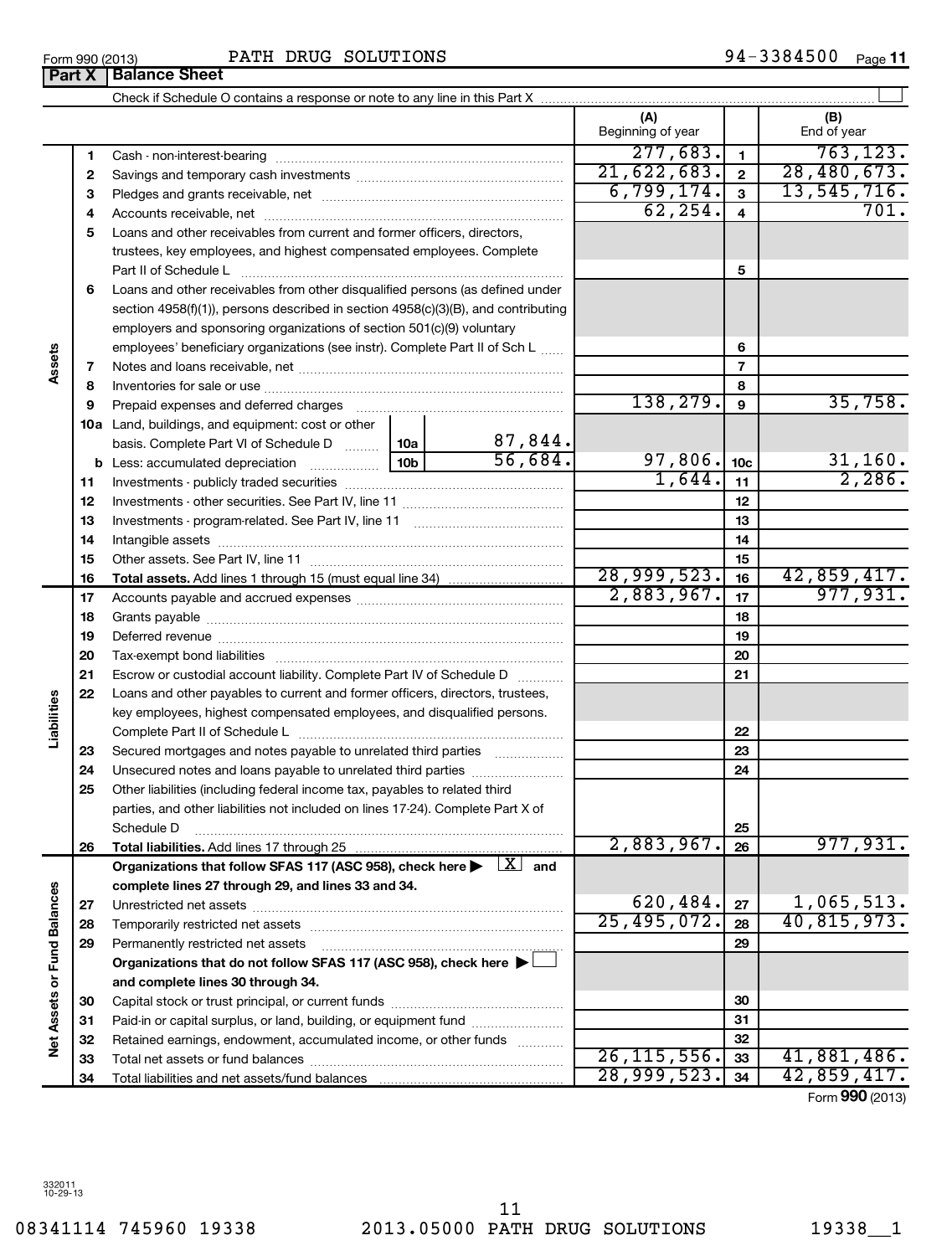|                                      | PATH DRUG SOLUTIONS<br>Form 990 (2013)                                                                                                                                                                                                                                                                                                                                                                                                                                                                                              | 94-3384500                                                                                    |                                                           |                 | Page 12            |
|--------------------------------------|-------------------------------------------------------------------------------------------------------------------------------------------------------------------------------------------------------------------------------------------------------------------------------------------------------------------------------------------------------------------------------------------------------------------------------------------------------------------------------------------------------------------------------------|-----------------------------------------------------------------------------------------------|-----------------------------------------------------------|-----------------|--------------------|
|                                      | Part XI<br><b>Reconciliation of Net Assets</b>                                                                                                                                                                                                                                                                                                                                                                                                                                                                                      |                                                                                               |                                                           |                 |                    |
|                                      | Check if Schedule O contains a response or note to any line in this Part XI                                                                                                                                                                                                                                                                                                                                                                                                                                                         |                                                                                               |                                                           |                 |                    |
| 1<br>2<br>З<br>4<br>5<br>6<br>7<br>8 | Revenue less expenses. Subtract line 2 from line 1<br>Donated services and use of facilities<br>Investment expenses<br>Prior period adjustments                                                                                                                                                                                                                                                                                                                                                                                     | $\mathbf{1}$<br>$\mathbf{2}$<br>3<br>$\overline{\mathbf{4}}$<br>5<br>6<br>$\overline{7}$<br>8 | 24,724,025.<br>8,958,738.<br>15,765,287.<br>26, 115, 556. |                 | $\overline{643}$ . |
| 9                                    |                                                                                                                                                                                                                                                                                                                                                                                                                                                                                                                                     | 9                                                                                             |                                                           |                 | $\overline{0}$ .   |
| 10                                   | Net assets or fund balances at end of year. Combine lines 3 through 9 (must equal Part X, line 33,<br>column (B))                                                                                                                                                                                                                                                                                                                                                                                                                   | 10                                                                                            | 41,881,486.                                               |                 |                    |
|                                      | Part XII Financial Statements and Reporting                                                                                                                                                                                                                                                                                                                                                                                                                                                                                         |                                                                                               |                                                           |                 |                    |
|                                      |                                                                                                                                                                                                                                                                                                                                                                                                                                                                                                                                     |                                                                                               |                                                           |                 |                    |
| 1                                    | $\boxed{\mathbf{X}}$ Accrual<br>Accounting method used to prepare the Form 990: $\Box$ Cash<br>Other<br>If the organization changed its method of accounting from a prior year or checked "Other," explain in Schedule O.<br>If "Yes," check a box below to indicate whether the financial statements for the year were compiled or reviewed on a<br>separate basis, consolidated basis, or both:<br><b>Consolidated basis</b><br>Both consolidated and separate basis<br>Separate basis                                            |                                                                                               | 2a<br>2 <sub>b</sub>                                      | <b>Yes</b><br>х | <b>No</b><br>х     |
|                                      | If "Yes," check a box below to indicate whether the financial statements for the year were audited on a separate basis,<br>consolidated basis, or both:<br>$\lfloor \underline{X} \rfloor$ Consolidated basis<br>Both consolidated and separate basis<br>Separate basis<br>c If "Yes" to line 2a or 2b, does the organization have a committee that assumes responsibility for oversight of the audit,<br>If the organization changed either its oversight process or selection process during the tax year, explain in Schedule O. |                                                                                               | 2 <sub>c</sub>                                            | х               |                    |
|                                      | 3a As a result of a federal award, was the organization required to undergo an audit or audits as set forth in the Single Audit                                                                                                                                                                                                                                                                                                                                                                                                     |                                                                                               |                                                           |                 |                    |
|                                      |                                                                                                                                                                                                                                                                                                                                                                                                                                                                                                                                     |                                                                                               | За                                                        |                 | х                  |
|                                      | <b>b</b> If "Yes," did the organization undergo the required audit or audits? If the organization did not undergo the required audit                                                                                                                                                                                                                                                                                                                                                                                                |                                                                                               |                                                           |                 |                    |
|                                      | or audits, explain why in Schedule O and describe any steps taken to undergo such audits                                                                                                                                                                                                                                                                                                                                                                                                                                            |                                                                                               | Зb<br>$Form$ 990 (2013)                                   |                 |                    |

Form **990** (2013)

|  | Form 990 (2013) |  |
|--|-----------------|--|
|  |                 |  |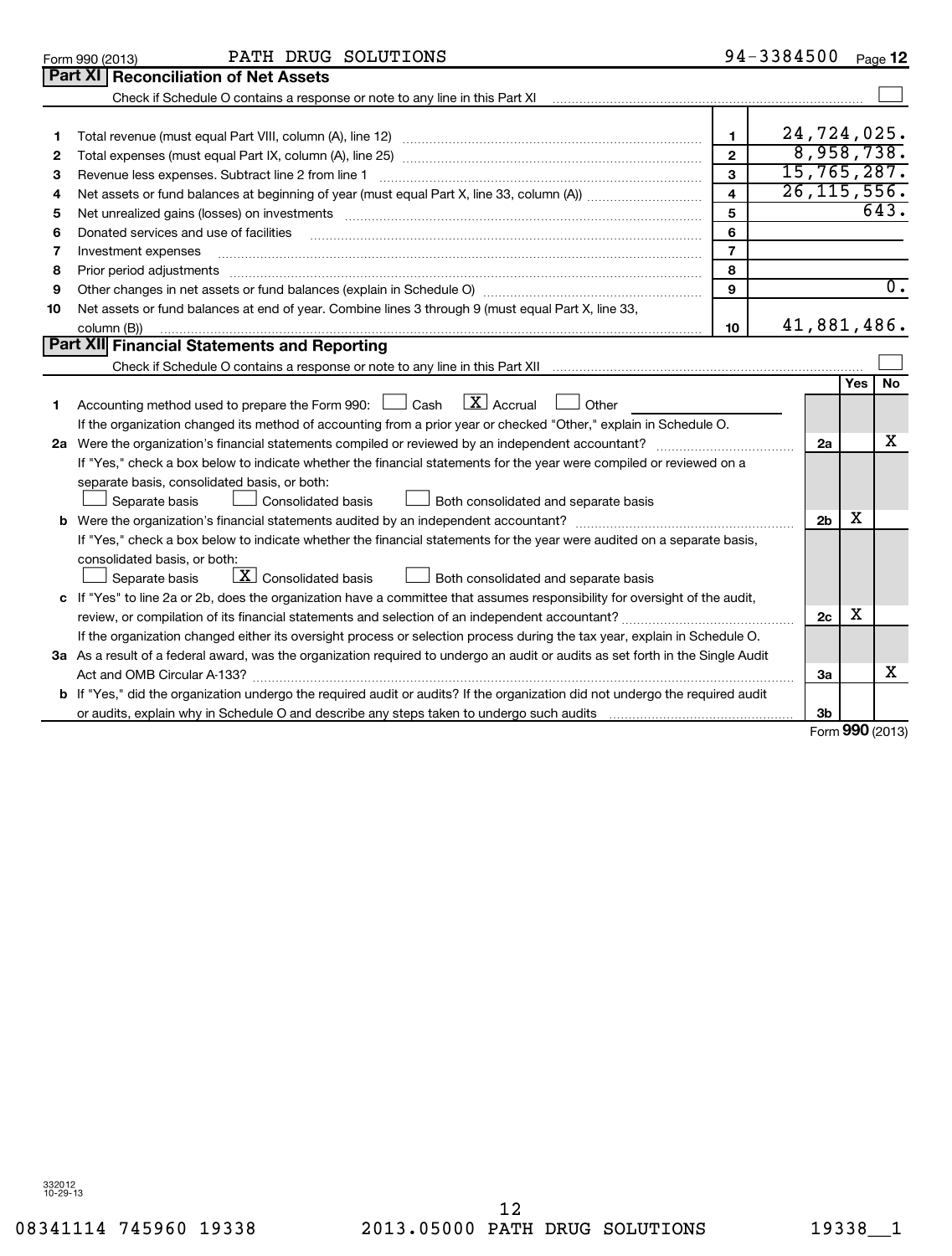| <b>SCHEDULE A</b> |
|-------------------|
|                   |

| (Form 990 or 990-E∠ |
|---------------------|
|---------------------|

Department of the Treasury

# Form 990 or 990-EZ)<br>
Complete if the organization is a section 501(c)(3) organization or a section<br> **Public Charity Status and Public Support**

**4947(a)(1) nonexempt charitable trust.**

**Open to Public Inspection**

OMB No. 1545-0047

|         | . | Attach to Form 990 or Form 990-EZ. |  |  |  |
|---------|---|------------------------------------|--|--|--|
| _ _ _ _ |   |                                    |  |  |  |

Information about Schedule A (Form 990 or 990-EZ) and its instructions is at www.irs.gov/form990.

|                  | Name of the organization                                                                                                                      |                                               |                                                                                                                                               |     |                                                 |                      | <b>Employer identification number</b>  |     |                                              |  |                          |                         |  |
|------------------|-----------------------------------------------------------------------------------------------------------------------------------------------|-----------------------------------------------|-----------------------------------------------------------------------------------------------------------------------------------------------|-----|-------------------------------------------------|----------------------|----------------------------------------|-----|----------------------------------------------|--|--------------------------|-------------------------|--|
|                  |                                                                                                                                               |                                               | PATH DRUG SOLUTIONS                                                                                                                           |     |                                                 |                      |                                        |     | 94-3384500                                   |  |                          |                         |  |
| Part I           |                                                                                                                                               |                                               | Reason for Public Charity Status (All organizations must complete this part.) See instructions.                                               |     |                                                 |                      |                                        |     |                                              |  |                          |                         |  |
|                  |                                                                                                                                               |                                               | The organization is not a private foundation because it is: (For lines 1 through 11, check only one box.)                                     |     |                                                 |                      |                                        |     |                                              |  |                          |                         |  |
| 1                |                                                                                                                                               |                                               | A church, convention of churches, or association of churches described in section 170(b)(1)(A)(i).                                            |     |                                                 |                      |                                        |     |                                              |  |                          |                         |  |
| $\mathbf{2}$     | A school described in section 170(b)(1)(A)(ii). (Attach Schedule E.)                                                                          |                                               |                                                                                                                                               |     |                                                 |                      |                                        |     |                                              |  |                          |                         |  |
| З                | A hospital or a cooperative hospital service organization described in section 170(b)(1)(A)(iii).                                             |                                               |                                                                                                                                               |     |                                                 |                      |                                        |     |                                              |  |                          |                         |  |
| 4                |                                                                                                                                               |                                               | A medical research organization operated in conjunction with a hospital described in section 170(b)(1)(A)(iii). Enter the hospital's name,    |     |                                                 |                      |                                        |     |                                              |  |                          |                         |  |
|                  | city, and state:                                                                                                                              |                                               |                                                                                                                                               |     |                                                 |                      |                                        |     |                                              |  |                          |                         |  |
| 5                |                                                                                                                                               |                                               | An organization operated for the benefit of a college or university owned or operated by a governmental unit described in                     |     |                                                 |                      |                                        |     |                                              |  |                          |                         |  |
|                  |                                                                                                                                               | section 170(b)(1)(A)(iv). (Complete Part II.) |                                                                                                                                               |     |                                                 |                      |                                        |     |                                              |  |                          |                         |  |
| 6                |                                                                                                                                               |                                               | A federal, state, or local government or governmental unit described in section 170(b)(1)(A)(v).                                              |     |                                                 |                      |                                        |     |                                              |  |                          |                         |  |
| $\overline{7}$   |                                                                                                                                               |                                               | An organization that normally receives a substantial part of its support from a governmental unit or from the general public described in     |     |                                                 |                      |                                        |     |                                              |  |                          |                         |  |
|                  |                                                                                                                                               | section 170(b)(1)(A)(vi). (Complete Part II.) |                                                                                                                                               |     |                                                 |                      |                                        |     |                                              |  |                          |                         |  |
| 8                |                                                                                                                                               |                                               | A community trust described in section 170(b)(1)(A)(vi). (Complete Part II.)                                                                  |     |                                                 |                      |                                        |     |                                              |  |                          |                         |  |
| 9                |                                                                                                                                               |                                               | An organization that normally receives: (1) more than 33 1/3% of its support from contributions, membership fees, and gross receipts from     |     |                                                 |                      |                                        |     |                                              |  |                          |                         |  |
|                  |                                                                                                                                               |                                               | activities related to its exempt functions - subject to certain exceptions, and (2) no more than 33 1/3% of its support from gross investment |     |                                                 |                      |                                        |     |                                              |  |                          |                         |  |
|                  |                                                                                                                                               |                                               | income and unrelated business taxable income (less section 511 tax) from businesses acquired by the organization after June 30, 1975.         |     |                                                 |                      |                                        |     |                                              |  |                          |                         |  |
|                  |                                                                                                                                               | See section 509(a)(2). (Complete Part III.)   |                                                                                                                                               |     |                                                 |                      |                                        |     |                                              |  |                          |                         |  |
| 10               |                                                                                                                                               |                                               | An organization organized and operated exclusively to test for public safety. See section 509(a)(4).                                          |     |                                                 |                      |                                        |     |                                              |  |                          |                         |  |
| <u>  x</u><br>11 |                                                                                                                                               |                                               | An organization organized and operated exclusively for the benefit of, to perform the functions of, or to carry out the purposes of one or    |     |                                                 |                      |                                        |     |                                              |  |                          |                         |  |
|                  |                                                                                                                                               |                                               | more publicly supported organizations described in section 509(a)(1) or section 509(a)(2). See section 509(a)(3). Check the box that          |     |                                                 |                      |                                        |     |                                              |  |                          |                         |  |
|                  |                                                                                                                                               |                                               | describes the type of supporting organization and complete lines 11e through 11h.                                                             |     |                                                 |                      |                                        |     |                                              |  |                          |                         |  |
|                  | $a \perp X$ Type I<br>b <sub>l</sub><br>$\Box$ Type II<br>$\mathbf{c}$ $\Box$ Type III - Functionally integrated<br>d L                       |                                               |                                                                                                                                               |     |                                                 |                      | Type III - Non-functionally integrated |     |                                              |  |                          |                         |  |
| e[X]             | By checking this box, I certify that the organization is not controlled directly or indirectly by one or more disqualified persons other than |                                               |                                                                                                                                               |     |                                                 |                      |                                        |     |                                              |  |                          |                         |  |
|                  |                                                                                                                                               |                                               | foundation managers and other than one or more publicly supported organizations described in section 509(a)(1) or section 509(a)(2).          |     |                                                 |                      |                                        |     |                                              |  |                          |                         |  |
| f                |                                                                                                                                               |                                               | If the organization received a written determination from the IRS that it is a Type I, Type II, or Type III                                   |     |                                                 |                      |                                        |     |                                              |  |                          |                         |  |
|                  |                                                                                                                                               | supporting organization, check this box       |                                                                                                                                               |     |                                                 |                      |                                        |     |                                              |  |                          |                         |  |
| g                |                                                                                                                                               |                                               | Since August 17, 2006, has the organization accepted any gift or contribution from any of the following persons?                              |     |                                                 |                      |                                        |     |                                              |  |                          |                         |  |
|                  | (i)                                                                                                                                           |                                               | A person who directly or indirectly controls, either alone or together with persons described in (ii) and (iii) below,                        |     |                                                 |                      |                                        |     |                                              |  | Yes                      | No                      |  |
|                  |                                                                                                                                               |                                               |                                                                                                                                               |     |                                                 |                      |                                        |     |                                              |  | 11g(i)                   | x                       |  |
|                  |                                                                                                                                               |                                               |                                                                                                                                               |     |                                                 |                      |                                        |     |                                              |  | 11g(ii)                  | $\overline{\textbf{x}}$ |  |
|                  |                                                                                                                                               |                                               |                                                                                                                                               |     |                                                 |                      |                                        |     |                                              |  | 11g(iii)                 | $\overline{\mathtt{x}}$ |  |
| h                |                                                                                                                                               |                                               | Provide the following information about the supported organization(s).                                                                        |     |                                                 |                      |                                        |     |                                              |  |                          |                         |  |
|                  | (i) Name of supported                                                                                                                         | (ii) EIN                                      | (iii) Type of organization                                                                                                                    |     | (iv) is the organization (v) Did you notify the |                      |                                        |     | (vi) Is the                                  |  | (vii) Amount of monetary |                         |  |
|                  | organization                                                                                                                                  |                                               | (described on lines 1-9                                                                                                                       |     | in col. (i) listed in your                      | organization in col. |                                        |     | organizátion in col.<br>(i) organized in the |  | support                  |                         |  |
|                  |                                                                                                                                               |                                               | above or IRC section                                                                                                                          |     | governing document?                             | (i) of your support? |                                        |     | U.S.?                                        |  |                          |                         |  |
|                  |                                                                                                                                               |                                               | (see instructions))                                                                                                                           | Yes | No                                              | Yes                  | No                                     | Yes | No                                           |  |                          |                         |  |

PATH  $|91-1157127|$  7  $|X|$   $|$   $|$   $|$   $|$   $|$  8,958,738.

**Total** LHA **For Paperwork Reduction Act Notice, see the Instructions for Form 990 or 990-EZ.** 1 8,958,738.

**Schedule A (Form 990 or 990-EZ) 2013**

332021 09-25-13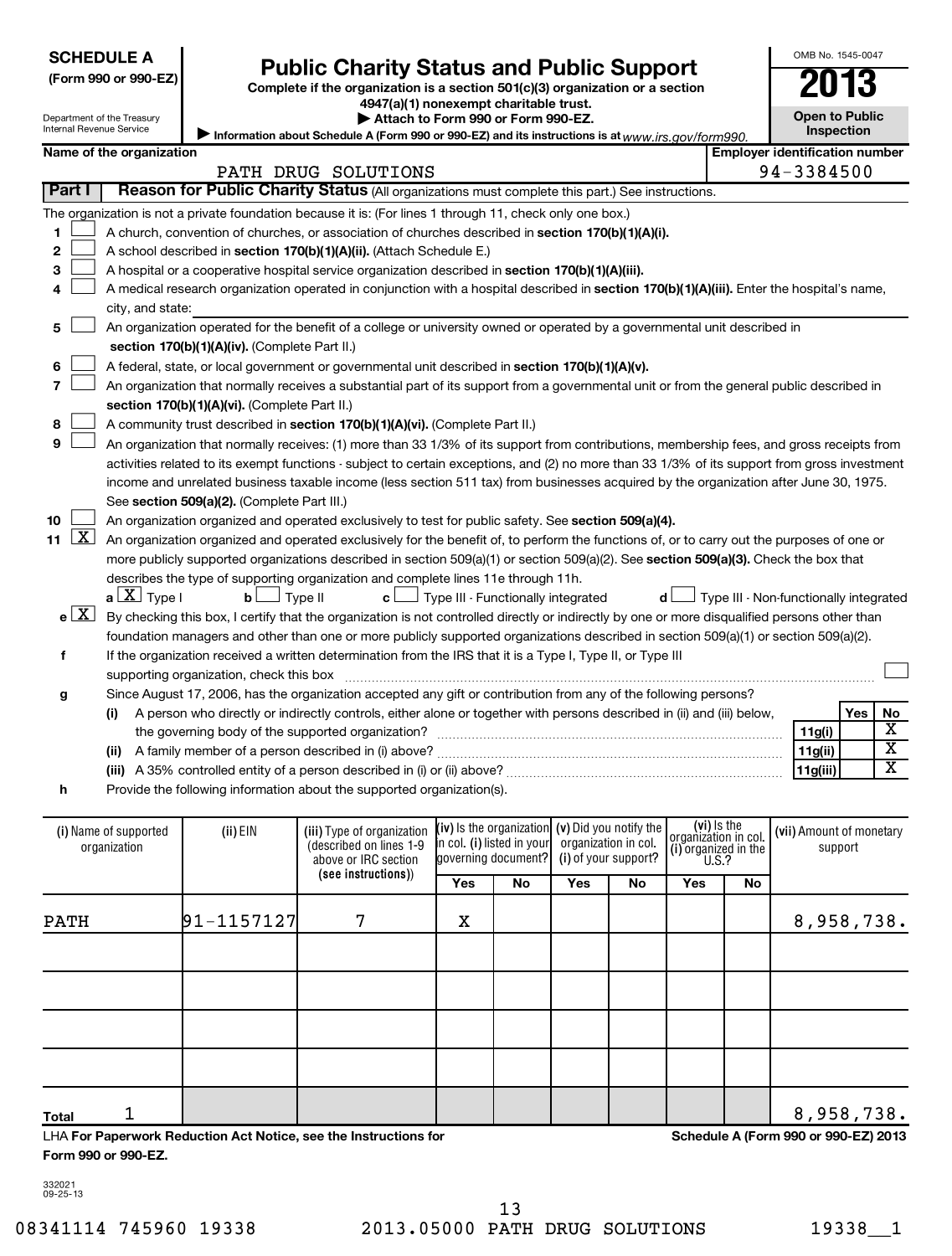#### Schedule A (Form 990 or 990-EZ) 2013  $\rm~PATH~$  DRUG  $\rm~SOLUTIONS$   $\rm~94-3384500$   $\rm~Page$

| 94-3384500 Page 2 |  |
|-------------------|--|
|-------------------|--|

(Complete only if you checked the box on line 5, 7, or 8 of Part I or if the organization failed to qualify under Part III. If the organization fails to qualify under the tests listed below, please complete Part III.) **Part II Support Schedule for Organizations Described in Sections 170(b)(1)(A)(iv) and 170(b)(1)(A)(vi)**

|     | <b>Section A. Public Support</b>                                                                                                                                                                                               |          |                 |            |            |          |           |
|-----|--------------------------------------------------------------------------------------------------------------------------------------------------------------------------------------------------------------------------------|----------|-----------------|------------|------------|----------|-----------|
|     | Calendar year (or fiscal year beginning in) $\blacktriangleright$                                                                                                                                                              | (a) 2009 | <b>(b)</b> 2010 | $(c)$ 2011 | $(d)$ 2012 | (e) 2013 | (f) Total |
|     | 1 Gifts, grants, contributions, and                                                                                                                                                                                            |          |                 |            |            |          |           |
|     | membership fees received. (Do not                                                                                                                                                                                              |          |                 |            |            |          |           |
|     | include any "unusual grants.")                                                                                                                                                                                                 |          |                 |            |            |          |           |
|     | 2 Tax revenues levied for the organ-                                                                                                                                                                                           |          |                 |            |            |          |           |
|     | ization's benefit and either paid to                                                                                                                                                                                           |          |                 |            |            |          |           |
|     | or expended on its behalf                                                                                                                                                                                                      |          |                 |            |            |          |           |
|     | 3 The value of services or facilities                                                                                                                                                                                          |          |                 |            |            |          |           |
|     | furnished by a governmental unit to                                                                                                                                                                                            |          |                 |            |            |          |           |
|     | the organization without charge                                                                                                                                                                                                |          |                 |            |            |          |           |
|     | Total. Add lines 1 through 3                                                                                                                                                                                                   |          |                 |            |            |          |           |
| 5.  | The portion of total contributions                                                                                                                                                                                             |          |                 |            |            |          |           |
|     | by each person (other than a                                                                                                                                                                                                   |          |                 |            |            |          |           |
|     | governmental unit or publicly                                                                                                                                                                                                  |          |                 |            |            |          |           |
|     | supported organization) included                                                                                                                                                                                               |          |                 |            |            |          |           |
|     | on line 1 that exceeds 2% of the                                                                                                                                                                                               |          |                 |            |            |          |           |
|     | amount shown on line 11,                                                                                                                                                                                                       |          |                 |            |            |          |           |
|     | column (f)                                                                                                                                                                                                                     |          |                 |            |            |          |           |
|     | 6 Public support. Subtract line 5 from line 4.                                                                                                                                                                                 |          |                 |            |            |          |           |
|     | <b>Section B. Total Support</b>                                                                                                                                                                                                |          |                 |            |            |          |           |
|     | Calendar year (or fiscal year beginning in)                                                                                                                                                                                    | (a) 2009 | (b) 2010        | $(c)$ 2011 | $(d)$ 2012 | (e) 2013 | (f) Total |
|     | 7 Amounts from line 4                                                                                                                                                                                                          |          |                 |            |            |          |           |
| 8   | Gross income from interest,                                                                                                                                                                                                    |          |                 |            |            |          |           |
|     | dividends, payments received on                                                                                                                                                                                                |          |                 |            |            |          |           |
|     | securities loans, rents, royalties                                                                                                                                                                                             |          |                 |            |            |          |           |
|     | and income from similar sources                                                                                                                                                                                                |          |                 |            |            |          |           |
| 9   | Net income from unrelated business                                                                                                                                                                                             |          |                 |            |            |          |           |
|     | activities, whether or not the                                                                                                                                                                                                 |          |                 |            |            |          |           |
|     |                                                                                                                                                                                                                                |          |                 |            |            |          |           |
|     | business is regularly carried on                                                                                                                                                                                               |          |                 |            |            |          |           |
|     | <b>10</b> Other income. Do not include gain                                                                                                                                                                                    |          |                 |            |            |          |           |
|     | or loss from the sale of capital                                                                                                                                                                                               |          |                 |            |            |          |           |
|     | assets (Explain in Part IV.)                                                                                                                                                                                                   |          |                 |            |            |          |           |
|     | <b>11 Total support.</b> Add lines 7 through 10                                                                                                                                                                                |          |                 |            |            |          |           |
|     | <b>12</b> Gross receipts from related activities, etc. (see instructions)                                                                                                                                                      |          |                 |            |            | 12       |           |
|     | 13 First five years. If the Form 990 is for the organization's first, second, third, fourth, or fifth tax year as a section 501(c)(3)                                                                                          |          |                 |            |            |          |           |
|     | organization, check this box and stop here<br>Section C. Computation of Public Support Percentage                                                                                                                              |          |                 |            |            |          |           |
|     |                                                                                                                                                                                                                                |          |                 |            |            | 14       | %         |
|     |                                                                                                                                                                                                                                |          |                 |            |            | 15       | %         |
|     | 16a 33 1/3% support test - 2013. If the organization did not check the box on line 13, and line 14 is 33 1/3% or more, check this box and                                                                                      |          |                 |            |            |          |           |
|     | stop here. The organization qualifies as a publicly supported organization manufaction manufacture content or the organization manufacture content of the state of the state of the state of the state of the state of the sta |          |                 |            |            |          |           |
|     | b 33 1/3% support test - 2012. If the organization did not check a box on line 13 or 16a, and line 15 is 33 1/3% or more, check this box                                                                                       |          |                 |            |            |          |           |
|     |                                                                                                                                                                                                                                |          |                 |            |            |          |           |
|     | 17a 10% -facts-and-circumstances test - 2013. If the organization did not check a box on line 13, 16a, or 16b, and line 14 is 10% or more,                                                                                     |          |                 |            |            |          |           |
|     | and if the organization meets the "facts-and-circumstances" test, check this box and stop here. Explain in Part IV how the organization                                                                                        |          |                 |            |            |          |           |
|     |                                                                                                                                                                                                                                |          |                 |            |            |          |           |
|     | b 10% -facts-and-circumstances test - 2012. If the organization did not check a box on line 13, 16a, 16b, or 17a, and line 15 is 10% or                                                                                        |          |                 |            |            |          |           |
|     | more, and if the organization meets the "facts-and-circumstances" test, check this box and stop here. Explain in Part IV how the                                                                                               |          |                 |            |            |          |           |
|     | organization meets the "facts-and-circumstances" test. The organization qualifies as a publicly supported organization                                                                                                         |          |                 |            |            |          |           |
| 18. | Private foundation. If the organization did not check a box on line 13, 16a, 16b, 17a, or 17b, check this box and see instructions                                                                                             |          |                 |            |            |          |           |
|     |                                                                                                                                                                                                                                |          |                 |            |            |          |           |

**Schedule A (Form 990 or 990-EZ) 2013**

332022 09-25-13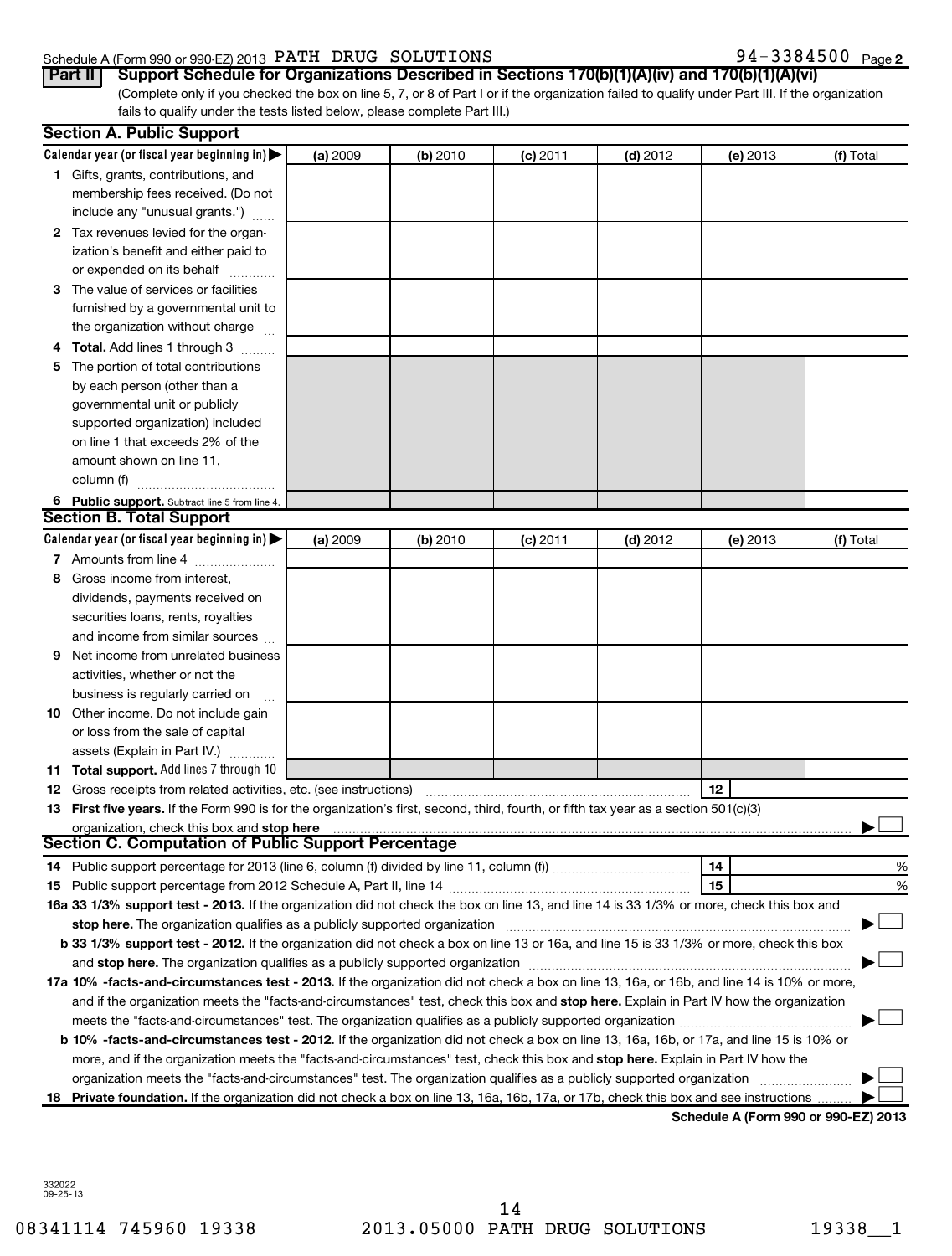#### Schedule A (Form 990 or 990-EZ) 2013  $\rm~PATH~$  DRUG  $\rm~SOLUTIONS$   $\rm~94-3384500$   $\rm~Page$ **Part III | Support Schedule for Organizations Described in Section 509(a)(2)**

(Complete only if you checked the box on line 9 of Part I or if the organization failed to qualify under Part II. If the organization fails to qualify under the tests listed below, please complete Part II.)

|   | <b>Section A. Public Support</b>                                                                                                                                                                                         |                 |          |            |            |                                      |           |
|---|--------------------------------------------------------------------------------------------------------------------------------------------------------------------------------------------------------------------------|-----------------|----------|------------|------------|--------------------------------------|-----------|
|   | Calendar year (or fiscal year beginning in)                                                                                                                                                                              | <b>(a)</b> 2009 | (b) 2010 | (c) 2011   | $(d)$ 2012 | <b>(e)</b> 2013                      | (f) Total |
|   | 1 Gifts, grants, contributions, and                                                                                                                                                                                      |                 |          |            |            |                                      |           |
|   | membership fees received. (Do not                                                                                                                                                                                        |                 |          |            |            |                                      |           |
|   | include any "unusual grants.")                                                                                                                                                                                           |                 |          |            |            |                                      |           |
|   | 2 Gross receipts from admissions,<br>merchandise sold or services per-<br>formed, or facilities furnished in<br>any activity that is related to the<br>organization's tax-exempt purpose                                 |                 |          |            |            |                                      |           |
| З | Gross receipts from activities that<br>are not an unrelated trade or bus-<br>iness under section 513                                                                                                                     |                 |          |            |            |                                      |           |
| 4 | Tax revenues levied for the organ-                                                                                                                                                                                       |                 |          |            |            |                                      |           |
|   | ization's benefit and either paid to<br>or expended on its behalf                                                                                                                                                        |                 |          |            |            |                                      |           |
|   | 5 The value of services or facilities                                                                                                                                                                                    |                 |          |            |            |                                      |           |
|   | furnished by a governmental unit to<br>the organization without charge                                                                                                                                                   |                 |          |            |            |                                      |           |
|   | 6 Total. Add lines 1 through 5                                                                                                                                                                                           |                 |          |            |            |                                      |           |
|   | 7a Amounts included on lines 1, 2, and                                                                                                                                                                                   |                 |          |            |            |                                      |           |
|   | 3 received from disqualified persons<br><b>b</b> Amounts included on lines 2 and 3 received<br>from other than disqualified persons that<br>exceed the greater of \$5,000 or 1% of the<br>amount on line 13 for the year |                 |          |            |            |                                      |           |
|   | c Add lines 7a and 7b                                                                                                                                                                                                    |                 |          |            |            |                                      |           |
|   | 8 Public support (Subtract line 7c from line 6.)                                                                                                                                                                         |                 |          |            |            |                                      |           |
|   | <b>Section B. Total Support</b>                                                                                                                                                                                          |                 |          |            |            |                                      |           |
|   | Calendar year (or fiscal year beginning in)                                                                                                                                                                              | (a) 2009        | (b) 2010 | $(c)$ 2011 | $(d)$ 2012 | (e) 2013                             | (f) Total |
|   | 9 Amounts from line 6<br><b>10a</b> Gross income from interest,<br>dividends, payments received on<br>securities loans, rents, royalties<br>and income from similar sources                                              |                 |          |            |            |                                      |           |
|   | <b>b</b> Unrelated business taxable income<br>(less section 511 taxes) from businesses<br>acquired after June 30, 1975<br>1.1.1.1.1.1.1.1.1.1                                                                            |                 |          |            |            |                                      |           |
|   | c Add lines 10a and 10b                                                                                                                                                                                                  |                 |          |            |            |                                      |           |
|   | <b>11</b> Net income from unrelated business<br>activities not included in line 10b,<br>whether or not the business is<br>regularly carried on                                                                           |                 |          |            |            |                                      |           |
|   | 12 Other income. Do not include gain<br>or loss from the sale of capital<br>assets (Explain in Part IV.)                                                                                                                 |                 |          |            |            |                                      |           |
|   | <b>13</b> Total support. (Add lines 9, 10c, 11, and 12.)                                                                                                                                                                 |                 |          |            |            |                                      |           |
|   | 14 First five years. If the Form 990 is for the organization's first, second, third, fourth, or fifth tax year as a section 501(c)(3) organization,                                                                      |                 |          |            |            |                                      |           |
|   | check this box and stop here manufactured and stop here and stop here are manufactured and stop here and stop<br><b>Section C. Computation of Public Support Percentage</b>                                              |                 |          |            |            |                                      |           |
|   |                                                                                                                                                                                                                          |                 |          |            |            | 15                                   | %         |
|   | 16 Public support percentage from 2012 Schedule A, Part III, line 15                                                                                                                                                     |                 |          |            |            | 16                                   | %         |
|   | Section D. Computation of Investment Income Percentage                                                                                                                                                                   |                 |          |            |            |                                      |           |
|   |                                                                                                                                                                                                                          |                 |          |            |            | 17                                   | %         |
|   |                                                                                                                                                                                                                          |                 |          |            |            | 18                                   | %         |
|   | 19a 33 1/3% support tests - 2013. If the organization did not check the box on line 14, and line 15 is more than 33 1/3%, and line 17 is not                                                                             |                 |          |            |            |                                      |           |
|   | more than 33 1/3%, check this box and stop here. The organization qualifies as a publicly supported organization                                                                                                         |                 |          |            |            |                                      |           |
|   | b 33 1/3% support tests - 2012. If the organization did not check a box on line 14 or line 19a, and line 16 is more than 33 1/3%, and                                                                                    |                 |          |            |            |                                      |           |
|   | line 18 is not more than 33 1/3%, check this box and stop here. The organization qualifies as a publicly supported organization                                                                                          |                 |          |            |            |                                      |           |
|   |                                                                                                                                                                                                                          |                 |          |            |            |                                      |           |
|   | 332023 09-25-13                                                                                                                                                                                                          |                 |          | 15         |            | Schedule A (Form 990 or 990-EZ) 2013 |           |

<sup>08341114 745960 19338 2013.05000</sup> PATH DRUG SOLUTIONS 19338\_1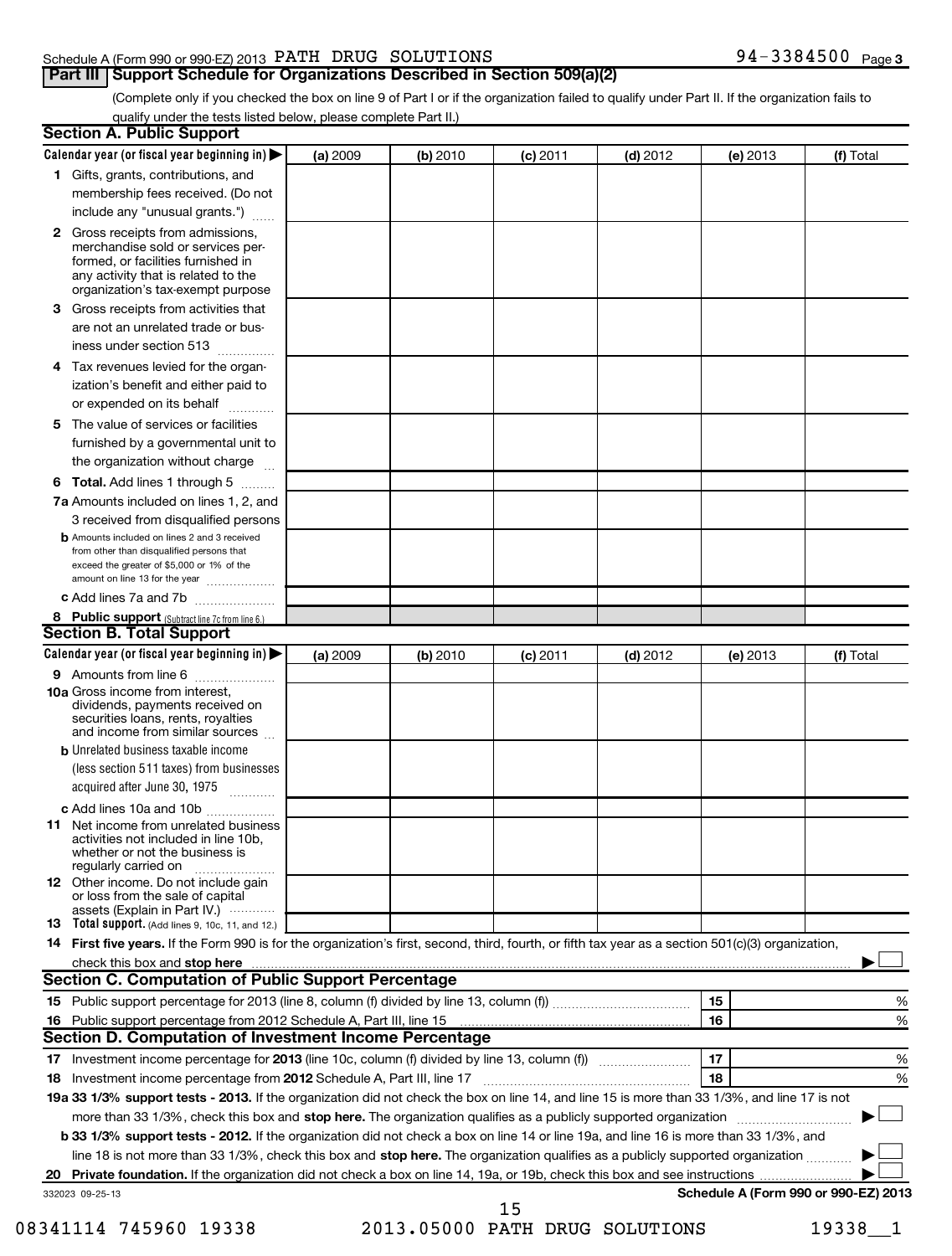| Part IV   Supplemental Information. Provide the explanations required by Part II, line 10; Part II, line 17a or 17b; and Part III, line 12 |  |
|--------------------------------------------------------------------------------------------------------------------------------------------|--|
| Also complete this part for any additional information. (See instructions).                                                                |  |

| 332024 09-25-13       |                                          | Schedule A (Form 990 or 990-EZ) 2013 |
|-----------------------|------------------------------------------|--------------------------------------|
| 08341114 745960 19338 | $16\,$<br>2013.05000 PATH DRUG SOLUTIONS | 19338_1                              |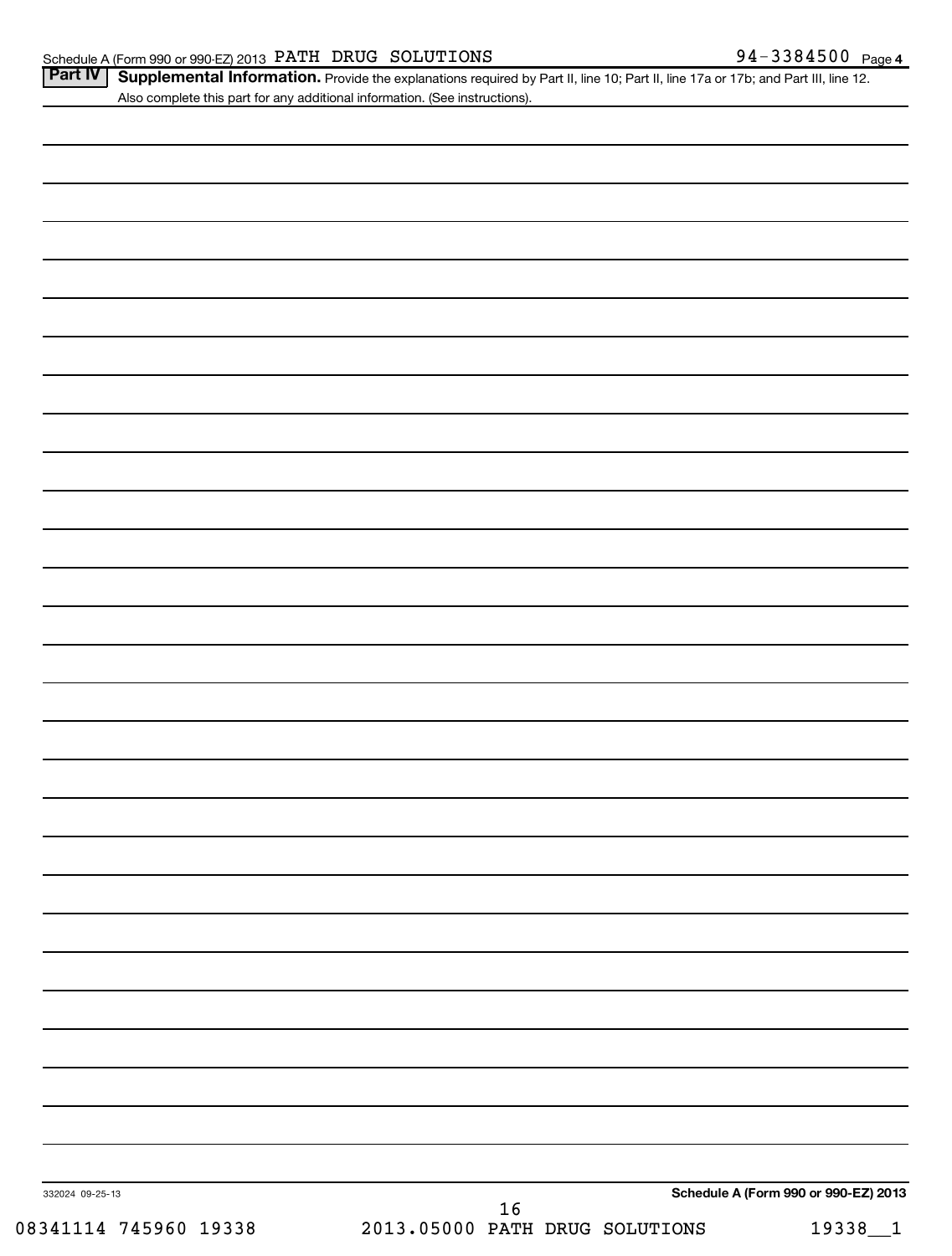# **Schedule of Contributors**

**or 990-PF) | Attach to Form 990, Form 990-EZ, or Form 990-PF. | Information about Schedule B (Form 990, 990-EZ, or 990-PF) and its instructions is at** <sub>www.irs.gov/form990  $\cdot$ </sub>

OMB No. 1545-0047

# **2013**

**Name of the organization Employer identification number**

94-3384500

| <b>Schedule B</b><br>(Form 990, 990-EZ.<br>or 990-PF) |
|-------------------------------------------------------|
| Department of the Treasury                            |
| <b>Internal Revenue Service</b>                       |

| PATH DRUG SOLUTIONS |  |  |
|---------------------|--|--|
|---------------------|--|--|

| <b>Organization type</b> (check one): |
|---------------------------------------|
|                                       |

| Filers of:         | Section:                                                                  |
|--------------------|---------------------------------------------------------------------------|
| Form 990 or 990-FZ | $\underline{\mathbf{X}}$ 501(c)( 3) (enter number) organization           |
|                    | 4947(a)(1) nonexempt charitable trust not treated as a private foundation |
|                    | 527 political organization                                                |
| Form 990-PF        | 501(c)(3) exempt private foundation                                       |
|                    | 4947(a)(1) nonexempt charitable trust treated as a private foundation     |
|                    | 501(c)(3) taxable private foundation                                      |

Check if your organization is covered by the General Rule or a Special Rule. **Note.**  Only a section 501(c)(7), (8), or (10) organization can check boxes for both the General Rule and a Special Rule. See instructions.

#### **General Rule**

 $\boxed{\textbf{X}}$  For an organization filing Form 990, 990-EZ, or 990-PF that received, during the year, \$5,000 or more (in money or property) from any one contributor. Complete Parts I and II.

#### **Special Rules**

509(a)(1) and 170(b)(1)(A)(vi) and received from any one contributor, during the year, a contribution of the greater of (1**)** \$5,000 or (**2**) 2% For a section 501(c)(3) organization filing Form 990 or 990-EZ that met the 33 1/3% support test of the regulations under sections of the amount on (i) Form 990, Part VIII, line 1h, or (ii) Form 990-EZ, line 1. Complete Parts I and II.  $\left\vert \cdot\right\vert$ 

total contributions of more than \$1,000 for use exclusively for religious, charitable, scientific, literary, or educational purposes, or For a section 501(c)(7), (8), or (10) organization filing Form 990 or 990-EZ that received from any one contributor, during the year, the prevention of cruelty to children or animals. Complete Parts I, II, and III.  $\left\vert \cdot\right\vert$ 

purpose. Do not complete any of the parts unless the General Rule applies to this organization because it received nonexclusively contributions for use exclusively for religious, charitable, etc., purposes, but these contributions did not total to more than \$1,000. If this box is checked, enter here the total contributions that were received during the year for an exclusively religious, charitable, etc., For a section 501(c)(7), (8), or (10) organization filing Form 990 or 990-EZ that received from any one contributor, during the year, religious, charitable, etc., contributions of \$5,000 or more during the year  $\ldots$   $\ldots$   $\ldots$   $\ldots$   $\ldots$   $\ldots$   $\ldots$   $\ldots$   $\ldots$  $\left\vert \cdot\right\vert$ 

**Caution.** An organization that is not covered by the General Rule and/or the Special Rules does not file Schedule B (Form 990, 990-EZ, or 990-PF),  **must** but it answer "No" on Part IV, line 2, of its Form 990; or check the box on line H of its Form 990-EZ or on its Form 990-PF, Part I, line 2, to certify that it does not meet the filing requirements of Schedule B (Form 990, 990-EZ, or 990-PF).

LHA For Paperwork Reduction Act Notice, see the Instructions for Form 990, 990-EZ, or 990-PF. Schedule B (Form 990, 990-EZ, or 990-PF) (2013)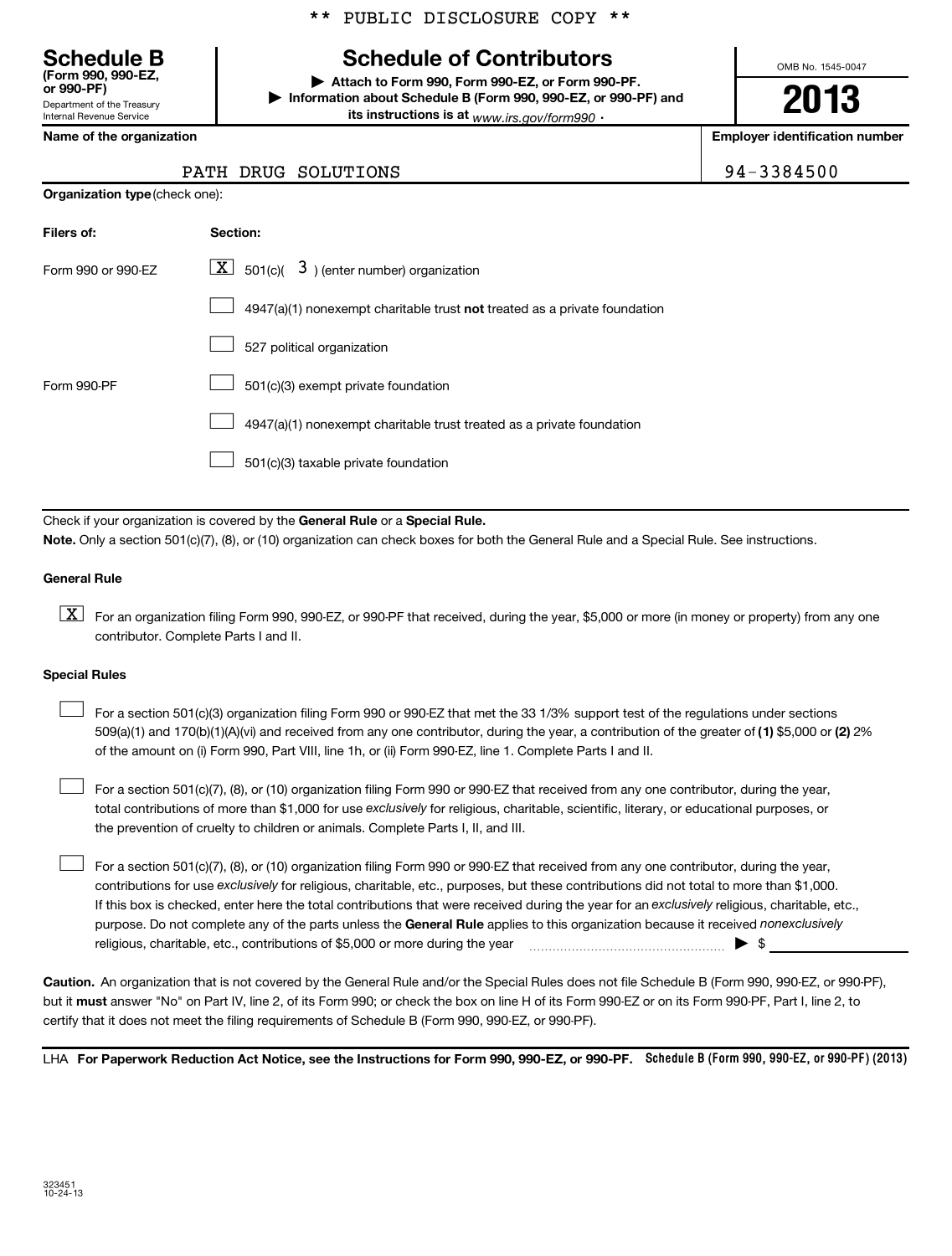| Schedule B (Form 990, 990-EZ, or 990-PF) (2013) | Page |
|-------------------------------------------------|------|
|-------------------------------------------------|------|

**Name of organization Employer identification number**

PATH DRUG SOLUTIONS 94-3384500

| Part I          | <b>Contributors</b> (see instructions). Use duplicate copies of Part I if additional space is needed. |                                   |                                                                                                               |
|-----------------|-------------------------------------------------------------------------------------------------------|-----------------------------------|---------------------------------------------------------------------------------------------------------------|
| (a)<br>No.      | (b)<br>Name, address, and ZIP + 4                                                                     | (c)<br><b>Total contributions</b> | (d)<br>Type of contribution                                                                                   |
| 1               |                                                                                                       | 24, 165, 197.<br>\$               | $\boxed{\text{X}}$<br>Person<br>Payroll<br><b>Noncash</b><br>(Complete Part II for<br>noncash contributions.) |
| (a)<br>No.      | (b)<br>Name, address, and ZIP + 4                                                                     | (c)<br><b>Total contributions</b> | (d)<br>Type of contribution                                                                                   |
| 2               |                                                                                                       | 10,000.<br>\$                     | $\boxed{\text{X}}$<br>Person<br>Payroll<br><b>Noncash</b><br>(Complete Part II for<br>noncash contributions.) |
| (a)<br>No.      | (b)<br>Name, address, and ZIP + 4                                                                     | (c)<br><b>Total contributions</b> | (d)<br>Type of contribution                                                                                   |
| 3               |                                                                                                       | 10,000.<br>\$                     | $\boxed{\text{X}}$<br>Person<br>Payroll<br><b>Noncash</b><br>(Complete Part II for<br>noncash contributions.) |
| (a)<br>No.      | (b)<br>Name, address, and ZIP + 4                                                                     | (c)<br><b>Total contributions</b> | (d)<br>Type of contribution                                                                                   |
| 4               |                                                                                                       | 535,489.<br>\$                    | $\boxed{\text{X}}$<br>Person<br>Payroll<br><b>Noncash</b><br>(Complete Part II for<br>noncash contributions.) |
| (a)<br>No.      | (b)<br>Name, address, and ZIP + 4                                                                     | (c)<br><b>Total contributions</b> | (d)<br>Type of contribution                                                                                   |
|                 |                                                                                                       | \$                                | Person<br>Payroll<br>Noncash<br>(Complete Part II for<br>noncash contributions.)                              |
| (a)<br>No.      | (b)<br>Name, address, and ZIP + 4                                                                     | (c)<br><b>Total contributions</b> | (d)<br>Type of contribution                                                                                   |
|                 |                                                                                                       | \$                                | Person<br>Payroll<br>Noncash<br>(Complete Part II for<br>noncash contributions.)                              |
| 323452 10-24-13 |                                                                                                       |                                   | Schedule B (Form 990, 990-EZ, or 990-PF) (2013)                                                               |

08341114 745960 19338 2013.05000 PATH DRUG SOLUTIONS 19338\_1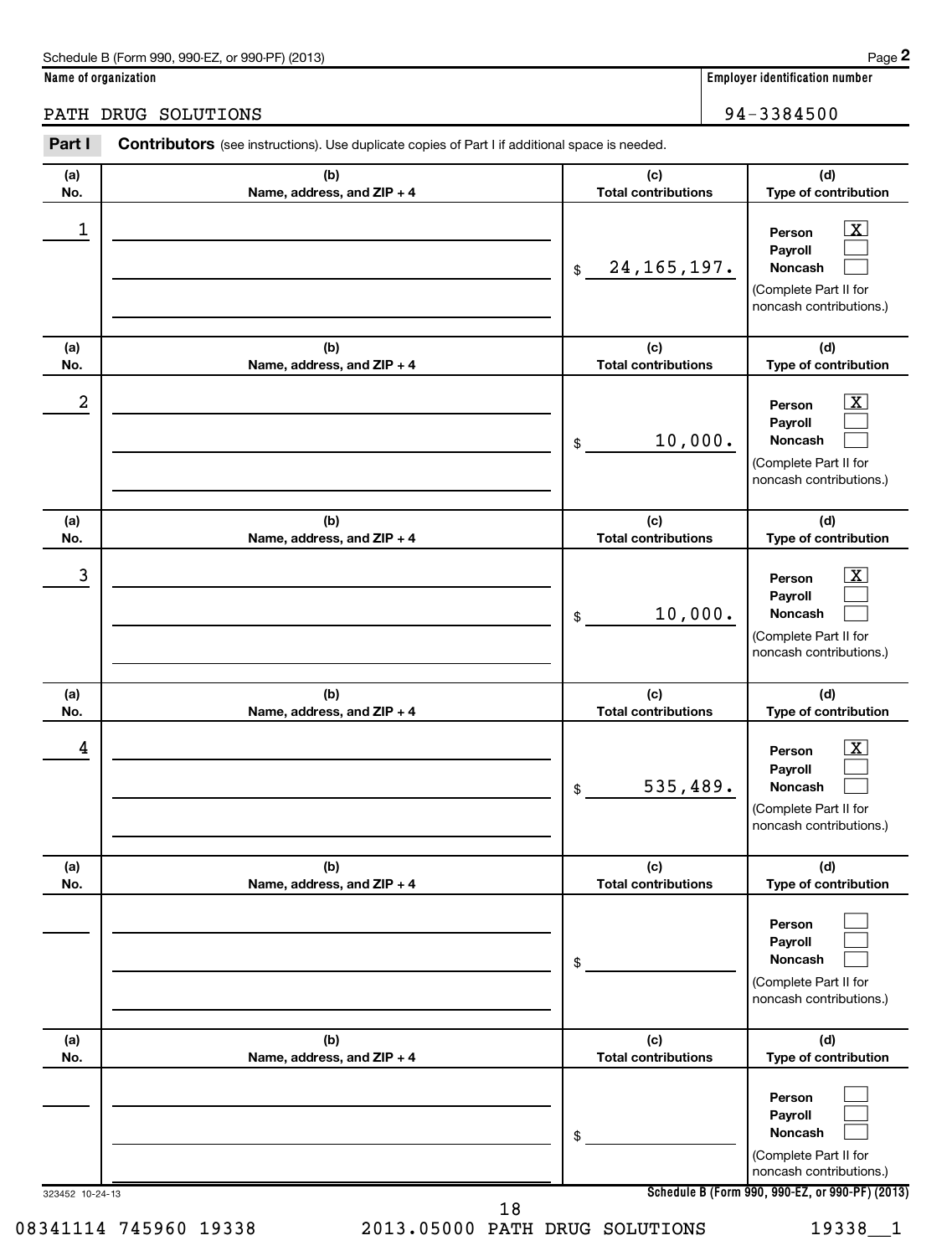| 990-EZ<br>Schedule B (Form 990,<br>(2013)<br>or 990-PF) | Page                               |
|---------------------------------------------------------|------------------------------------|
| Name of organization                                    | <br>Emplover identification number |

**3**

#### PATH DRUG SOLUTIONS 30 1 20 20 3 3 3 4 5 6 20 3 3 4 5 4 4 5 3 3 4 5 6 3 4 5 6 3 3 4 5 6 3 4 5 6 3 4 5 4 7 3 4 5 6 4 5 4 5 6 3 4 5 6 7 3 4 5 7 3 4 5 6 7 3 3 4 5 6 7 3 4 5 7 3 4 5 7 3 4 5 7 3 4 5 7 3 4 5 7 3 4 5 7 3 4 5 7 3

Part II Noncash Property (see instructions). Use duplicate copies of Part II if additional space is needed.

| (a)<br>No.<br>from<br>Part I | (b)<br>Description of noncash property given | (c)<br>FMV (or estimate)<br>(see instructions) | (d)<br>Date received                            |
|------------------------------|----------------------------------------------|------------------------------------------------|-------------------------------------------------|
|                              |                                              | \$                                             |                                                 |
| (a)<br>No.<br>from<br>Part I | (b)<br>Description of noncash property given | (c)<br>FMV (or estimate)<br>(see instructions) | (d)<br>Date received                            |
|                              |                                              | \$                                             |                                                 |
| (a)<br>No.<br>from<br>Part I | (b)<br>Description of noncash property given | (c)<br>FMV (or estimate)<br>(see instructions) | (d)<br>Date received                            |
|                              |                                              | \$                                             |                                                 |
| (a)<br>No.<br>from<br>Part I | (b)<br>Description of noncash property given | (c)<br>FMV (or estimate)<br>(see instructions) | (d)<br>Date received                            |
|                              |                                              | \$                                             |                                                 |
| (a)<br>No.<br>from<br>Part I | (b)<br>Description of noncash property given | (c)<br>FMV (or estimate)<br>(see instructions) | (d)<br>Date received                            |
|                              |                                              | \$                                             |                                                 |
| (a)<br>No.<br>from<br>Part I | (b)<br>Description of noncash property given | (c)<br>FMV (or estimate)<br>(see instructions) | (d)<br>Date received                            |
|                              |                                              | \$                                             |                                                 |
| 323453 10-24-13              | 19                                           |                                                | Schedule B (Form 990, 990-EZ, or 990-PF) (2013) |

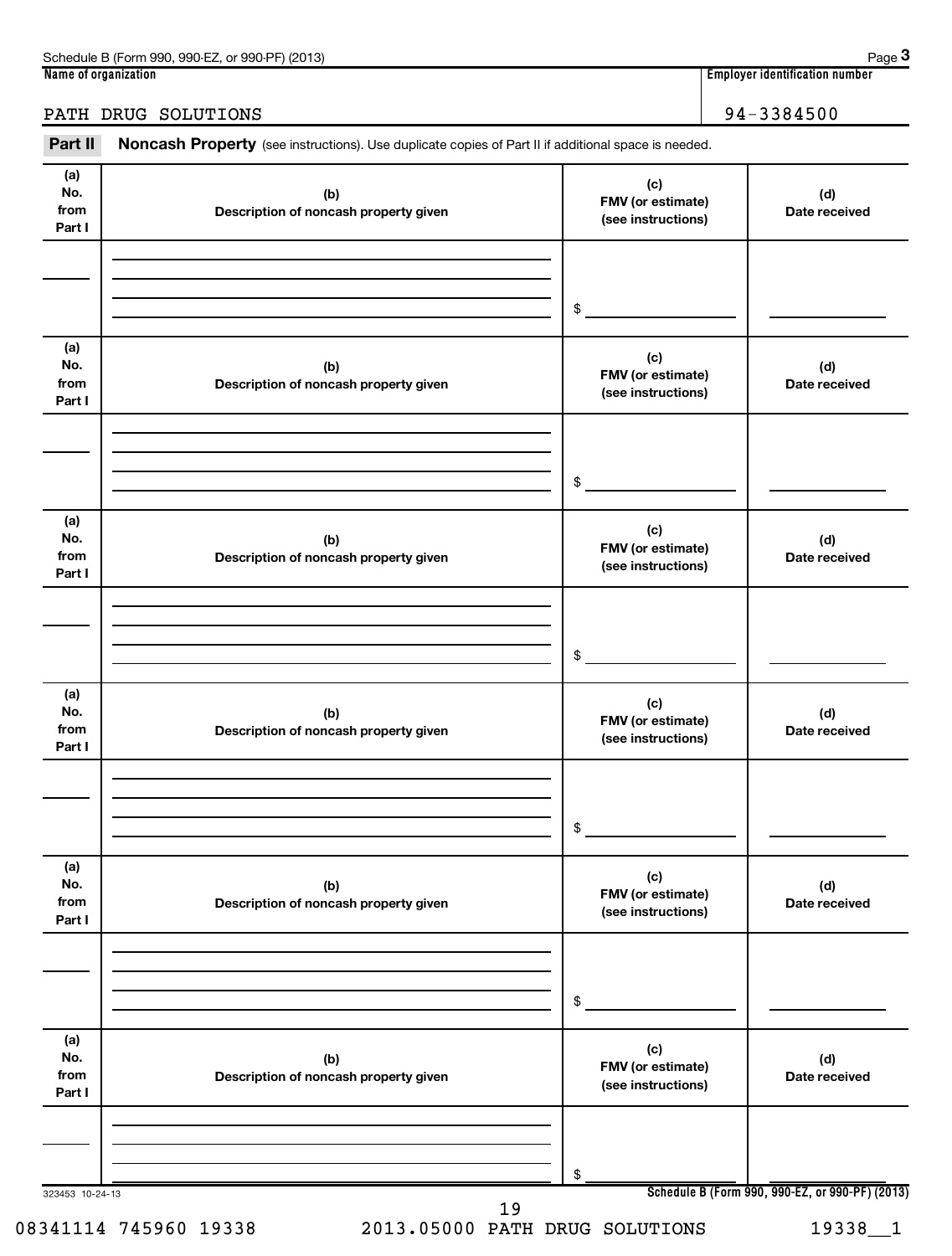|                           |                                                                                                                                                                                                        |                      | <b>Employer identification number</b>                                                                                                                                                                                                                |
|---------------------------|--------------------------------------------------------------------------------------------------------------------------------------------------------------------------------------------------------|----------------------|------------------------------------------------------------------------------------------------------------------------------------------------------------------------------------------------------------------------------------------------------|
| Part III                  | PATH DRUG SOLUTIONS                                                                                                                                                                                    |                      | 94-3384500<br><i>Exclusively</i> religious, charitable, etc., individual contributions to section 501(c)(7), (8), or (10) organizations that total more than \$1,000 for the<br>year. Complete columns (a) through (e) and the following line entry. |
|                           | the total of exclusively religious, charitable, etc., contributions of \$1,000 or less for the year. (Enter this information once.)<br>Use duplicate copies of Part III if additional space is needed. |                      | $\blacktriangleright$ \$                                                                                                                                                                                                                             |
| (a) No.<br>from<br>Part I | (b) Purpose of gift                                                                                                                                                                                    | (c) Use of gift      | (d) Description of how gift is held                                                                                                                                                                                                                  |
|                           |                                                                                                                                                                                                        | (e) Transfer of gift |                                                                                                                                                                                                                                                      |
|                           | Transferee's name, address, and ZIP + 4                                                                                                                                                                |                      | Relationship of transferor to transferee                                                                                                                                                                                                             |
| (a) No.<br>from<br>Part I | (b) Purpose of gift                                                                                                                                                                                    | (c) Use of gift      | (d) Description of how gift is held                                                                                                                                                                                                                  |
|                           | Transferee's name, address, and ZIP + 4                                                                                                                                                                | (e) Transfer of gift | Relationship of transferor to transferee                                                                                                                                                                                                             |
| (a) No.<br>from<br>Part I | (b) Purpose of gift                                                                                                                                                                                    | (c) Use of gift      | (d) Description of how gift is held                                                                                                                                                                                                                  |
|                           |                                                                                                                                                                                                        |                      |                                                                                                                                                                                                                                                      |
|                           | Transferee's name, address, and ZIP + 4                                                                                                                                                                | (e) Transfer of gift | Relationship of transferor to transferee                                                                                                                                                                                                             |
| (a) No.<br>from<br>Part I | (b) Purpose of gift                                                                                                                                                                                    | (c) Use of gift      | (d) Description of how gift is held                                                                                                                                                                                                                  |
|                           | Transferee's name, address, and ZIP + 4                                                                                                                                                                | (e) Transfer of gift | Relationship of transferor to transferee                                                                                                                                                                                                             |
|                           |                                                                                                                                                                                                        |                      |                                                                                                                                                                                                                                                      |
| 323454 10-24-13           |                                                                                                                                                                                                        | 20                   | Schedule B (Form 990, 990-EZ, or 990-PF) (2013)                                                                                                                                                                                                      |

08341114 745960 19338 2013.05000 PATH DRUG SOLUTIONS 19338\_1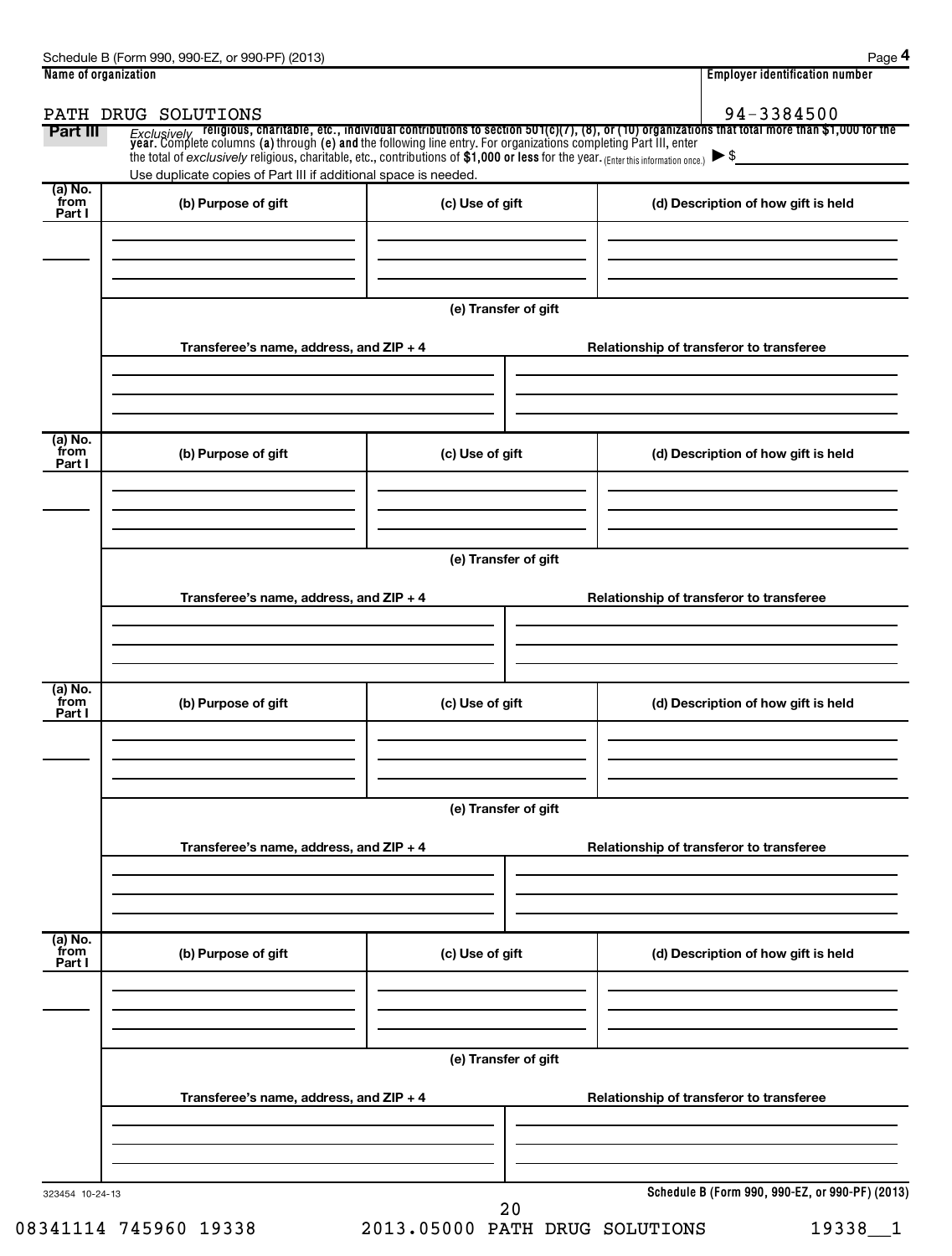|                |                                                        |                                                                                                                                                                                                                                                      |                                                     |                                                                                                                                       |                          | OMB No. 1545-0047                     |
|----------------|--------------------------------------------------------|------------------------------------------------------------------------------------------------------------------------------------------------------------------------------------------------------------------------------------------------------|-----------------------------------------------------|---------------------------------------------------------------------------------------------------------------------------------------|--------------------------|---------------------------------------|
|                | <b>SCHEDULE D</b>                                      |                                                                                                                                                                                                                                                      |                                                     | <b>Supplemental Financial Statements</b>                                                                                              |                          |                                       |
|                | (Form 990)                                             |                                                                                                                                                                                                                                                      |                                                     | Complete if the organization answered "Yes," to Form 990,<br>Part IV, line 6, 7, 8, 9, 10, 11a, 11b, 11c, 11d, 11e, 11f, 12a, or 12b. |                          |                                       |
|                | Department of the Treasury<br>Internal Revenue Service | Information about Schedule D (Form 990) and its instructions is at www.jrs.gov/form990                                                                                                                                                               | Attach to Form 990.                                 |                                                                                                                                       |                          | Open to Public<br>Inspection          |
|                | Name of the organization                               |                                                                                                                                                                                                                                                      |                                                     |                                                                                                                                       |                          | <b>Employer identification number</b> |
|                |                                                        | PATH DRUG SOLUTIONS                                                                                                                                                                                                                                  |                                                     |                                                                                                                                       |                          | 94-3384500                            |
| Part I         |                                                        | Organizations Maintaining Donor Advised Funds or Other Similar Funds or Accounts. Complete if the                                                                                                                                                    |                                                     |                                                                                                                                       |                          |                                       |
|                |                                                        | organization answered "Yes" to Form 990, Part IV, line 6.                                                                                                                                                                                            |                                                     |                                                                                                                                       |                          |                                       |
|                |                                                        |                                                                                                                                                                                                                                                      |                                                     | (a) Donor advised funds                                                                                                               |                          | (b) Funds and other accounts          |
| 1.             |                                                        |                                                                                                                                                                                                                                                      |                                                     |                                                                                                                                       |                          |                                       |
| 2              |                                                        |                                                                                                                                                                                                                                                      |                                                     |                                                                                                                                       |                          |                                       |
| з              |                                                        |                                                                                                                                                                                                                                                      | <u> 1989 - Johann Barbara, martin eta politikar</u> |                                                                                                                                       |                          |                                       |
| 4              |                                                        |                                                                                                                                                                                                                                                      |                                                     |                                                                                                                                       |                          |                                       |
| 5              |                                                        | Did the organization inform all donors and donor advisors in writing that the assets held in donor advised funds                                                                                                                                     |                                                     |                                                                                                                                       |                          | <b>No</b><br>Yes                      |
|                |                                                        | Did the organization inform all grantees, donors, and donor advisors in writing that grant funds can be used only                                                                                                                                    |                                                     |                                                                                                                                       |                          |                                       |
| 6              |                                                        | for charitable purposes and not for the benefit of the donor or donor advisor, or for any other purpose conferring                                                                                                                                   |                                                     |                                                                                                                                       |                          |                                       |
|                |                                                        |                                                                                                                                                                                                                                                      |                                                     |                                                                                                                                       |                          | Yes<br>No                             |
| <b>Part II</b> |                                                        | Conservation Easements. Complete if the organization answered "Yes" to Form 990, Part IV, line 7.                                                                                                                                                    |                                                     |                                                                                                                                       |                          |                                       |
| 1.             |                                                        | Purpose(s) of conservation easements held by the organization (check all that apply).                                                                                                                                                                |                                                     |                                                                                                                                       |                          |                                       |
|                |                                                        | Preservation of land for public use (e.g., recreation or education)                                                                                                                                                                                  |                                                     | Preservation of an historically important land area                                                                                   |                          |                                       |
|                |                                                        | Protection of natural habitat                                                                                                                                                                                                                        |                                                     | Preservation of a certified historic structure                                                                                        |                          |                                       |
|                |                                                        | Preservation of open space                                                                                                                                                                                                                           |                                                     |                                                                                                                                       |                          |                                       |
| 2              |                                                        | Complete lines 2a through 2d if the organization held a qualified conservation contribution in the form of a conservation easement on the last                                                                                                       |                                                     |                                                                                                                                       |                          |                                       |
|                | day of the tax year.                                   |                                                                                                                                                                                                                                                      |                                                     |                                                                                                                                       |                          |                                       |
|                |                                                        |                                                                                                                                                                                                                                                      |                                                     |                                                                                                                                       |                          | Held at the End of the Tax Year       |
| a              |                                                        |                                                                                                                                                                                                                                                      |                                                     |                                                                                                                                       | 2a                       |                                       |
| b              |                                                        | Total acreage restricted by conservation easements manufactured acreage restricted by conservation easements                                                                                                                                         |                                                     |                                                                                                                                       | 2b                       |                                       |
| c              |                                                        | Number of conservation easements on a certified historic structure included in (a) manufacture included in (a)                                                                                                                                       |                                                     |                                                                                                                                       | 2c                       |                                       |
| d              |                                                        | Number of conservation easements included in (c) acquired after 8/17/06, and not on a historic structure                                                                                                                                             |                                                     |                                                                                                                                       |                          |                                       |
|                |                                                        |                                                                                                                                                                                                                                                      |                                                     |                                                                                                                                       | 2d                       |                                       |
| з              |                                                        | Number of conservation easements modified, transferred, released, extinguished, or terminated by the organization during the tax                                                                                                                     |                                                     |                                                                                                                                       |                          |                                       |
|                | $year \triangleright$                                  |                                                                                                                                                                                                                                                      |                                                     |                                                                                                                                       |                          |                                       |
| 4              |                                                        | Number of states where property subject to conservation easement is located $\blacktriangleright$                                                                                                                                                    |                                                     |                                                                                                                                       |                          |                                       |
| 5              |                                                        | Does the organization have a written policy regarding the periodic monitoring, inspection, handling of                                                                                                                                               |                                                     |                                                                                                                                       |                          |                                       |
|                |                                                        | violations, and enforcement of the conservation easements it holds?                                                                                                                                                                                  |                                                     |                                                                                                                                       |                          | Yes<br>No                             |
| 6<br>7         |                                                        | Staff and volunteer hours devoted to monitoring, inspecting, and enforcing conservation easements during the year<br>Amount of expenses incurred in monitoring, inspecting, and enforcing conservation easements during the year $\triangleright$ \$ |                                                     |                                                                                                                                       |                          |                                       |
| 8              |                                                        | Does each conservation easement reported on line 2(d) above satisfy the requirements of section 170(h)(4)(B)(i)                                                                                                                                      |                                                     |                                                                                                                                       |                          |                                       |
|                |                                                        |                                                                                                                                                                                                                                                      |                                                     |                                                                                                                                       |                          | Yes<br><b>No</b>                      |
| 9              |                                                        | In Part XIII, describe how the organization reports conservation easements in its revenue and expense statement, and balance sheet, and                                                                                                              |                                                     |                                                                                                                                       |                          |                                       |
|                |                                                        | include, if applicable, the text of the footnote to the organization's financial statements that describes the organization's accounting for                                                                                                         |                                                     |                                                                                                                                       |                          |                                       |
|                | conservation easements.                                |                                                                                                                                                                                                                                                      |                                                     |                                                                                                                                       |                          |                                       |
|                | <b>Part III</b>                                        | Organizations Maintaining Collections of Art, Historical Treasures, or Other Similar Assets.                                                                                                                                                         |                                                     |                                                                                                                                       |                          |                                       |
|                |                                                        | Complete if the organization answered "Yes" to Form 990, Part IV, line 8.                                                                                                                                                                            |                                                     |                                                                                                                                       |                          |                                       |
|                |                                                        | 1a If the organization elected, as permitted under SFAS 116 (ASC 958), not to report in its revenue statement and balance sheet works of art,                                                                                                        |                                                     |                                                                                                                                       |                          |                                       |
|                |                                                        | historical treasures, or other similar assets held for public exhibition, education, or research in furtherance of public service, provide, in Part XIII,                                                                                            |                                                     |                                                                                                                                       |                          |                                       |
|                |                                                        | the text of the footnote to its financial statements that describes these items.                                                                                                                                                                     |                                                     |                                                                                                                                       |                          |                                       |
|                |                                                        | <b>b</b> If the organization elected, as permitted under SFAS 116 (ASC 958), to report in its revenue statement and balance sheet works of art, historical                                                                                           |                                                     |                                                                                                                                       |                          |                                       |
|                |                                                        | treasures, or other similar assets held for public exhibition, education, or research in furtherance of public service, provide the following amounts                                                                                                |                                                     |                                                                                                                                       |                          |                                       |
|                | relating to these items:                               |                                                                                                                                                                                                                                                      |                                                     |                                                                                                                                       |                          |                                       |
|                |                                                        |                                                                                                                                                                                                                                                      |                                                     |                                                                                                                                       |                          | \$                                    |
|                |                                                        | (ii) Assets included in Form 990, Part X                                                                                                                                                                                                             |                                                     |                                                                                                                                       |                          |                                       |
| 2              |                                                        | If the organization received or held works of art, historical treasures, or other similar assets for financial gain, provide                                                                                                                         |                                                     |                                                                                                                                       |                          |                                       |
|                |                                                        | the following amounts required to be reported under SFAS 116 (ASC 958) relating to these items:                                                                                                                                                      |                                                     |                                                                                                                                       | $\blacktriangleright$ \$ |                                       |
|                |                                                        |                                                                                                                                                                                                                                                      |                                                     |                                                                                                                                       |                          |                                       |

332051 09-25-13 **For Paperwork Reduction Act Notice, see the Instructions for Form 990. Schedule D (Form 990) 2013** LHA

**b** Assets included in Form 990, Part X

08341114 745960 19338 2013.05000 PATH DRUG SOLUTIONS 19338\_1 21

~~~~~~~~~~~~~~~~~~~~~~~~~~~~~~~~~~~ | \$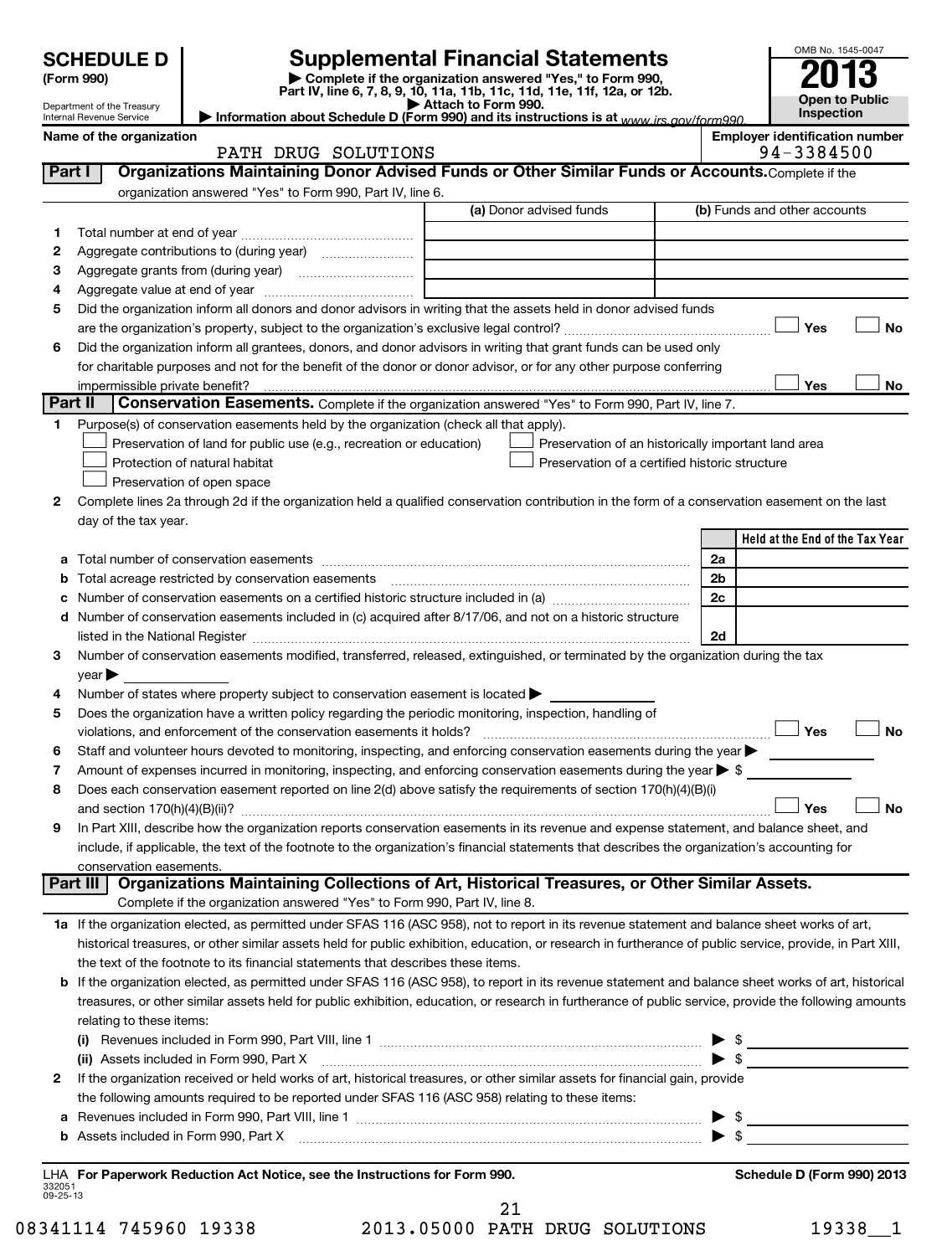|        | Schedule D (Form 990) 2013                                                                                                                                                                                                           | PATH DRUG SOLUTIONS                     |                |                                                                                                                                                                                                                               |                                 | 94-3384500 Page 2          |         |         |
|--------|--------------------------------------------------------------------------------------------------------------------------------------------------------------------------------------------------------------------------------------|-----------------------------------------|----------------|-------------------------------------------------------------------------------------------------------------------------------------------------------------------------------------------------------------------------------|---------------------------------|----------------------------|---------|---------|
|        | Organizations Maintaining Collections of Art, Historical Treasures, or Other Similar Assets (continued)<br>Part III I                                                                                                                |                                         |                |                                                                                                                                                                                                                               |                                 |                            |         |         |
| 3      | Using the organization's acquisition, accession, and other records, check any of the following that are a significant use of its collection items<br>(check all that apply):                                                         |                                         |                |                                                                                                                                                                                                                               |                                 |                            |         |         |
| a      | Public exhibition                                                                                                                                                                                                                    |                                         |                | Loan or exchange programs                                                                                                                                                                                                     |                                 |                            |         |         |
| b      | Scholarly research                                                                                                                                                                                                                   |                                         |                | Other and the contract of the contract of the contract of the contract of the contract of the contract of the contract of the contract of the contract of the contract of the contract of the contract of the contract of the |                                 |                            |         |         |
| c      | Preservation for future generations                                                                                                                                                                                                  |                                         |                |                                                                                                                                                                                                                               |                                 |                            |         |         |
| 4      | Provide a description of the organization's collections and explain how they further the organization's exempt purpose in Part XIII.                                                                                                 |                                         |                |                                                                                                                                                                                                                               |                                 |                            |         |         |
| 5      | During the year, did the organization solicit or receive donations of art, historical treasures, or other similar assets                                                                                                             |                                         |                |                                                                                                                                                                                                                               |                                 |                            |         |         |
|        |                                                                                                                                                                                                                                      |                                         |                |                                                                                                                                                                                                                               |                                 | Yes                        |         | No      |
|        | Part IV I<br>Escrow and Custodial Arrangements. Complete if the organization answered "Yes" to Form 990, Part IV, line 9, or<br>reported an amount on Form 990, Part X, line 21.                                                     |                                         |                |                                                                                                                                                                                                                               |                                 |                            |         |         |
|        | 1a Is the organization an agent, trustee, custodian or other intermediary for contributions or other assets not included                                                                                                             |                                         |                |                                                                                                                                                                                                                               |                                 |                            |         |         |
|        |                                                                                                                                                                                                                                      |                                         |                |                                                                                                                                                                                                                               |                                 | Yes                        |         | No      |
|        | b If "Yes," explain the arrangement in Part XIII and complete the following table:                                                                                                                                                   |                                         |                |                                                                                                                                                                                                                               |                                 |                            |         |         |
|        |                                                                                                                                                                                                                                      |                                         |                |                                                                                                                                                                                                                               |                                 | Amount                     |         |         |
|        | c Beginning balance <b>contract to the contract of the contract of the contract of the contract of the contract of the contract of the contract of the contract of the contract of the contract of the contract of the contract </b> |                                         |                |                                                                                                                                                                                                                               | 1c                              |                            |         |         |
|        |                                                                                                                                                                                                                                      |                                         |                |                                                                                                                                                                                                                               | 1d                              |                            |         |         |
|        | e Distributions during the year manufactured and continuum control of the control of the control of the state of the control of the control of the control of the control of the control of the control of the control of the        |                                         |                |                                                                                                                                                                                                                               | 1е                              |                            |         |         |
|        |                                                                                                                                                                                                                                      |                                         |                |                                                                                                                                                                                                                               | 1f                              |                            |         |         |
|        |                                                                                                                                                                                                                                      |                                         |                |                                                                                                                                                                                                                               |                                 | Yes                        |         | No      |
| Part V |                                                                                                                                                                                                                                      |                                         |                |                                                                                                                                                                                                                               |                                 |                            |         |         |
|        | <b>Endowment Funds.</b> Complete if the organization answered "Yes" to Form 990, Part IV, line 10.                                                                                                                                   | (a) Current year                        |                | (c) Two years back $\vert$ (d) Three years back $\vert$ (e) Four years back                                                                                                                                                   |                                 |                            |         |         |
|        |                                                                                                                                                                                                                                      |                                         | (b) Prior year |                                                                                                                                                                                                                               |                                 |                            |         |         |
|        | 1a Beginning of year balance                                                                                                                                                                                                         |                                         |                |                                                                                                                                                                                                                               |                                 |                            |         |         |
|        | Net investment earnings, gains, and losses                                                                                                                                                                                           |                                         |                |                                                                                                                                                                                                                               |                                 |                            |         |         |
|        |                                                                                                                                                                                                                                      |                                         |                |                                                                                                                                                                                                                               |                                 |                            |         |         |
|        | e Other expenditures for facilities                                                                                                                                                                                                  |                                         |                |                                                                                                                                                                                                                               |                                 |                            |         |         |
|        | and programs                                                                                                                                                                                                                         |                                         |                |                                                                                                                                                                                                                               |                                 |                            |         |         |
|        |                                                                                                                                                                                                                                      |                                         |                |                                                                                                                                                                                                                               |                                 |                            |         |         |
| g      |                                                                                                                                                                                                                                      |                                         |                |                                                                                                                                                                                                                               |                                 |                            |         |         |
| 2      | Provide the estimated percentage of the current year end balance (line 1g, column (a)) held as:                                                                                                                                      |                                         |                |                                                                                                                                                                                                                               |                                 |                            |         |         |
|        | <b>a</b> Board designated or quasi-endowment >                                                                                                                                                                                       |                                         | %              |                                                                                                                                                                                                                               |                                 |                            |         |         |
|        | <b>b</b> Permanent endowment $\blacktriangleright$                                                                                                                                                                                   | %                                       |                |                                                                                                                                                                                                                               |                                 |                            |         |         |
|        | <b>c</b> Temporarily restricted endowment $\blacktriangleright$                                                                                                                                                                      | %                                       |                |                                                                                                                                                                                                                               |                                 |                            |         |         |
|        | The percentages in lines 2a, 2b, and 2c should equal 100%.                                                                                                                                                                           |                                         |                |                                                                                                                                                                                                                               |                                 |                            |         |         |
|        | 3a Are there endowment funds not in the possession of the organization that are held and administered for the organization                                                                                                           |                                         |                |                                                                                                                                                                                                                               |                                 |                            |         |         |
|        | by:                                                                                                                                                                                                                                  |                                         |                |                                                                                                                                                                                                                               |                                 |                            | Yes     | No      |
|        | (i)                                                                                                                                                                                                                                  |                                         |                |                                                                                                                                                                                                                               |                                 | 3a(i)                      |         |         |
|        |                                                                                                                                                                                                                                      |                                         |                |                                                                                                                                                                                                                               |                                 | 3a(ii)                     |         |         |
|        |                                                                                                                                                                                                                                      |                                         |                |                                                                                                                                                                                                                               |                                 | 3b                         |         |         |
| 4      | Describe in Part XIII the intended uses of the organization's endowment funds.                                                                                                                                                       |                                         |                |                                                                                                                                                                                                                               |                                 |                            |         |         |
|        | Land, Buildings, and Equipment.<br><b>Part VI</b>                                                                                                                                                                                    |                                         |                |                                                                                                                                                                                                                               |                                 |                            |         |         |
|        | Complete if the organization answered "Yes" to Form 990, Part IV, line 11a. See Form 990, Part X, line 10.                                                                                                                           |                                         |                |                                                                                                                                                                                                                               |                                 |                            |         |         |
|        | Description of property                                                                                                                                                                                                              | (a) Cost or other<br>basis (investment) |                | (b) Cost or other<br>basis (other)                                                                                                                                                                                            | (c) Accumulated<br>depreciation | (d) Book value             |         |         |
|        |                                                                                                                                                                                                                                      |                                         |                |                                                                                                                                                                                                                               |                                 |                            |         |         |
|        |                                                                                                                                                                                                                                      |                                         |                |                                                                                                                                                                                                                               |                                 |                            |         |         |
|        |                                                                                                                                                                                                                                      |                                         |                | 8,585.                                                                                                                                                                                                                        | 3,844.                          |                            | 4,741.  |         |
|        |                                                                                                                                                                                                                                      |                                         |                | 79,259.                                                                                                                                                                                                                       | 52,840.                         |                            | 26,419. |         |
|        |                                                                                                                                                                                                                                      |                                         |                |                                                                                                                                                                                                                               |                                 |                            |         | 31,160. |
|        | Total. Add lines 1a through 1e. (Column (d) must equal Form 990, Part X, column (B), line 10(c).)                                                                                                                                    |                                         |                |                                                                                                                                                                                                                               |                                 |                            |         |         |
|        |                                                                                                                                                                                                                                      |                                         |                |                                                                                                                                                                                                                               |                                 | Schedule D (Form 990) 2013 |         |         |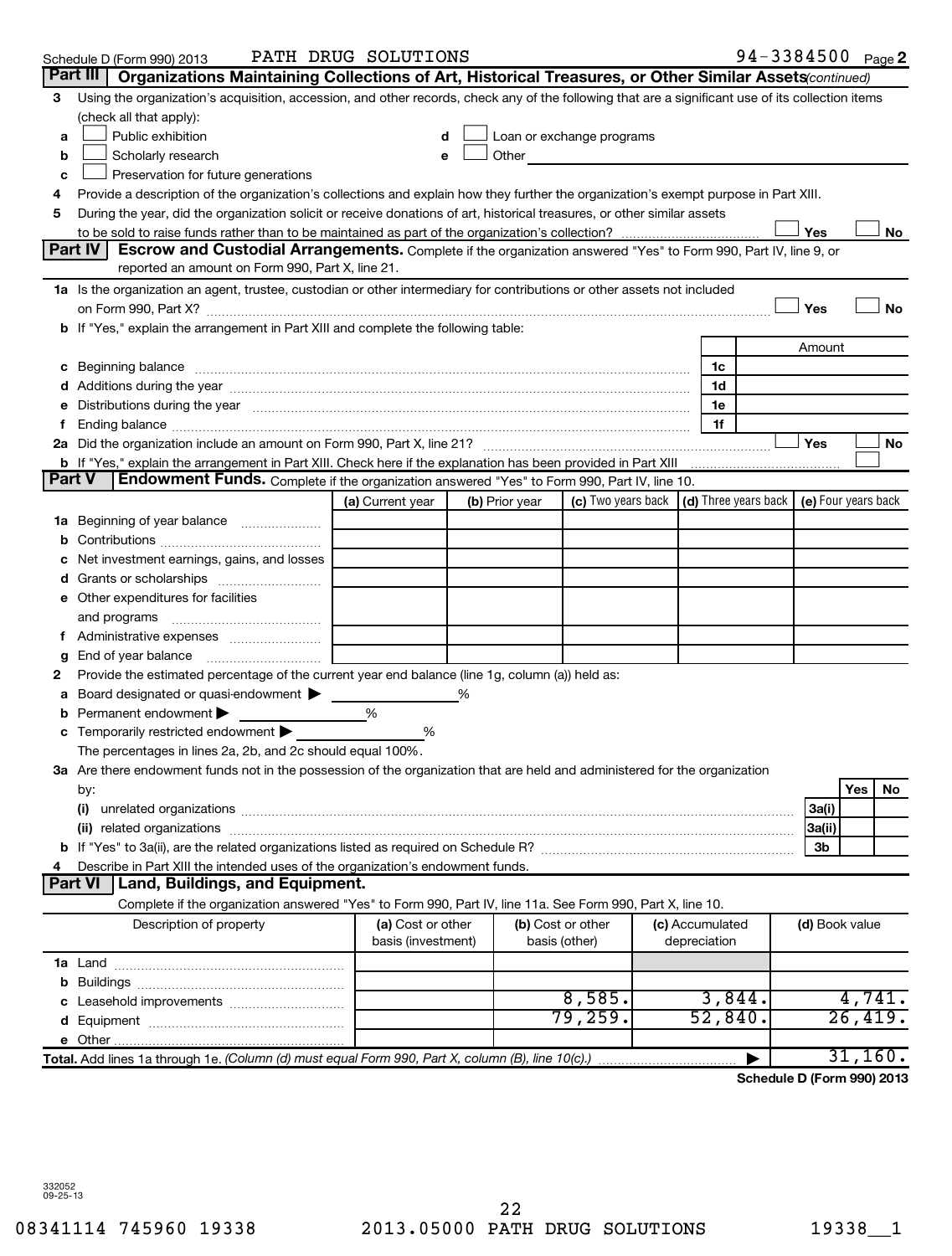#### **Part VII Investments - Other Securities.**

Complete if the organization answered "Yes" to Form 990, Part IV, line 11b. See Form 990, Part X, line 12.

| (a) Description of security or category (including name of security) | (b) Book value | (c) Method of valuation: Cost or end-of-year market value |
|----------------------------------------------------------------------|----------------|-----------------------------------------------------------|
| (1) Financial derivatives                                            |                |                                                           |
| (2) Closely-held equity interests                                    |                |                                                           |
| (3) Other                                                            |                |                                                           |
| (A)                                                                  |                |                                                           |
| (B)                                                                  |                |                                                           |
| (C)                                                                  |                |                                                           |
| (D)                                                                  |                |                                                           |
| (E)                                                                  |                |                                                           |
| (F)                                                                  |                |                                                           |
| (G)                                                                  |                |                                                           |
| (H)                                                                  |                |                                                           |
| Total. (Col. (b) must equal Form 990, Part X, col. (B) line $12$ .)  |                |                                                           |

#### **Part VIII Investments - Program Related.**

| Complete if the organization answered "Yes" to Form 990, Part IV, line 11c. See Form 990, Part X, line 13. |                |                                                           |  |  |  |
|------------------------------------------------------------------------------------------------------------|----------------|-----------------------------------------------------------|--|--|--|
| (a) Description of investment                                                                              | (b) Book value | (c) Method of valuation: Cost or end-of-year market value |  |  |  |
| (1)                                                                                                        |                |                                                           |  |  |  |
| (2)                                                                                                        |                |                                                           |  |  |  |
| (3)                                                                                                        |                |                                                           |  |  |  |
| (4)                                                                                                        |                |                                                           |  |  |  |
| (5)                                                                                                        |                |                                                           |  |  |  |
| (6)                                                                                                        |                |                                                           |  |  |  |
| (7)                                                                                                        |                |                                                           |  |  |  |
| (8)                                                                                                        |                |                                                           |  |  |  |
| (9)                                                                                                        |                |                                                           |  |  |  |
| Total. (Col. (b) must equal Form 990, Part X, col. (B) line $13.$ $\blacktriangleright$                    |                |                                                           |  |  |  |

#### **Part IX Other Assets.**

Complete if the organization answered "Yes" to Form 990, Part IV, line 11d. See Form 990, Part X, line 15.

| (a) Description | (b) Book value |
|-----------------|----------------|
| (1)             |                |
| (2)             |                |
| (3)             |                |
| (4)             |                |
| (5)             |                |
| (6)             |                |
| (7)             |                |
| (8)             |                |
| (9)             |                |
|                 |                |

#### **Part X Other Liabilities.**

Complete if the organization answered "Yes" to Form 990, Part IV, line 11e or 11f. See Form 990, Part X, line 25.

| 1.  | (a) Description of liability                                       | (b) Book value |  |
|-----|--------------------------------------------------------------------|----------------|--|
|     | Federal income taxes                                               |                |  |
| (2) |                                                                    |                |  |
| (3) |                                                                    |                |  |
| (4) |                                                                    |                |  |
| (5) |                                                                    |                |  |
| (6) |                                                                    |                |  |
|     |                                                                    |                |  |
| (8) |                                                                    |                |  |
| (9) |                                                                    |                |  |
|     | Total. (Column (b) must equal Form 990, Part X, col. (B) line 25.) |                |  |

**2.** Liability for uncertain tax positions. In Part XIII, provide the text of the footnote to the organization's financial statements that reports the organization's liability for uncertain tax positions under FIN 48 (ASC 740). Check here if the text of the footnote has been provided in Part XIII  $\Box$ 

#### **Schedule D (Form 990) 2013**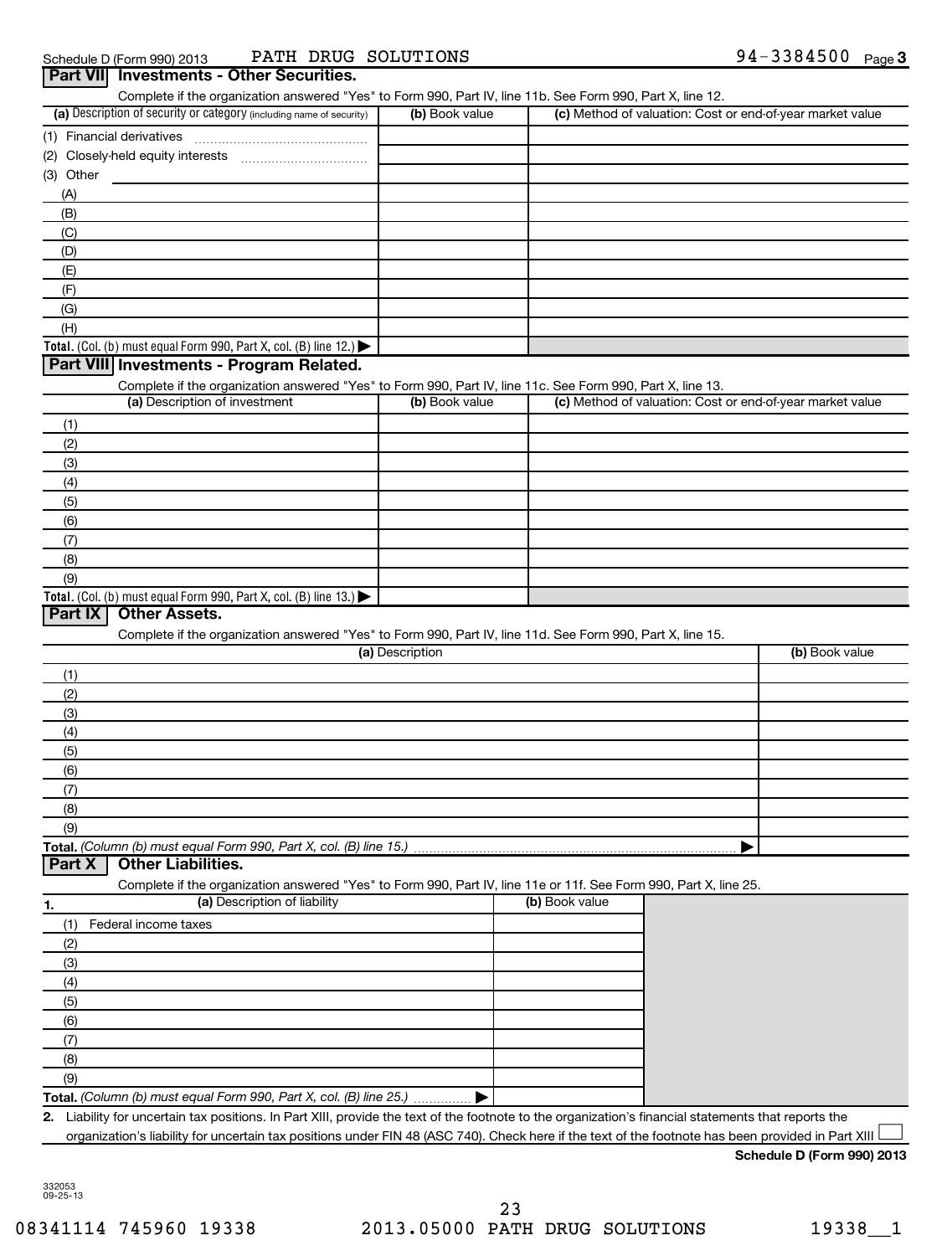| Schedule D (Form 990) 2013 | SOLUTIONS<br><b>DRUG</b><br>PATH | 3384500<br>$94 -$<br>Page 4 |
|----------------------------|----------------------------------|-----------------------------|
|----------------------------|----------------------------------|-----------------------------|

|    | Part XI   Reconciliation of Revenue per Audited Financial Statements With Revenue per Return.                                                                   |                |              |  |
|----|-----------------------------------------------------------------------------------------------------------------------------------------------------------------|----------------|--------------|--|
|    | Complete if the organization answered "Yes" to Form 990, Part IV, line 12a.                                                                                     |                |              |  |
| 1  | Total revenue, gains, and other support per audited financial statements [11,111] [11] Total revenue, gains, and other support per audited financial statements |                | $\mathbf{1}$ |  |
| 2  | Amounts included on line 1 but not on Form 990, Part VIII, line 12:                                                                                             |                |              |  |
| a  |                                                                                                                                                                 | 2a             |              |  |
| b  |                                                                                                                                                                 | 2 <sub>b</sub> |              |  |
| c  |                                                                                                                                                                 | 2c             |              |  |
| d  |                                                                                                                                                                 | 2d             |              |  |
| е  | Add lines 2a through 2d                                                                                                                                         |                | 2е           |  |
| 3  |                                                                                                                                                                 |                | 3            |  |
| 4  | Amounts included on Form 990, Part VIII, line 12, but not on line 1:                                                                                            |                |              |  |
| a  |                                                                                                                                                                 | 4a             |              |  |
| b  |                                                                                                                                                                 | 4 <sub>b</sub> |              |  |
|    | c Add lines 4a and 4b                                                                                                                                           |                | 4c           |  |
| 5. |                                                                                                                                                                 |                | 5            |  |
|    | Part XII   Reconciliation of Expenses per Audited Financial Statements With Expenses per Return.                                                                |                |              |  |
|    | Complete if the organization answered "Yes" to Form 990, Part IV, line 12a.                                                                                     |                |              |  |
| 1  |                                                                                                                                                                 |                | $\mathbf{1}$ |  |
| 2  | Amounts included on line 1 but not on Form 990, Part IX, line 25:                                                                                               |                |              |  |
| a  |                                                                                                                                                                 | 2a             |              |  |
| b  | Prior year adjustments [111] Prior year adjustments [11] Masseum Masseum Masseum Masseum Masseum Masseum Mass                                                   | 2 <sub>b</sub> |              |  |
| c  |                                                                                                                                                                 | 2c             |              |  |
| d  |                                                                                                                                                                 | 2d             |              |  |
|    | e Add lines 2a through 2d                                                                                                                                       |                | 2е           |  |
| 3  | Subtract line 2e from line 1                                                                                                                                    |                | 3            |  |
| 4  | Amounts included on Form 990, Part IX, line 25, but not on line 1:                                                                                              |                |              |  |
| a  |                                                                                                                                                                 | 4a             |              |  |
| b  |                                                                                                                                                                 | 4 <sub>b</sub> |              |  |
|    | c Add lines 4a and 4b                                                                                                                                           |                | 4c           |  |
|    |                                                                                                                                                                 |                | 5            |  |
|    | Part XIII Supplemental Information.                                                                                                                             |                |              |  |

Provide the descriptions required for Part II, lines 3, 5, and 9; Part III, lines 1a and 4; Part IV, lines 1b and 2b; Part V, line 4; Part X, line 2; Part XI, lines 2d and 4b; and Part XII, lines 2d and 4b. Also complete this part to provide any additional information.

332054 09-25-13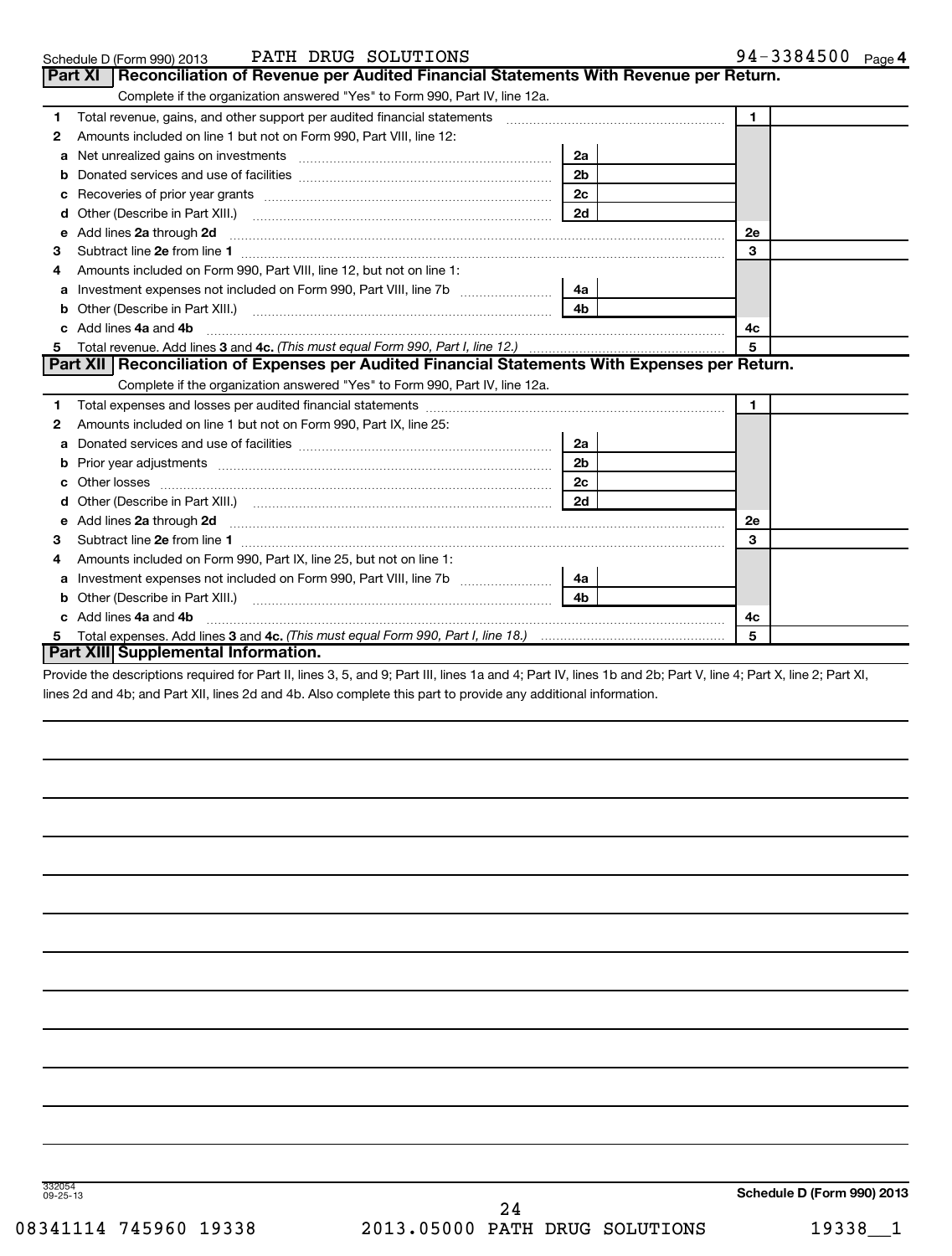| <b>SCHEDULE F</b><br>(Form 990)                        |                                           |                                                                                       | <b>Statement of Activities Outside the United States</b><br>> Complete if the organization answered "Yes" on Form 990, Part IV, line 14b, 15, or 16.                                                                                                 |                              |                                                                                                             | OMB No. 1545-0047<br>13                                          |
|--------------------------------------------------------|-------------------------------------------|---------------------------------------------------------------------------------------|------------------------------------------------------------------------------------------------------------------------------------------------------------------------------------------------------------------------------------------------------|------------------------------|-------------------------------------------------------------------------------------------------------------|------------------------------------------------------------------|
|                                                        |                                           |                                                                                       | Attach to Form 990. See separate instructions.                                                                                                                                                                                                       |                              |                                                                                                             | <b>Open to Public</b>                                            |
| Department of the Treasury<br>Internal Revenue Service |                                           |                                                                                       | Information about Schedule F (Form 990) and its instructions is at $www.irs.gov/form990$ .                                                                                                                                                           |                              |                                                                                                             | Inspection                                                       |
| Name of the organization                               |                                           | <b>Employer identification number</b>                                                 |                                                                                                                                                                                                                                                      |                              |                                                                                                             |                                                                  |
| PATH DRUG SOLUTIONS                                    |                                           |                                                                                       |                                                                                                                                                                                                                                                      |                              | 94-3384500                                                                                                  |                                                                  |
| Part I                                                 |                                           |                                                                                       | General Information on Activities Outside the United States. Complete if the organization answered "Yes" on                                                                                                                                          |                              |                                                                                                             |                                                                  |
| Form 990, Part IV, line 14b.                           |                                           |                                                                                       |                                                                                                                                                                                                                                                      |                              |                                                                                                             |                                                                  |
| 1                                                      |                                           |                                                                                       | For grantmakers. Does the organization maintain records to substantiate the amount of its grants and other assistance,<br>the grantees' eligibility for the grants or assistance, and the selection criteria used to award the grants or assistance? |                              |                                                                                                             | $\boxed{\text{X}}$ Yes<br><b>No</b>                              |
| $\mathbf{2}$<br>United States.                         |                                           |                                                                                       | For grantmakers. Describe in Part V the organization's procedures for monitoring the use of its grants and other assistance outside the                                                                                                              |                              |                                                                                                             |                                                                  |
|                                                        |                                           |                                                                                       | 3 Activities per Region. (The following Part I, line 3 table can be duplicated if additional space is needed.)                                                                                                                                       |                              |                                                                                                             |                                                                  |
| (a) Region                                             | (b) Number of<br>offices<br>in the region | (c) Number of<br>employees,<br>agents, and<br>independent<br>contractors<br>in region | (d) Activities conducted in region<br>(by type) (e.g., fundraising, program<br>services, investments, grants to<br>recipients located in the region)                                                                                                 |                              | (e) If activity listed in (d)<br>is a program service,<br>describe specific type<br>of service(s) in region | (f) Total<br>expenditures<br>for and<br>investments<br>in region |
| EAST ASIA AND THE                                      |                                           |                                                                                       |                                                                                                                                                                                                                                                      |                              |                                                                                                             |                                                                  |
| PACIFIC                                                | 0                                         | 0                                                                                     | PROGRAM SERVICES                                                                                                                                                                                                                                     | PRODUCT DEVELOPMENT          |                                                                                                             | 30,840.                                                          |
|                                                        |                                           |                                                                                       |                                                                                                                                                                                                                                                      |                              |                                                                                                             |                                                                  |
| <b>EUROPE</b>                                          | 0                                         | 0                                                                                     | PROGRAM SERVICES                                                                                                                                                                                                                                     | PRODUCT DEVELOPMENT          |                                                                                                             | 903,085.                                                         |
| <b>EUROPE</b>                                          | 0                                         | 0                                                                                     | PROGRAM SERVICES                                                                                                                                                                                                                                     | INTERNATIONAL<br>DEVELOPMENT |                                                                                                             | 41,384.                                                          |
| <b>EUROPE</b>                                          | 0                                         | 0                                                                                     | GRANTMAKING                                                                                                                                                                                                                                          |                              |                                                                                                             | 6,670.                                                           |
| MIDDLE EAST AND<br>NORTH AFRICA                        | 0                                         | 0                                                                                     | PROGRAM SERVICES                                                                                                                                                                                                                                     | INTERNATIONAL<br>DEVELOPMENT |                                                                                                             | 1,492.                                                           |
| NORTH AMERICA                                          | 0                                         | 0                                                                                     | PROGRAM SERVICES                                                                                                                                                                                                                                     | PRODUCT DEVELOPMENT          |                                                                                                             | 21,015.                                                          |
| SOUTH ASIA                                             | 0                                         | 0                                                                                     | MANAGEMENT & GENERAL                                                                                                                                                                                                                                 |                              |                                                                                                             | 27,361.                                                          |
| SOUTH ASIA<br><b>3 a</b> Sub-total<br>.                | 0<br>0                                    | 0<br>0                                                                                | PROGRAM SERVICES                                                                                                                                                                                                                                     | PRODUCT DEVELOPMENT          |                                                                                                             | 268,433.<br>1,300,280.                                           |
| <b>b</b> Total from continuation<br>sheets to Part I   | 0                                         | 0                                                                                     |                                                                                                                                                                                                                                                      |                              |                                                                                                             | 1, 117, 682.                                                     |
| c Totals (add lines 3a<br>and 3b)                      |                                           | 0                                                                                     |                                                                                                                                                                                                                                                      |                              |                                                                                                             | 2, 417, 962.                                                     |

**For Paperwork Reduction Act Notice, see the Instructions for Form 990. Schedule F (Form 990) 2013** LHA

332071 10-03-13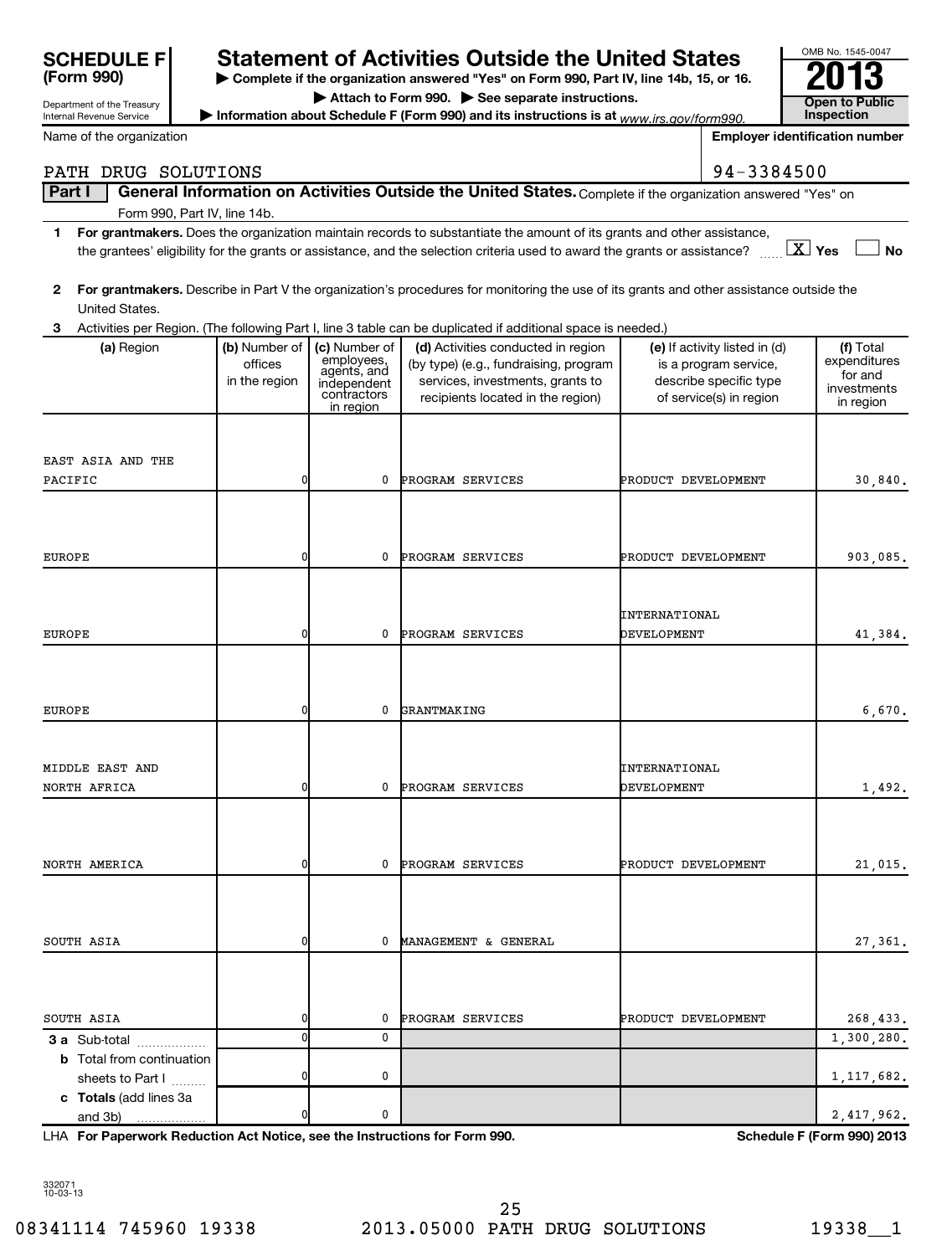# **Part II Continue II Continue I** Continue 1990)

Schedule F (Form 990) PATH DRUG SOLUTIONS 94-3384500 page 1

| Part I     |                      |                                           |                                                      | <b>Continuation of Activities per Region.</b> (Schedule F (Form 990), Part I, line 3)                                                   |                                                                                                             |                                         |
|------------|----------------------|-------------------------------------------|------------------------------------------------------|-----------------------------------------------------------------------------------------------------------------------------------------|-------------------------------------------------------------------------------------------------------------|-----------------------------------------|
|            | (a) Region           | (b) Number of<br>offices<br>in the region | (c) Number of<br>employees or<br>agents in<br>region | (d) Activities conducted in region<br>(by type) (i.e., fundraising,<br>program services, grants to<br>recipients located in the region) | (e) If activity listed in (d)<br>is a program service,<br>describe specific type<br>of service(s) in region | (f) Total<br>expenditures<br>for region |
| SOUTH ASIA |                      | 0                                         | 0                                                    | PROGRAM SERVICES                                                                                                                        | INTERNATIONAL<br><b>DEVELOPMENT</b>                                                                         | 616,017.                                |
|            |                      |                                           |                                                      |                                                                                                                                         |                                                                                                             |                                         |
| SOUTH ASIA |                      | 0                                         | 0                                                    | GRANTMAKING                                                                                                                             |                                                                                                             | 501,665.                                |
|            |                      |                                           |                                                      |                                                                                                                                         |                                                                                                             |                                         |
|            |                      |                                           |                                                      |                                                                                                                                         |                                                                                                             |                                         |
|            |                      |                                           |                                                      |                                                                                                                                         |                                                                                                             |                                         |
|            |                      |                                           |                                                      |                                                                                                                                         |                                                                                                             |                                         |
|            |                      |                                           |                                                      |                                                                                                                                         |                                                                                                             |                                         |
|            |                      |                                           |                                                      |                                                                                                                                         |                                                                                                             |                                         |
|            |                      |                                           |                                                      |                                                                                                                                         |                                                                                                             |                                         |
|            |                      |                                           |                                                      |                                                                                                                                         |                                                                                                             |                                         |
|            |                      |                                           |                                                      |                                                                                                                                         |                                                                                                             | 1, 117, 682.                            |
|            | Totals <b>Manual</b> |                                           |                                                      |                                                                                                                                         |                                                                                                             |                                         |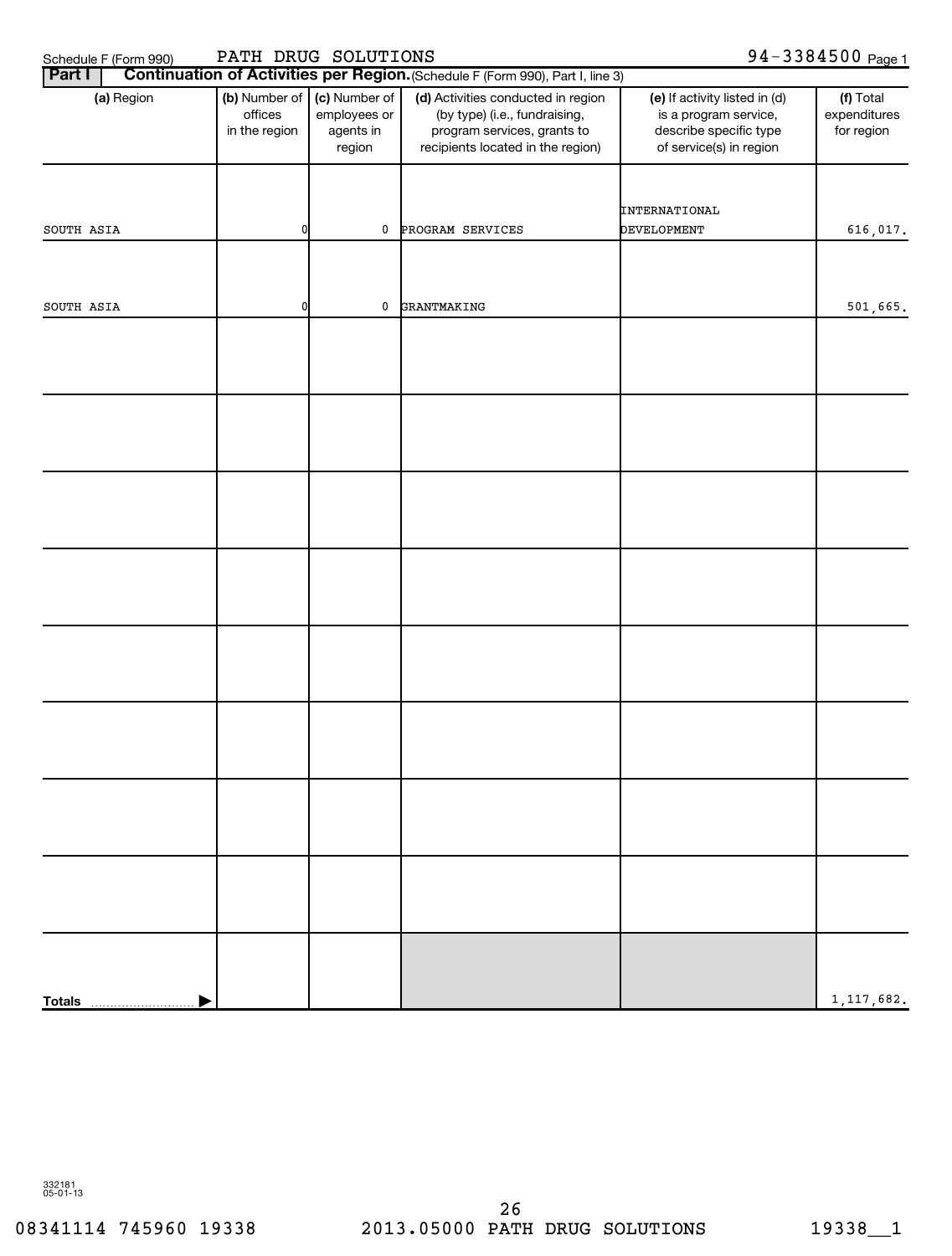**Schedule F (Form 990) 2013**

Schedule F (Form 990) 2013 PATH DRUG SOLUTIONS Page 3384500

Part II | Grants and Other Assistance to Organizations or Entities Outside the United States. Complete if the organization answered "Yes" on Form 990, Part IV, line 15, for any recipient who received more than \$5,000. Part II can be duplicated if additional space is needed.

| $\mathbf{1}$<br>(b) IRS code section<br>(c) Region<br>(a) Name of organization<br>and EIN (if applicable) |  | (d) Purpose of<br>grant | (e) Amount<br>of cash grant                                                                                                                     | (f) Manner of<br>cash disbursement | (g) Amount of<br>non-cash<br>assistance | (h) Description<br>of non-cash<br>assistance | (i) Method of<br>valuation (book, FMV,<br>appraisal, other) |        |
|-----------------------------------------------------------------------------------------------------------|--|-------------------------|-------------------------------------------------------------------------------------------------------------------------------------------------|------------------------------------|-----------------------------------------|----------------------------------------------|-------------------------------------------------------------|--------|
|                                                                                                           |  |                         |                                                                                                                                                 |                                    |                                         |                                              |                                                             |        |
|                                                                                                           |  | <b>EUROPE</b>           | PRODUCT DEVELOPMENT                                                                                                                             |                                    | 6,670.CHECK/WIRE                        | $\mathbf{0}$                                 |                                                             |        |
|                                                                                                           |  |                         |                                                                                                                                                 |                                    |                                         |                                              |                                                             |        |
|                                                                                                           |  |                         | INTERNATIONAL                                                                                                                                   |                                    |                                         |                                              |                                                             |        |
|                                                                                                           |  | SOUTH ASIA              | DEVELOPMENT                                                                                                                                     |                                    | 252, 123. CHECK/WIRE                    | $\mathbf{0}$                                 |                                                             |        |
|                                                                                                           |  |                         | <b>INTERNATIONAL</b>                                                                                                                            |                                    |                                         |                                              |                                                             |        |
|                                                                                                           |  | SOUTH ASIA              | <b>DEVELOPMENT</b>                                                                                                                              |                                    | 33,790. CHECK/WIRE                      | $\mathbf 0$                                  |                                                             |        |
|                                                                                                           |  |                         | INTERNATIONAL                                                                                                                                   |                                    |                                         |                                              |                                                             |        |
|                                                                                                           |  | SOUTH ASIA              | <b>DEVELOPMENT</b>                                                                                                                              |                                    | 35,897. CHECK/WIRE                      | $\mathbf{0}$                                 |                                                             |        |
|                                                                                                           |  | SOUTH ASIA              | <b>INTERNATIONAL</b><br><b>DEVELOPMENT</b>                                                                                                      |                                    | 17, 221. CHECK/WIRE                     | $\mathbf{0}$                                 |                                                             |        |
|                                                                                                           |  | SOUTH ASIA              | <b>INTERNATIONAL</b><br><b>DEVELOPMENT</b>                                                                                                      |                                    | 16,914. CHECK/WIRE                      | $\mathbf 0$                                  |                                                             |        |
|                                                                                                           |  | SOUTH ASIA              | INTERNATIONAL<br>DEVELOPMENT                                                                                                                    |                                    | 13,572. CHECK/WIRE                      | $\mathbf{0}$                                 |                                                             |        |
|                                                                                                           |  | SOUTH ASIA              | <b>INTERNATIONAL</b><br>DEVELOPMENT                                                                                                             |                                    | 12,752. CHECK/WIRE                      | $\mathbf{0}$                                 |                                                             |        |
| $\mathbf{2}$                                                                                              |  |                         | Enter total number of recipient organizations listed above that are recognized as charities by the foreign country, recognized as tax-exempt by |                                    |                                         |                                              |                                                             |        |
| Enter total number of other organizations or entities<br>3                                                |  |                         |                                                                                                                                                 |                                    |                                         |                                              |                                                             | 9<br>1 |

27

**2**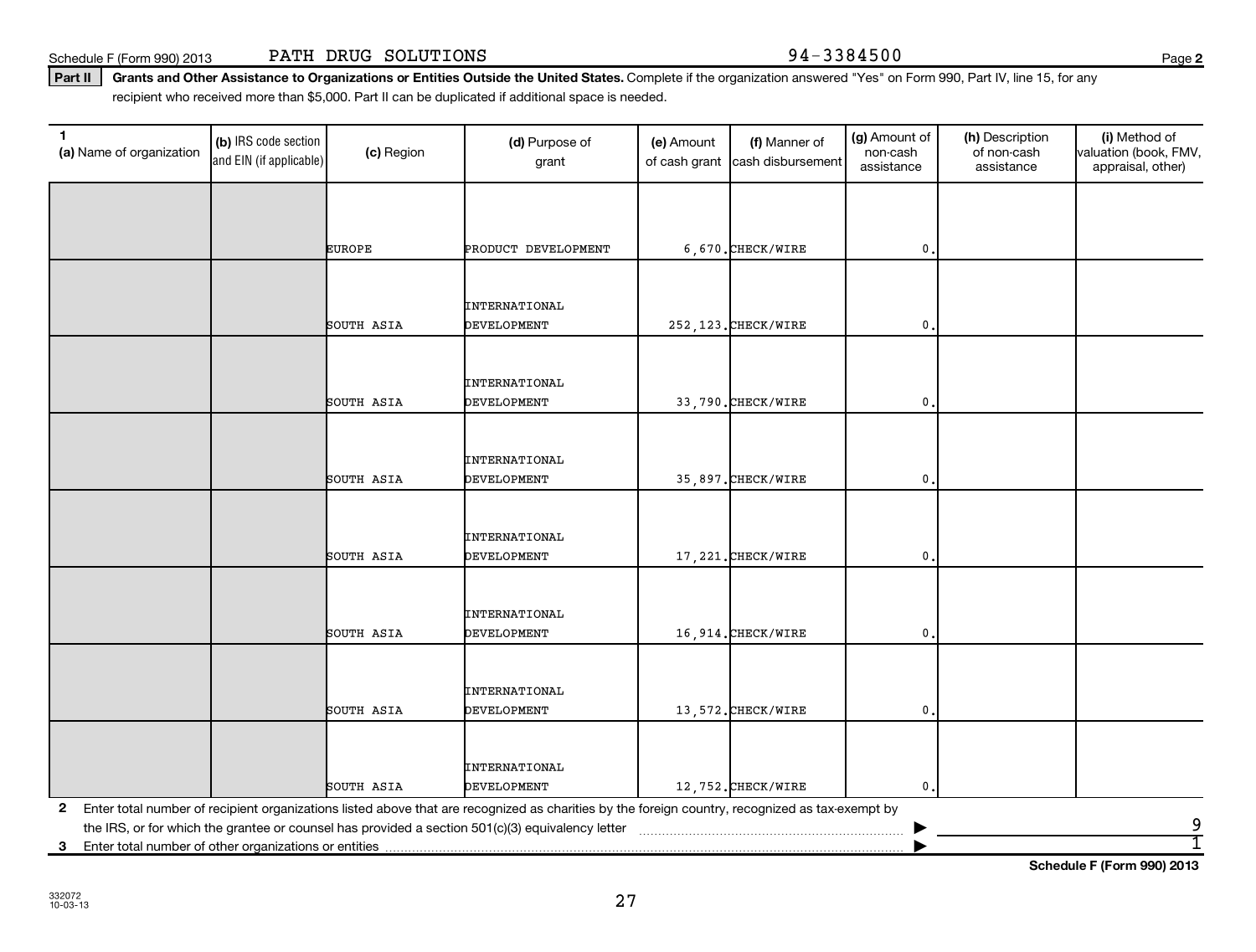|              | PATH DRUG SOLUTIONS<br>Schedule F (Form 990) |                                                 |            |                                                                                                                                              |            | 94-3384500                                       |                                         |                                              |                                                             |  |
|--------------|----------------------------------------------|-------------------------------------------------|------------|----------------------------------------------------------------------------------------------------------------------------------------------|------------|--------------------------------------------------|-----------------------------------------|----------------------------------------------|-------------------------------------------------------------|--|
| Part II      |                                              |                                                 |            | Continuation of Grants and Other Assistance to Organizations or Entities Outside the United States. (Schedule F (Form 990), Part II, line 1) |            |                                                  |                                         |                                              | Page 2                                                      |  |
| $\mathbf{1}$ | (a) Name of organization                     | (b) IRS code section<br>and EIN (if applicable) | (c) Region | (d) Purpose of<br>grant                                                                                                                      | (e) Amount | (f) Manner of<br>of cash grant cash disbursement | (g) Amount of<br>non-cash<br>assistance | (h) Description<br>of non-cash<br>assistance | (i) Method of<br>valuation (book, FMV,<br>appraisal, other) |  |
|              |                                              |                                                 | SOUTH ASIA | INTERNATIONAL<br>DEVELOPMENT                                                                                                                 |            | 10, 144. CHECK/WIRE                              | $\mathfrak o$ .                         |                                              |                                                             |  |
|              |                                              |                                                 | SOUTH ASIA | INTERNATIONAL<br><b>DEVELOPMENT</b>                                                                                                          |            | 8,048. CHECK/WIRE                                | $\mathbf{0}$ .                          |                                              |                                                             |  |
|              |                                              |                                                 | SOUTH ASIA | PRODUCT DEVELOPMENT                                                                                                                          |            | 91,749. CHECK/WIRE                               | 0                                       |                                              |                                                             |  |
|              |                                              |                                                 |            |                                                                                                                                              |            |                                                  |                                         |                                              |                                                             |  |
|              |                                              |                                                 |            |                                                                                                                                              |            |                                                  |                                         |                                              |                                                             |  |
|              |                                              |                                                 |            |                                                                                                                                              |            |                                                  |                                         |                                              |                                                             |  |
|              |                                              |                                                 |            |                                                                                                                                              |            |                                                  |                                         |                                              |                                                             |  |
|              |                                              |                                                 |            |                                                                                                                                              |            |                                                  |                                         |                                              |                                                             |  |
|              |                                              |                                                 |            |                                                                                                                                              |            |                                                  |                                         |                                              |                                                             |  |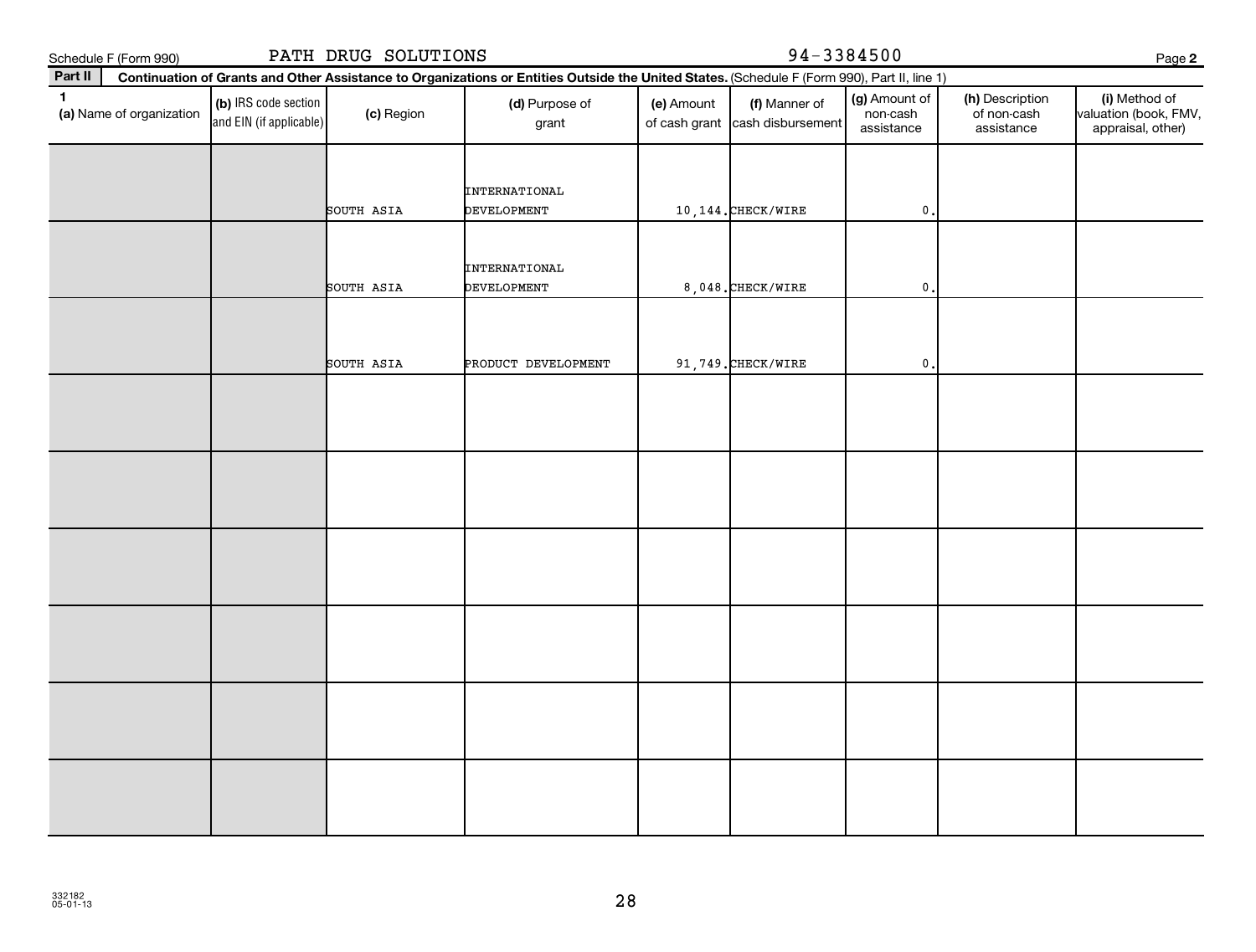Schedule F (Form 990) 2013 PATH DRUG SOLUTIONS Page 3384500

#### Part III Grants and Other Assistance to Individuals Outside the United States. Complete if the organization answered "Yes" on Form 990, Part IV, line 16.

(c) Number of **recipients** 

(a) Type of grant or assistance (b) Region (b) Region (c) Number of (d) Amount of (e) Manner of (f) Amount of (f)<br>Region (cash grant cash dishursement pop-cash non-cash assistance v

(e) Manner of cash disbursement

(d) Amount of cash grant

Part III can be duplicated if additional space is needed.

(g) Description of non-cash assistance

(f) Amount of non-cash assistance

**3**

(**h)** Method of<br>valuation<br>(book, FMV,<br>appraisal, other)

**Schedule F (Form 990) 2013**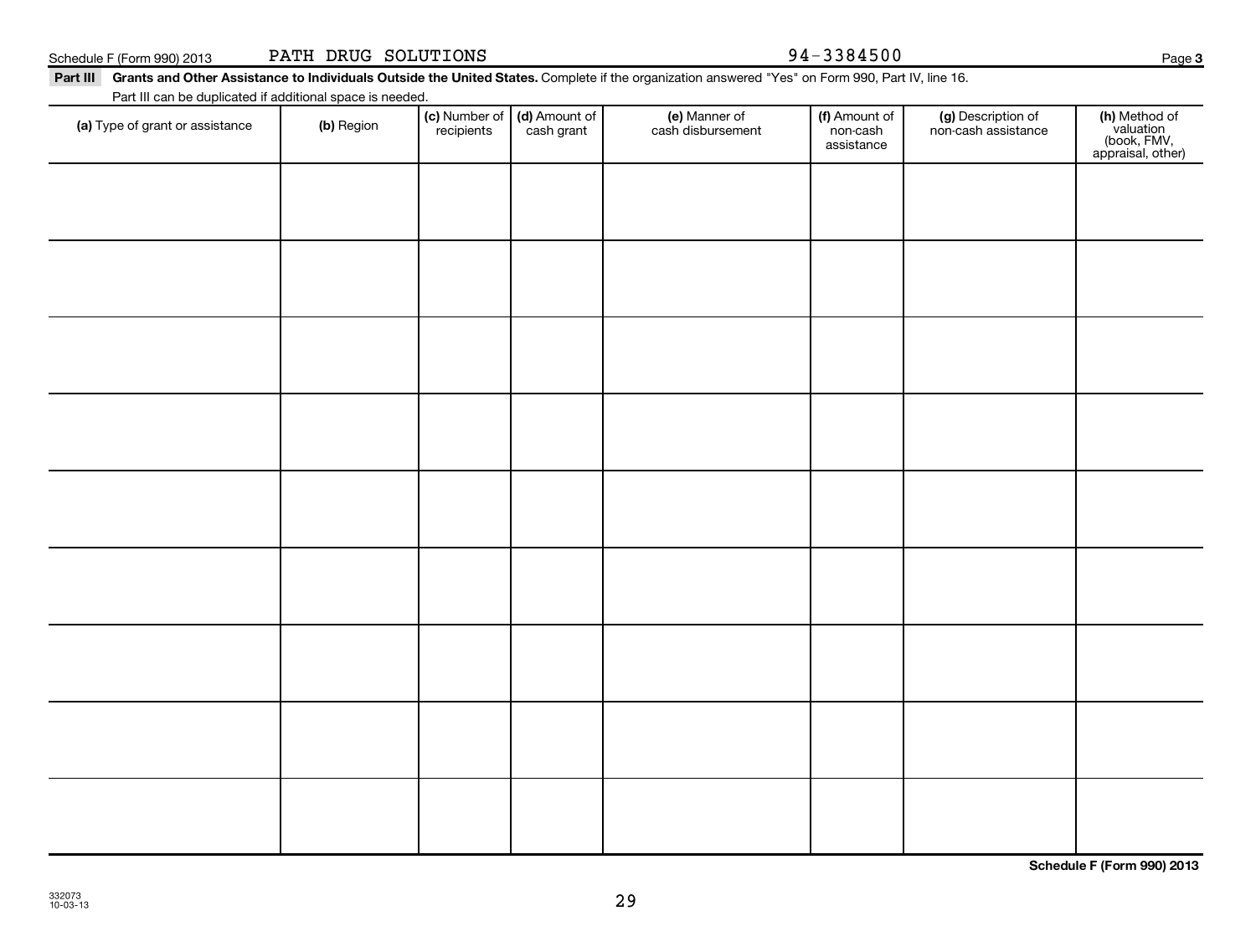| 1              | Was the organization a U.S. transferor of property to a foreign corporation during the tax year? If "Yes," the<br>organization may be required to file Form 926, Return by a U.S. Transferor of Property to a Foreign<br>Corporation (see Instructions for Form 926) [11] Corporation (see Instructions for Form 926)                                           | $\boxed{\mathbf{X}}$ Yes | No                |
|----------------|-----------------------------------------------------------------------------------------------------------------------------------------------------------------------------------------------------------------------------------------------------------------------------------------------------------------------------------------------------------------|--------------------------|-------------------|
| $\overline{2}$ | Did the organization have an interest in a foreign trust during the tax year? If "Yes," the organization<br>may be required to file Form 3520, Annual Return to Report Transactions with Foreign Trusts and<br>Receipt of Certain Foreign Gifts, and/or Form 3520-A, Annual Information Return of Foreign Trust With                                            | Yes                      | $X _{\text{No}}$  |
| 3              | Did the organization have an ownership interest in a foreign corporation during the tax year? If "Yes,"<br>the organization may be required to file Form 5471, Information Return of U.S. Persons With Respect To                                                                                                                                               | Yes                      | $X _{\text{No}}$  |
| 4              | Was the organization a direct or indirect shareholder of a passive foreign investment company or a<br>qualified electing fund during the tax year? If "Yes," the organization may be required to file Form 8621,<br>Information Return by a Shareholder of a Passive Foreign Investment Company or Qualified Electing Fund.<br>(see Instructions for Form 8621) | Yes                      | $\sqrt{X}$ No     |
| 5              | Did the organization have an ownership interest in a foreign partnership during the tax year? If "Yes,"<br>the organization may be required to file Form 8865, Return of U.S. Persons With Respect To Certain                                                                                                                                                   | Yes                      | $\overline{X}$ No |
| 6              | Did the organization have any operations in or related to any boycotting countries during the tax year? If<br>"Yes," the organization may be required to file Form 5713, International Boycott Report. (see Instructions<br>for Form 5713)                                                                                                                      | Yes                      | -x l              |

**Schedule F (Form 990) 2013**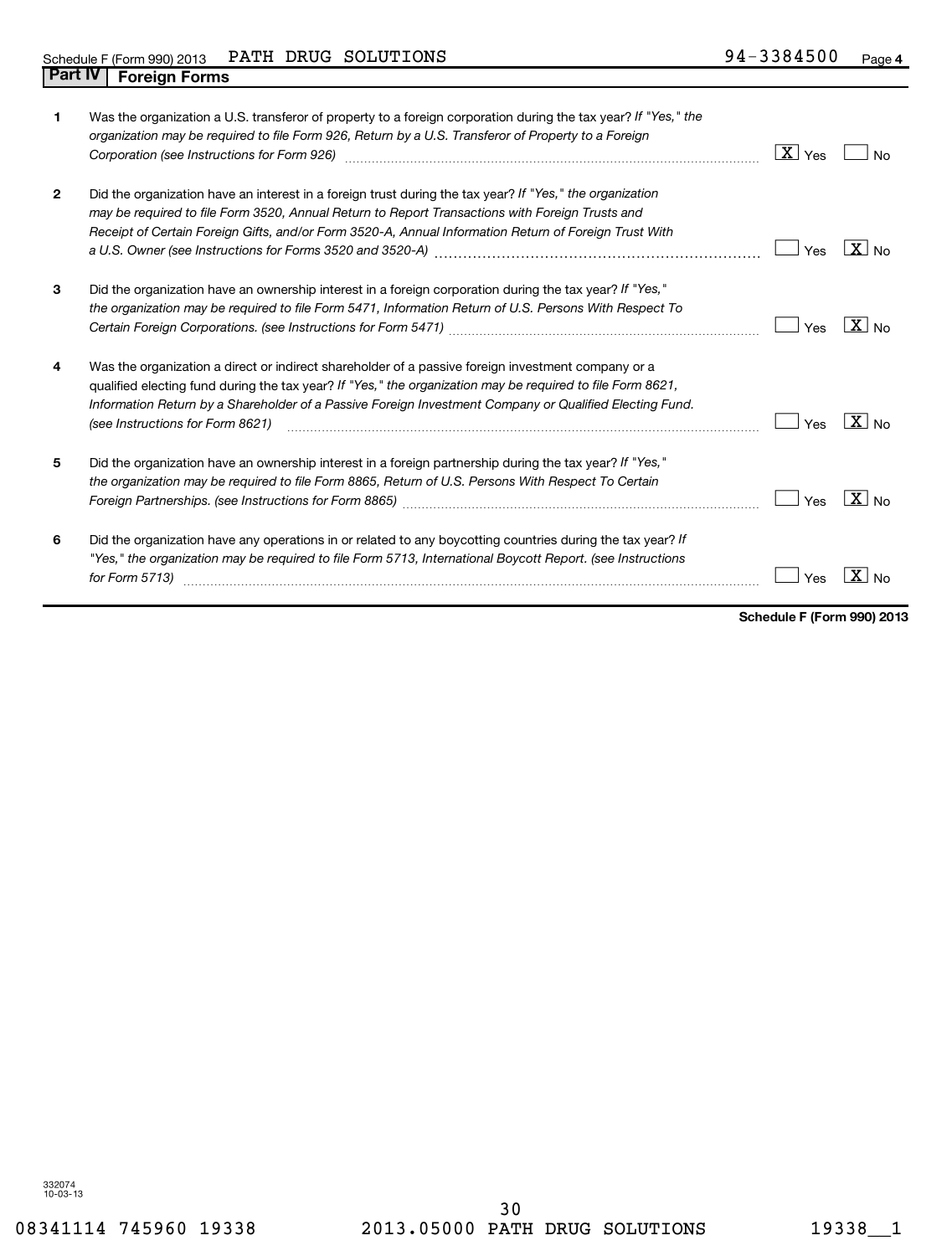| Part V<br><b>Supplemental Information</b>                                                                                             |
|---------------------------------------------------------------------------------------------------------------------------------------|
| Provide the information required by Part I, line 2 (monitoring of funds); Part I, line 3, column (f) (accounting method; amounts of   |
| investments vs. expenditures per region); Part II, line 1 (accounting method); Part III (accounting method); and Part III, column (c) |
| (estimated number of recipients), as applicable. Also complete this part to provide any additional information.                       |
|                                                                                                                                       |
| PART I, LINE 2:                                                                                                                       |
| EXPLANATION: SUBRECIPIENTS ARE REQUIRED TO SUBMIT PROGRESS REPORTS,<br>WHICH                                                          |
| ARE REVIEWED BY RESPONSIBLE PATH PROGRAM MANAGERS AND PROGRAM                                                                         |
| ADMINISTRATORS<br>TO ENSURE THAT PROGRAM GOALS ARE ATTAINED<br>IN ACCORDANCE                                                          |
| WITH AGREEMENT REQUIREMENTS. THE RESPONSIBLE PROGRAM MANAGERS AND PROGRAM                                                             |
| ADMINISTRATORS CONTACT SUBRECIPIENTS WITH QUESTIONS AND FOLLOW<br>ON ANY<br>UP                                                        |
| IN SOME CASES, SUBAWARD TERMS MAY REQUIRE SPECIFIED<br>CONCERNS.                                                                      |
| DELIVERABLES IN ADDITION TO, OR IN LIEU OF, TECHNICAL AND FINANCIAL                                                                   |
| IN ADDITION, DISCRETIONARY ON-SITE VISITS ARE CONDUCTED TO<br>REPORTS.                                                                |
| EVALUATE BOTH COMPLIANCE WITH THE SCIENTIFIC OBJECTIVES OF<br>THE PROJECT                                                             |
| AND THE APPROPRIATENESS OF THE SUBRECIPIENT'S ADMINISTRATIVE SYSTEMS AND                                                              |
| PROCESSES.                                                                                                                            |
|                                                                                                                                       |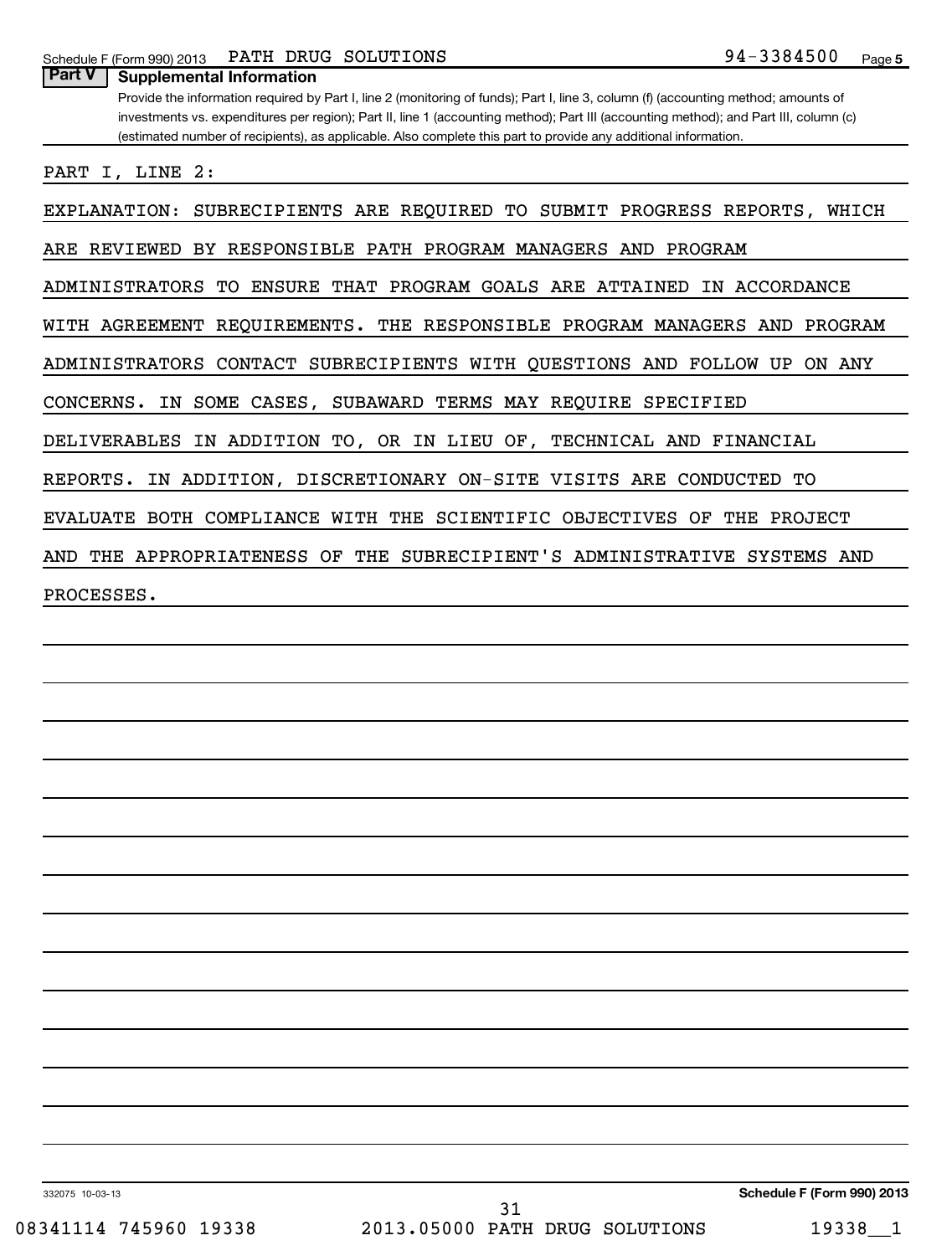| <b>SCHEDULE I</b><br>(Form 990)                                                                                                                                                                                                                                              |                                                                                                                                       | <b>Grants and Other Assistance to Organizations,</b> |                             |                                         |                                                                |                                           | OMB No. 1545-0047<br>2013                           |  |  |
|------------------------------------------------------------------------------------------------------------------------------------------------------------------------------------------------------------------------------------------------------------------------------|---------------------------------------------------------------------------------------------------------------------------------------|------------------------------------------------------|-----------------------------|-----------------------------------------|----------------------------------------------------------------|-------------------------------------------|-----------------------------------------------------|--|--|
|                                                                                                                                                                                                                                                                              | Governments, and Individuals in the United States<br>Complete if the organization answered "Yes" to Form 990, Part IV, line 21 or 22. |                                                      |                             |                                         |                                                                |                                           |                                                     |  |  |
| Attach to Form 990.<br>Department of the Treasury<br><b>Internal Revenue Service</b><br>Information about Schedule I (Form 990) and its instructions is at www.jrs.gov/form990                                                                                               |                                                                                                                                       |                                                      |                             |                                         |                                                                |                                           |                                                     |  |  |
| Name of the organization                                                                                                                                                                                                                                                     | PATH DRUG SOLUTIONS                                                                                                                   |                                                      |                             |                                         |                                                                |                                           | <b>Employer identification number</b><br>94-3384500 |  |  |
| Part I<br><b>General Information on Grants and Assistance</b>                                                                                                                                                                                                                |                                                                                                                                       |                                                      |                             |                                         |                                                                |                                           |                                                     |  |  |
| Does the organization maintain records to substantiate the amount of the grants or assistance, the grantees' eligibility for the grants or assistance, and the selection<br>$\mathbf 1$                                                                                      |                                                                                                                                       |                                                      |                             |                                         |                                                                |                                           | $ \overline{X} $ Yes<br>l No                        |  |  |
| Describe in Part IV the organization's procedures for monitoring the use of grant funds in the United States.<br>$\mathbf{2}$<br>Part II                                                                                                                                     |                                                                                                                                       |                                                      |                             |                                         |                                                                |                                           |                                                     |  |  |
| Grants and Other Assistance to Governments and Organizations in the United States. Complete if the organization answered "Yes" to Form 990, Part IV, line 21, for any<br>recipient that received more than \$5,000. Part II can be duplicated if additional space is needed. |                                                                                                                                       |                                                      |                             |                                         |                                                                |                                           |                                                     |  |  |
| 1 (a) Name and address of organization<br>or government                                                                                                                                                                                                                      | $(b)$ EIN                                                                                                                             | (c) IRC section<br>if applicable                     | (d) Amount of<br>cash grant | (e) Amount of<br>non-cash<br>assistance | (f) Method of<br>valuation (book,<br>FMV, appraisal,<br>other) | (g) Description of<br>non-cash assistance | (h) Purpose of grant<br>or assistance               |  |  |
| ST. LOUIS UNIVERSITY                                                                                                                                                                                                                                                         |                                                                                                                                       |                                                      |                             |                                         |                                                                |                                           |                                                     |  |  |
| 1100 SOUTH GRAND BLVD DOISY                                                                                                                                                                                                                                                  |                                                                                                                                       |                                                      |                             |                                         |                                                                |                                           |                                                     |  |  |
| RESEARCH CENTER, RM 317 - ST.                                                                                                                                                                                                                                                |                                                                                                                                       |                                                      |                             |                                         |                                                                |                                           |                                                     |  |  |
| LOUIS, MO 63104                                                                                                                                                                                                                                                              | 43-0654872                                                                                                                            | 501(C)(3)                                            | 838, 371.                   | 0                                       |                                                                |                                           | PRODUCT DEVELOPMENT                                 |  |  |
| PATH<br>2201 WESTLAKE AVE, SUITE 200<br>SEATTLE, WA 98121                                                                                                                                                                                                                    | $91-1157127$ $501(C)(3)$                                                                                                              |                                                      |                             | $\mathbf{0}$ .                          |                                                                |                                           | GENERAL SUPPORT                                     |  |  |
|                                                                                                                                                                                                                                                                              |                                                                                                                                       |                                                      | 4,022,391.                  |                                         |                                                                |                                           |                                                     |  |  |
|                                                                                                                                                                                                                                                                              |                                                                                                                                       |                                                      |                             |                                         |                                                                |                                           |                                                     |  |  |
|                                                                                                                                                                                                                                                                              |                                                                                                                                       |                                                      |                             |                                         |                                                                |                                           |                                                     |  |  |
|                                                                                                                                                                                                                                                                              |                                                                                                                                       |                                                      |                             |                                         |                                                                |                                           |                                                     |  |  |
|                                                                                                                                                                                                                                                                              |                                                                                                                                       |                                                      |                             |                                         |                                                                |                                           |                                                     |  |  |
| Enter total number of section 501(c)(3) and government organizations listed in the line 1 table<br>$\mathbf{2}$                                                                                                                                                              |                                                                                                                                       |                                                      |                             |                                         |                                                                |                                           | $\overline{2}$ .                                    |  |  |
| Enter total number of other organizations listed in the line 1 table<br>3                                                                                                                                                                                                    |                                                                                                                                       |                                                      |                             |                                         |                                                                |                                           | 0.                                                  |  |  |
| For Paperwork Reduction Act Notice, see the Instructions for Form 990.<br>LHA                                                                                                                                                                                                |                                                                                                                                       |                                                      |                             |                                         |                                                                |                                           | Schedule I (Form 990) (2013)                        |  |  |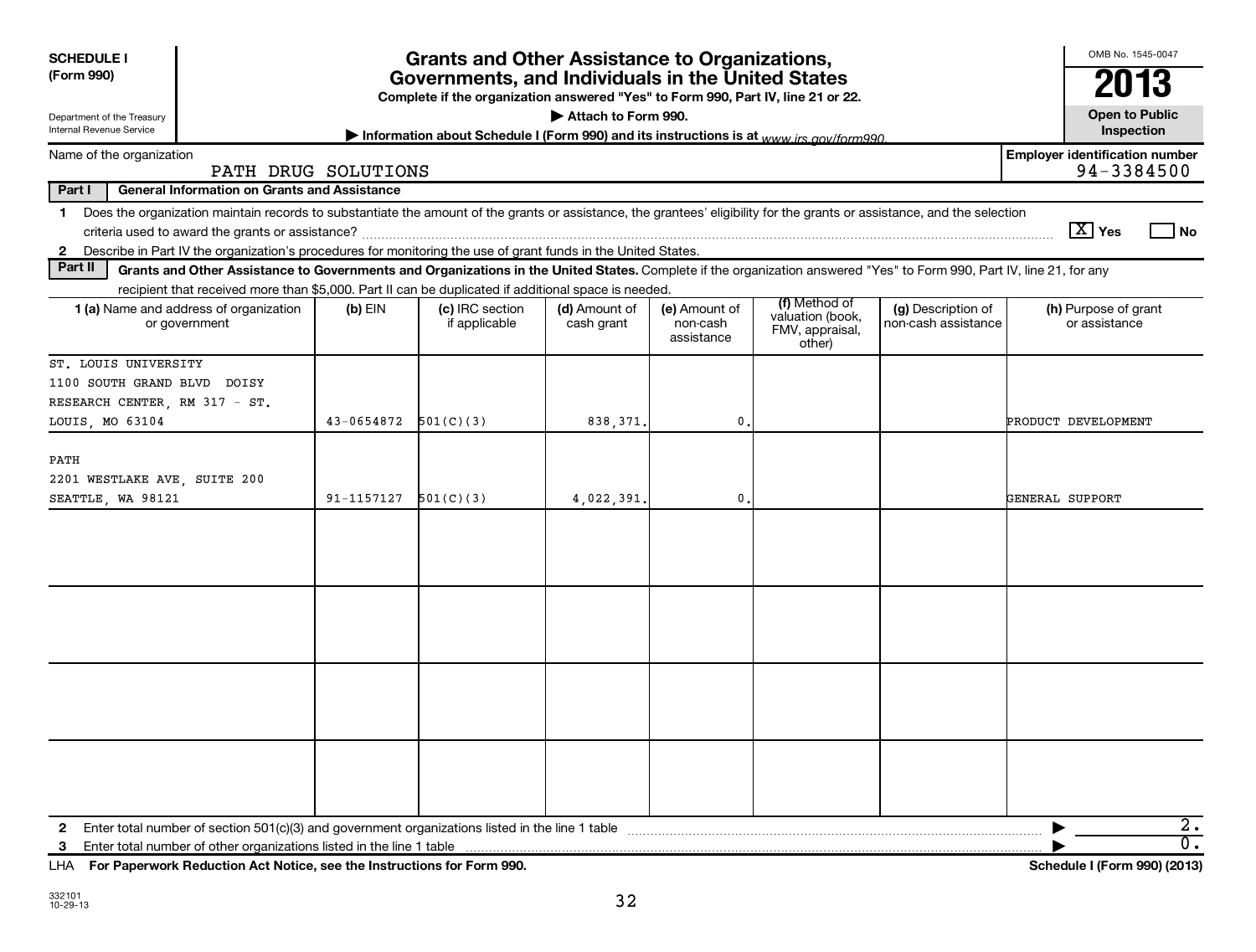Schedule I (Form 990) (2013) PATH DRUG SOLUTIONS (Solid Page 194-3384500 Page 194-3384500 Page

**2**

Part III | Grants and Other Assistance to Individuals in the United States. Complete if the organization answered "Yes" to Form 990, Part IV, line 22. Part III can be duplicated if additional space is needed.

| (a) Type of grant or assistance | (b) Number of<br>recipients | (c) Amount of<br>cash grant | (d) Amount of non-<br>cash assistance | (e) Method of valuation<br>(book, FMV, appraisal, other) | (f) Description of non-cash assistance |
|---------------------------------|-----------------------------|-----------------------------|---------------------------------------|----------------------------------------------------------|----------------------------------------|
|                                 |                             |                             |                                       |                                                          |                                        |
|                                 |                             |                             |                                       |                                                          |                                        |
|                                 |                             |                             |                                       |                                                          |                                        |
|                                 |                             |                             |                                       |                                                          |                                        |
|                                 |                             |                             |                                       |                                                          |                                        |
|                                 |                             |                             |                                       |                                                          |                                        |
|                                 |                             |                             |                                       |                                                          |                                        |
|                                 |                             |                             |                                       |                                                          |                                        |
|                                 |                             |                             |                                       |                                                          |                                        |
|                                 |                             |                             |                                       |                                                          |                                        |

Part IV | Supplemental Information. Provide the information required in Part I, line 2, Part III, column (b), and any other additional information.

PART I, LINE 2:

EXPLANATION: SUBRECIPIENTS ARE REQUIRED TO SUBMIT PROGRESS REPORTS, WHICH

ARE REVIEWED BY RESPONSIBLE PROGRAM MANAGERS AND PROGRAM ADMINISTRATORS TO

ENSURE THAT PROGRAM GOALS ARE ATTAINED IN ACCORDANCE WITH AGREEMENT

REQUIREMENTS. THE RESPONSIBLE PROGRAM MANAGERS AND PROGRAM ADMINISTRATORS

CONTACT SUBRECIPIENTS WITH QUESTIONS AND FOLLOW UP ON ANY CONCERNS. IN SOME

CASES, SUBAWARD TERMS MAY REQUIRE SPECIFIED DELIVERABLES IN ADDITION TO, OR

IN LIEU OF, TECHNICAL AND FINANCIAL REPORTS. IN ADDITION, DISCRETIONARY

#### ON-SITE VISITS ARE CONDUCTED TO EVALUATE BOTH COMPLIANCE WITH THE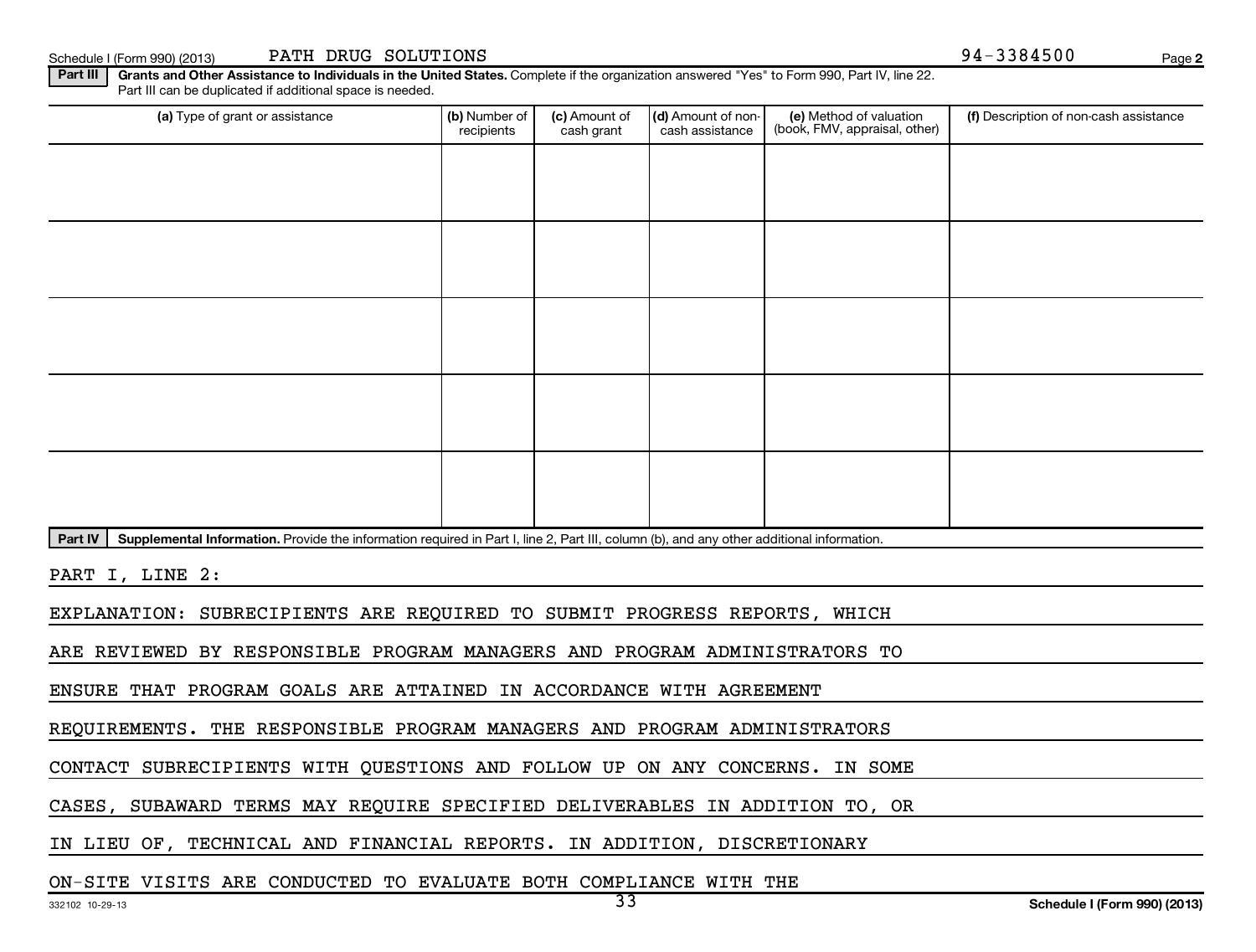**Part IV Supplemental Information**

#### SCIENTIFIC OBJECTIVES OF THE PROJECT AND THE APPROPRIATENESS OF THE

#### SUBRECIPIENT'S ADMINISTRATIVE SYSTEMS AND PROCESSES.

**Schedule I (Form 990)**

332291 05-01-13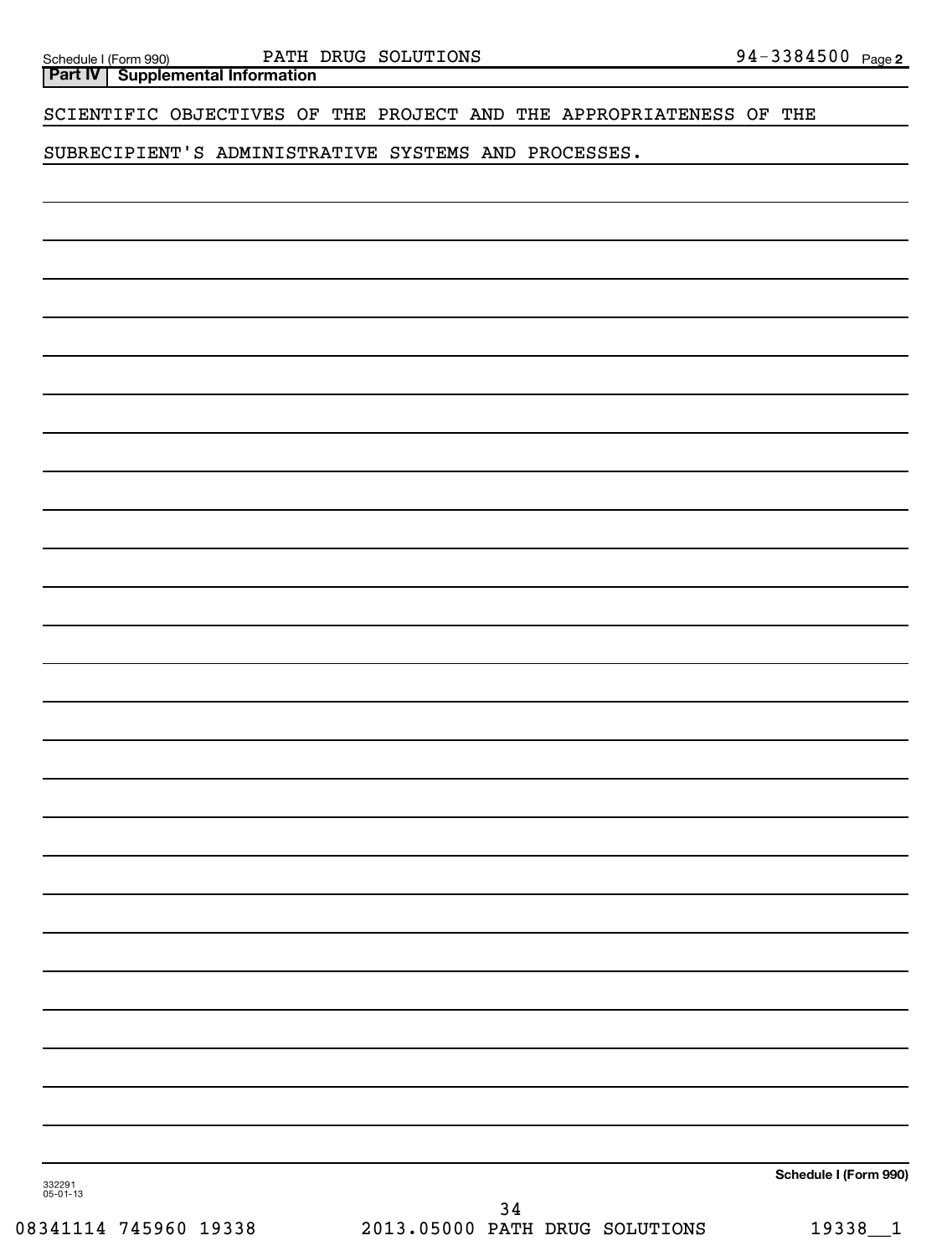|   | <b>SCHEDULE J</b><br>(Form 990)                        | <b>Compensation Information</b><br>For certain Officers, Directors, Trustees, Key Employees, and Highest                         |                                       | OMB No. 1545-0047<br>2013 |     |                         |
|---|--------------------------------------------------------|----------------------------------------------------------------------------------------------------------------------------------|---------------------------------------|---------------------------|-----|-------------------------|
|   |                                                        | <b>Compensated Employees</b>                                                                                                     |                                       |                           |     |                         |
|   |                                                        | Complete if the organization answered "Yes" on Form 990, Part IV, line 23.<br>Attach to Form 990. See separate instructions.     |                                       | <b>Open to Public</b>     |     |                         |
|   | Department of the Treasury<br>Internal Revenue Service | Information about Schedule J (Form 990) and its instructions is at www.jrs.gov/form990                                           |                                       | Inspection                |     |                         |
|   | Name of the organization                               |                                                                                                                                  | <b>Employer identification number</b> |                           |     |                         |
|   |                                                        | PATH DRUG SOLUTIONS                                                                                                              | 94-3384500                            |                           |     |                         |
|   | Part I                                                 | <b>Questions Regarding Compensation</b>                                                                                          |                                       |                           |     |                         |
|   |                                                        |                                                                                                                                  |                                       |                           | Yes | No                      |
|   |                                                        | <b>1a</b> Check the appropriate box(es) if the organization provided any of the following to or for a person listed in Form 990, |                                       |                           |     |                         |
|   |                                                        | Part VII, Section A, line 1a. Complete Part III to provide any relevant information regarding these items.                       |                                       |                           |     |                         |
|   | First-class or charter travel                          | Housing allowance or residence for personal use                                                                                  |                                       |                           |     |                         |
|   | Travel for companions                                  | Payments for business use of personal residence                                                                                  |                                       |                           |     |                         |
|   |                                                        | Tax indemnification and gross-up payments<br>Health or social club dues or initiation fees                                       |                                       |                           |     |                         |
|   |                                                        | Discretionary spending account<br>Personal services (e.g., maid, chauffeur, chef)                                                |                                       |                           |     |                         |
|   |                                                        |                                                                                                                                  |                                       |                           |     |                         |
|   |                                                        | <b>b</b> If any of the boxes on line 1a are checked, did the organization follow a written policy regarding payment or           |                                       |                           |     |                         |
|   |                                                        |                                                                                                                                  |                                       | 1b                        |     |                         |
| 2 |                                                        | Did the organization require substantiation prior to reimbursing or allowing expenses incurred by all directors,                 |                                       |                           |     |                         |
|   |                                                        | trustees, and officers, including the CEO/Executive Director, regarding the items checked in line 1a?                            |                                       | $\mathbf{2}$              |     |                         |
|   |                                                        |                                                                                                                                  |                                       |                           |     |                         |
| з |                                                        | Indicate which, if any, of the following the filing organization used to establish the compensation of the organization's        |                                       |                           |     |                         |
|   |                                                        | CEO/Executive Director. Check all that apply. Do not check any boxes for methods used by a related organization to               |                                       |                           |     |                         |
|   |                                                        | establish compensation of the CEO/Executive Director, but explain in Part III.                                                   |                                       |                           |     |                         |
|   | Compensation committee                                 | Written employment contract                                                                                                      |                                       |                           |     |                         |
|   |                                                        | Independent compensation consultant<br>Compensation survey or study                                                              |                                       |                           |     |                         |
|   |                                                        | Form 990 of other organizations<br>Approval by the board or compensation committee                                               |                                       |                           |     |                         |
|   |                                                        |                                                                                                                                  |                                       |                           |     |                         |
| 4 |                                                        | During the year, did any person listed in Form 990, Part VII, Section A, line 1a, with respect to the filing                     |                                       |                           |     |                         |
|   | organization or a related organization:                |                                                                                                                                  |                                       |                           |     | х                       |
| а |                                                        | Receive a severance payment or change-of-control payment?                                                                        |                                       | 4a                        |     | $\overline{\texttt{x}}$ |
| b |                                                        |                                                                                                                                  |                                       | 4b                        |     | X                       |
| с |                                                        |                                                                                                                                  |                                       | 4c                        |     |                         |
|   |                                                        | If "Yes" to any of lines 4a-c, list the persons and provide the applicable amounts for each item in Part III.                    |                                       |                           |     |                         |
|   |                                                        | Only section 501(c)(3) and 501(c)(4) organizations must complete lines 5-9.                                                      |                                       |                           |     |                         |
|   |                                                        | For persons listed in Form 990, Part VII, Section A, line 1a, did the organization pay or accrue any compensation                |                                       |                           |     |                         |
|   | contingent on the revenues of:                         |                                                                                                                                  |                                       |                           |     |                         |
|   |                                                        |                                                                                                                                  |                                       | 5a                        |     | х                       |
|   |                                                        |                                                                                                                                  |                                       | 5 <sub>b</sub>            |     | $\overline{\mathbf{x}}$ |
|   |                                                        | If "Yes" to line 5a or 5b, describe in Part III.                                                                                 |                                       |                           |     |                         |
|   |                                                        | 6 For persons listed in Form 990, Part VII, Section A, line 1a, did the organization pay or accrue any compensation              |                                       |                           |     |                         |
|   | contingent on the net earnings of:                     |                                                                                                                                  |                                       |                           |     |                         |
|   |                                                        |                                                                                                                                  |                                       | 6а                        |     | х                       |
|   |                                                        |                                                                                                                                  |                                       | 6b                        |     | $\overline{\mathbf{x}}$ |
|   |                                                        | If "Yes" to line 6a or 6b, describe in Part III.                                                                                 |                                       |                           |     |                         |
|   |                                                        | 7 For persons listed in Form 990, Part VII, Section A, line 1a, did the organization provide any non-fixed payments              |                                       |                           |     |                         |
|   |                                                        |                                                                                                                                  |                                       | 7                         |     | х                       |
| 8 |                                                        | Were any amounts reported in Form 990, Part VII, paid or accrued pursuant to a contract that was subject to the                  |                                       |                           |     |                         |
|   |                                                        |                                                                                                                                  |                                       | 8                         |     | x                       |
| 9 |                                                        | If "Yes" to line 8, did the organization also follow the rebuttable presumption procedure described in                           |                                       |                           |     |                         |
|   |                                                        |                                                                                                                                  |                                       | 9                         |     |                         |
|   |                                                        | LHA For Paperwork Reduction Act Notice, see the Instructions for Form 990.                                                       | Schedule J (Form 990) 2013            |                           |     |                         |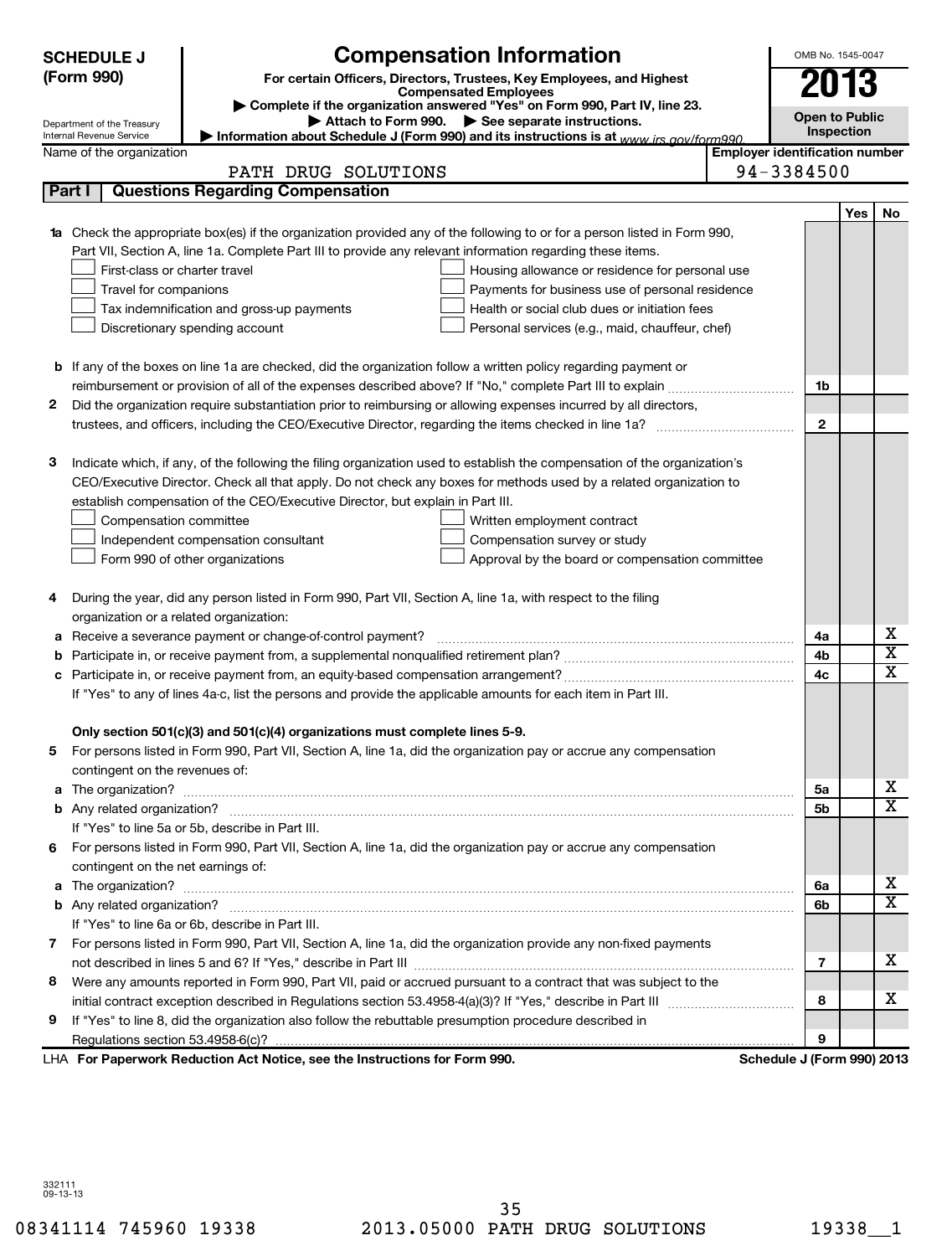#### Part II | Officers, Directors, Trustees, Key Employees, and Highest Compensated Employees. Use duplicate copies if additional space is needed.

For each individual whose compensation must be reported in Schedule J, report compensation from the organization on row (i) and from related organizations, described in the instructions, on row (ii). Do not list any individuals that are not listed on Form 990, Part VII.

Note. The sum of columns (B)(i)-(iii) for each listed individual must equal the total amount of Form 990, Part VII, Section A, line 1a, applicable column (D) and (E) amounts for that individual.

|                                 |            |                          | (B) Breakdown of W-2 and/or 1099-MISC compensation |                                           | (C) Retirement and<br>other deferred | (D) Nontaxable<br>benefits | (E) Total of columns | (F) Compensation<br>reported as deferred |
|---------------------------------|------------|--------------------------|----------------------------------------------------|-------------------------------------------|--------------------------------------|----------------------------|----------------------|------------------------------------------|
| (A) Name and Title              |            | (i) Base<br>compensation | (ii) Bonus &<br>incentive<br>compensation          | (iii) Other<br>reportable<br>compensation | compensation                         |                            | $(B)(i)-(D)$         | in prior Form 990                        |
| STEVEN B. DAVIS<br>(1)          | (i)        | 0.                       | 0.                                                 | 0.                                        | Ο.                                   | 0.                         | 0.                   | $\overline{0}$ .                         |
| PRESIDENT & CEO                 | (ii)       | 420,801.                 | 59,938.                                            | 500.                                      | 30,600.                              | 11,028.                    | 522,867.             | $\overline{0}$ .                         |
| ERIC G. WALKER<br>(2)           | (i)        | $\overline{0}$ .         | 0.                                                 | $\overline{0}$ .                          | $\overline{0}$ .                     | 0.                         | 0.                   | $\overline{0}$ .                         |
| TREASURER & CFO (UNTIL 8/23/13) | (ii)       | 351,054.                 | $\overline{0}$ .                                   | 1,000.                                    | 25,448.                              | 9,163.                     | 386,665.             | $\overline{0}$ .                         |
| (3) DANIEL LASTER               | $(\sf{i})$ | 0.                       | $\overline{0}$ .                                   | 0.                                        | о.                                   | 0.                         | $\overline{0}$ .     | $\overline{0}$ .                         |
| <b>SECRETARY</b>                | (i)        | 224, 390.                | $\overline{0}$ .                                   | 770.                                      | 24,497.                              | 11,001                     | 260,658.             | $\overline{0}$ .                         |
| (4) JACQUELINE SHERRIS          | (i)        | 0.                       | $\overline{0}$ .                                   | 0.                                        | 0.                                   | 0.                         | $\Omega$             | $\overline{0}$ .                         |
| DIRECTOR (UNTIL 10/28/13)       | (ii)       | 208,637.                 | $\overline{0}$ .                                   | 244.                                      | 24,564.                              | 2,876.                     | 236, 321.            | $\overline{0}$ .                         |
| (5) DAVID KASLOW                | (i)        | 0.                       | $\overline{0}$ .                                   | 0.                                        | 0.                                   | 0.                         | $\Omega$             | $\overline{0}$ .                         |
| DIRECTOR (BEGAN 10/2/13)        | (ii)       | 322, 388.                | $\overline{0}$ .                                   | $\overline{75}$ .                         | 28,491.                              | 11,028.                    | 361,982.             | $\overline{0}$ .                         |
|                                 | (i)        |                          |                                                    |                                           |                                      |                            |                      |                                          |
|                                 | (ii)       |                          |                                                    |                                           |                                      |                            |                      |                                          |
|                                 | (i)        |                          |                                                    |                                           |                                      |                            |                      |                                          |
|                                 | (ii)       |                          |                                                    |                                           |                                      |                            |                      |                                          |
|                                 | (i)        |                          |                                                    |                                           |                                      |                            |                      |                                          |
|                                 | (ii)       |                          |                                                    |                                           |                                      |                            |                      |                                          |
|                                 | (i)        |                          |                                                    |                                           |                                      |                            |                      |                                          |
|                                 | (ii)       |                          |                                                    |                                           |                                      |                            |                      |                                          |
|                                 | (i)        |                          |                                                    |                                           |                                      |                            |                      |                                          |
|                                 | (ii)       |                          |                                                    |                                           |                                      |                            |                      |                                          |
|                                 | (i)        |                          |                                                    |                                           |                                      |                            |                      |                                          |
|                                 | (ii)       |                          |                                                    |                                           |                                      |                            |                      |                                          |
|                                 | (i)        |                          |                                                    |                                           |                                      |                            |                      |                                          |
|                                 | (ii)       |                          |                                                    |                                           |                                      |                            |                      |                                          |
|                                 | (i)        |                          |                                                    |                                           |                                      |                            |                      |                                          |
|                                 | (ii)       |                          |                                                    |                                           |                                      |                            |                      |                                          |
|                                 | (i)        |                          |                                                    |                                           |                                      |                            |                      |                                          |
|                                 | (ii)       |                          |                                                    |                                           |                                      |                            |                      |                                          |
|                                 | (i)        |                          |                                                    |                                           |                                      |                            |                      |                                          |
|                                 | (ii)       |                          |                                                    |                                           |                                      |                            |                      |                                          |
|                                 | (i)        |                          |                                                    |                                           |                                      |                            |                      |                                          |
|                                 | (ii)       |                          |                                                    |                                           |                                      |                            |                      |                                          |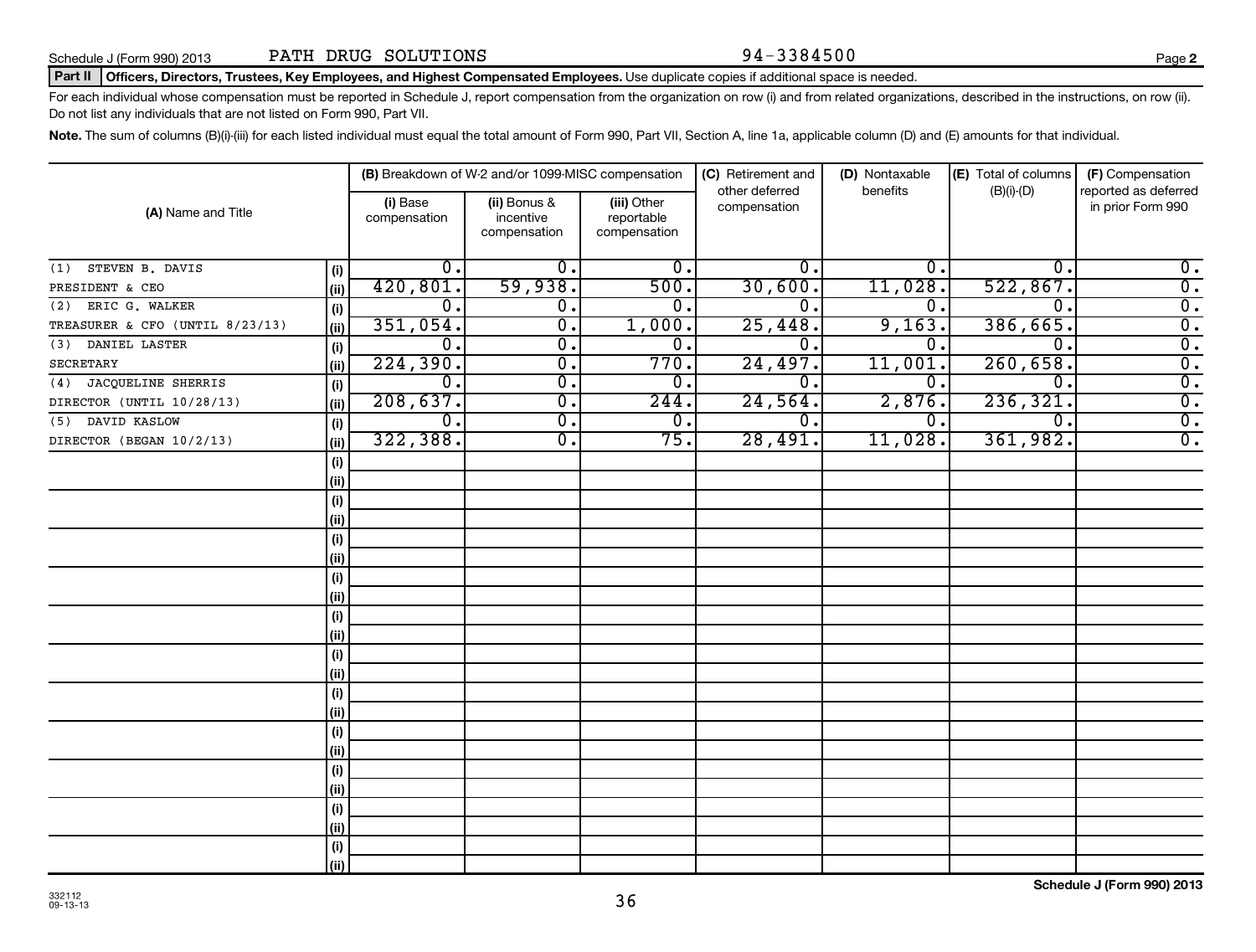#### **Part III Supplemental Information**

Provide the information, explanation, or descriptions required for Part I, lines 1a, 1b, 3, 4a, 4b, 4c, 5a, 5b, 6a, 6b, 7, and 8, and for Part II. Also complete this part for any additional information.

PART I, LINE 3:

EXPLANATION: PDS RELIES ON A RELATED ORGANIZATION, PATH, TO DETERMINE

COMPENSATION. PATH USES THE FOLLOWING METHODS TO ESTABLISH COMPENSATION:

- COMPENSATION COMMITTEE

- INDEPENDENT COMPENSATION CONSULTANT

- COMPENSATION SURVEY OR STUDY

- APPROVAL BY THE BOARD OR COMPENSATION COMMITTEE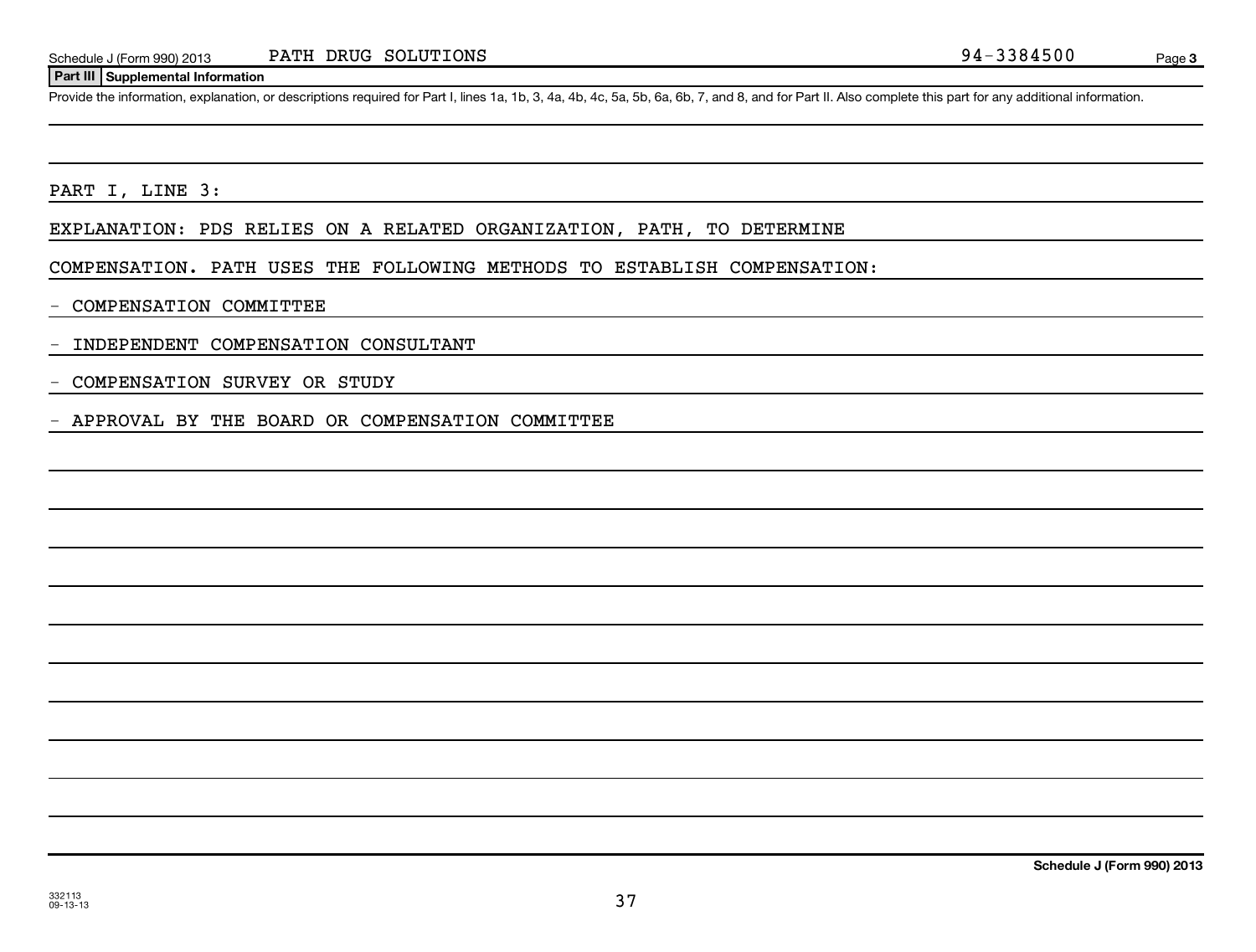**(Form 990 or 990-EZ)**

Department of the Treasury Internal Revenue Service Name of the organization

**Complete to provide information for responses to specific questions on Form 990 or 990-EZ or to provide any additional information. | Attach to Form 990 or 990-EZ. SCHEDULE O Supplemental Information to Form 990 or 990-EZ 2013**

**Information about Schedule O (Form 990 or 990-EZ) and its instructions is at www.irs.gov/form990.** 

PATH DRUG SOLUTIONS 94-3384500

**Employer identification number**

OMB No. 1545-0047

**Open to Public Inspection**

FORM 990, PART III, LINE 4A, PROGRAM SERVICE ACCOMPLISHMENTS:

IN 2013, THE TEAM ADVANCED MEDICINES AND RESEARCH TO COMBAT TOP THREATS

TO WOMEN AND CHILDREN WORLDWIDE. OUR CROSS-SECTOR PARTNERSHIPS

CONTINUED TO MODEL BEST PRACTICES IN INNOVATIVE COLLABORATION TO

ACHIEVE SHARED PUBLIC HEALTH GOALS.

THIS YEAR, THE COMMERCIAL LAUNCH OF A SEMISYNTHETIC VERSION OF

ARTEMISININ, THE KEY INGREDIENT IN GOLD-STANDARD ANTIMALARIAL

TREATMENTS, MARKED THE CULMINATION OF EFFORTS BEGUN A DECADE AGO.

FOR YEARS, THE VOLATILE COST AND FLUCTUATING SUPPLY OF PLANT-DERIVED

ARTEMISININ CHALLENGED THE GLOBAL MARKET WITH UNPREDICTABLE

AVAILABILITY AND PRICING. PDS WORKED WITH PARTNERS TO DEVELOP A STABLE,

AFFORDABLE, SEMISYNTHETIC SOURCE TO SUPPLEMENT THE BOTANICAL SUPPLY.

OUR UNIQUE APPROACH BRIDGED THE GAP BETWEEN SMART CONCEPT AND

REAL-WORLD IMPACT, BRINGING THE PRODUCT FROM SMALL LABORATORY BATCHES,

THROUGH INDUSTRIAL MANUFACTURE, AND ON TO INTRODUCTION. THIS YEAR, OUR

FRENCH MANUFACTURING PARTNER, SANOFI, LAUNCHED COMMERCIAL PRODUCTION OF

SEMISYNTHETIC ARTEMISININ (SSART), MAKING IT AVAILABLE TO PREQUALIFIED

MANUFACTURERS.

ALSO THIS YEAR, THE WORLD HEALTH ORGANIZATION ANNOUNCED THAT SSART IS

ACCEPTABLE FOR USE IN THE MANUFACTURE OF ARTEMISININ-BASED MEDICINES,

MAKING IT EASIER FOR PREQUALIFIED MANUFACTURERS TO BEGIN USING THE

INGREDIENT IN THEIR PRODUCTS.

332211 09-04-13 LHA For Paperwork Reduction Act Notice, see the Instructions for Form 990 or 990-EZ. Schedule O (Form 990 or 990-EZ) (2013) 38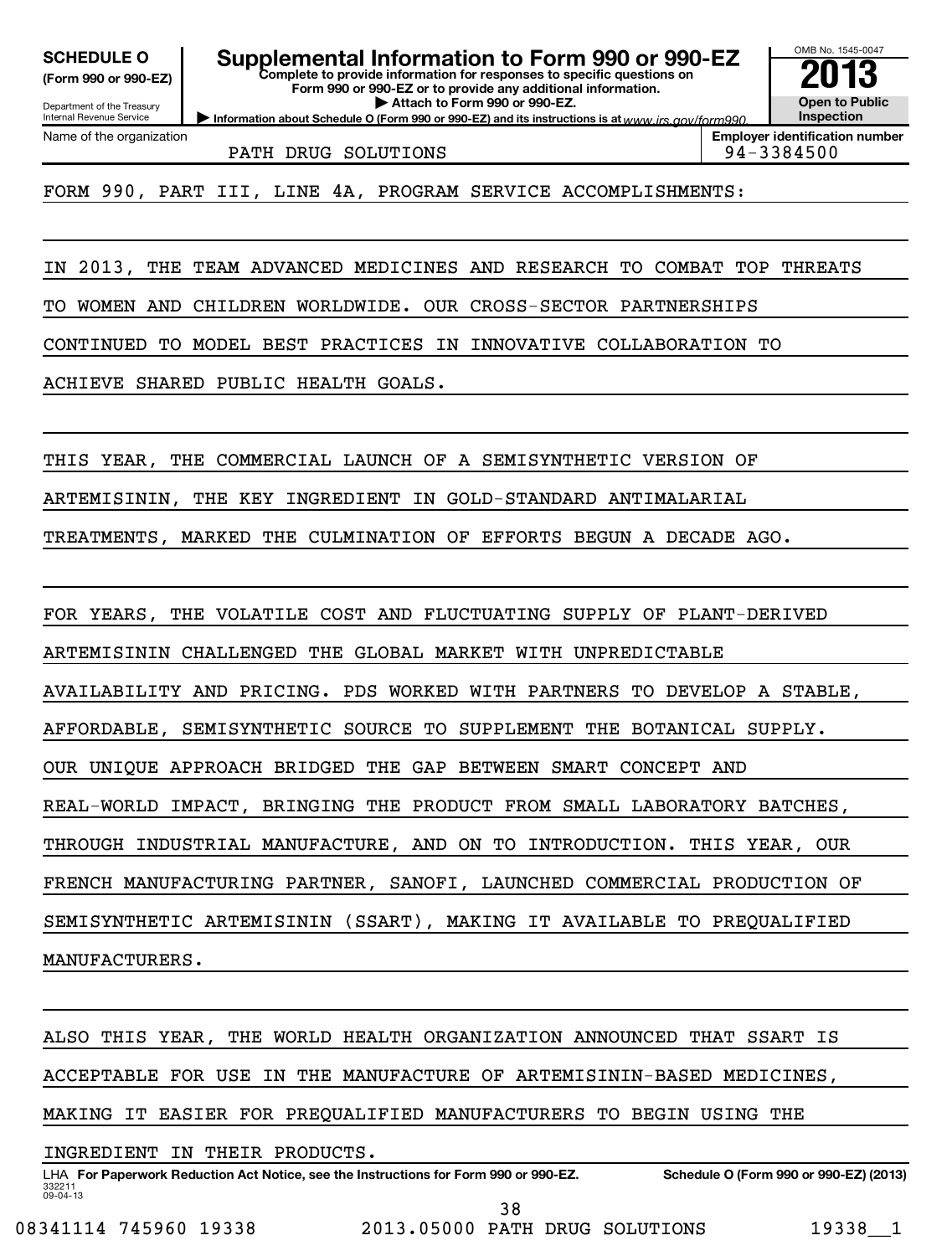Name of the organization

**Employer identification number** PATH DRUG SOLUTIONS  $\vert$  94-3384500

A CONSISTENT SUPPLY OF SSART CAN AID IN STABILIZING THE GLOBAL MARKET FOR ARTEMISININ AND, ULTIMATELY, HELP ENSURE THAT LIFESAVING ANTIMALARIAL DRUGS ARE RELIABLY AVAILABLE TO MILLIONS OF PEOPLE. OUR SUCCESS DEMONSTRATES THE POWER OF BROAD COLLABORATION BETWEEN INDUSTRY, SCIENTIFIC, NONPROFIT, AND ACADEMIC PARTNERS TO ACHIEVE SHARED HUMANITARIAN GOALS.

IN 2013, PDS ALSO CONTINUED RESEARCH TRIALS TO ADVANCE EFFECTIVE AND AFFORDABLE DRUGS TO TREAT DIARRHEAL DISEASE, ONE OF THE LEADING CAUSES OF DEATH AMONG CHILDREN UNDER FIVE. ALTHOUGH DIARRHEA CAN BE TREATED, EXISTING TOOLS DO NOT ALWAYS REACH PEOPLE WHO NEED THEM. SOMETIMES THIS IS BECAUSE EFFECTIVE TREATMENTS, ALTHOUGH LIFESAVING, DO NOT EASE SYMPTOMS, WHICH CAN DISCOURAGE USE AND ADHERENCE.

TO HELP OVERCOME THIS BARRIER, WE ARE DEVELOPING A NEW ANTISECRETORY DRUG CANDIDATE (IOWH032) THAT HAS THE POTENTIAL TO SHORTEN THE DURATION AND SEVERITY OF DIARRHEA SYMPTOMS. FOLLOWING PHASE 1 RESEARCH DEMONSTRATING THAT THE CANDIDATE IS SAFE, WELL-TOLERATED, AND CAUSES NO SERIOUS ADVERSE EVENTS, WE COMPLETED ANOTHER TWO-PART STUDY THIS YEAR AMONG HEALTHY ADULT MALE AND FEMALE VOLUNTEERS, AND ADULT MALES WITH CHOLERA, IN BANGLADESH.

BY PROVIDING FASTER RELIEF OF DIARRHEA SYMPTOMS, ANTISECRETORY DRUGS

LIKE IOWH032 MAY COMPLEMENT AND ENCOURAGE WIDER ADOPTION OF ORAL

REHYDRATION SOLUTION (ORS) AND OTHER PROVEN TREATMENTS.

|                          | IN ADDITION.          |  |  |                                |  | WE LAUNCHED A PHASE 2 RANKING TRIAL IN BANGLADESH TO |       |  |
|--------------------------|-----------------------|--|--|--------------------------------|--|------------------------------------------------------|-------|--|
| 332212<br>$09 - 04 - 13$ |                       |  |  |                                |  | Schedule O (Form 990 or 990-EZ) (2013)               |       |  |
|                          |                       |  |  | 3 Q                            |  |                                                      |       |  |
|                          | 08341114 745960 19338 |  |  | 2013.05000 PATH DRUG SOLUTIONS |  |                                                      | 19338 |  |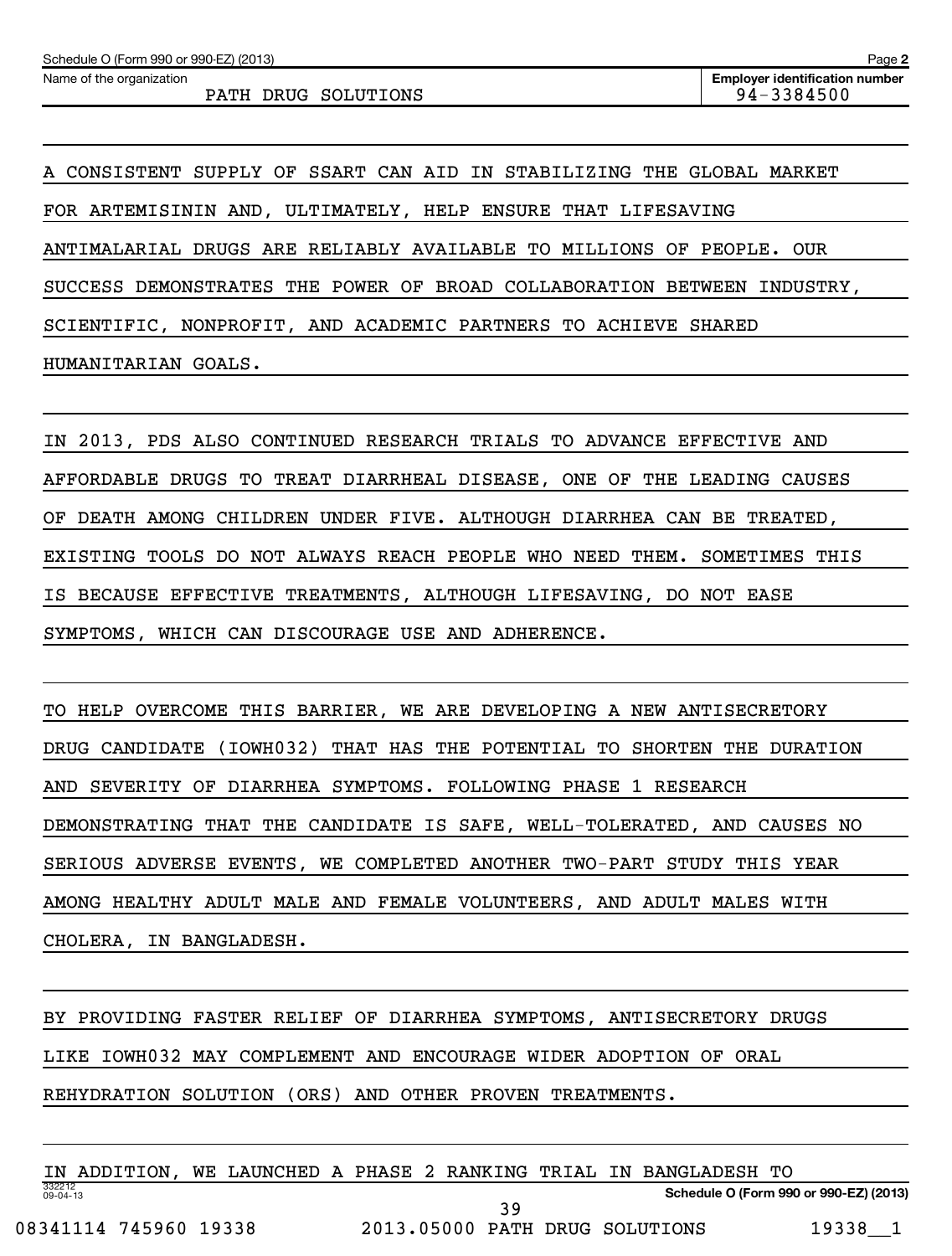| Schedule O (Form 990 or 990-EZ) (2013)                                                | Page 2                                              |
|---------------------------------------------------------------------------------------|-----------------------------------------------------|
| Name of the organization<br><b>DRUG</b><br>SOLUTIONS<br>PATH                          | <b>Employer identification number</b><br>94-3384500 |
| COMPARE AND EVALUATE THREE NEW FORMULATIONS OF<br>ORS, A PROVEN                       | TREATMENT                                           |
| FOR DIARRHEAL DISEASE<br>THAT<br>STILL<br><b>DOES</b><br>REACH<br>ENOUGH<br>NOT       | PEOPLE.<br>IS<br>IT.                                |
| NEW<br>FORMULATION<br>PROVIDE<br>ANTICIPATED<br>THAT<br>THE<br>WILL<br>THE<br>SAME    |                                                     |
| OR PREVENTING<br>DEHYDRATION AS<br><b>EFFECTIVENESS</b><br>IN TREATING                | CONVENTIONAL<br>ORS                                 |
| REDUCING<br>ADDED<br>BENEFIT OF<br>THE<br><b>DURATION</b><br>WITH<br>THE<br>OF<br>BUT | WILL<br>ILLNESS.<br>WE                              |
| USE<br>SELECT<br>FORMULATION<br>ADVANCE<br>THE<br>TRIAL<br>THE<br>TО<br>TО<br>TО      | FURTHER<br>CLINICAL                                 |
| STUDIES.                                                                              |                                                     |

FINALLY, PDS IS DEVELOPING NEW TOOLS TO COMBAT HIV AND AIDS, WHICH CONTINUE TO TAKE THE LIVES OF AN ESTIMATED 2 MILLION PEOPLE EACH YEAR, PRIMARILY IN SUB-SAHARAN AFRICA. WE ARE WORKING WITH PARTNERS TO DEVELOP A LONG-ACTING INJECTABLE DRUG THAT COULD BE USED PREVENTIVELY TO REDUCE THE RISK OF INFECTION IN HEALTHY ADULTS. THIS YEAR, PDS AND A PHARMACEUTICAL PARTNER SIGNED A LICENSING AGREEMENT PAVING THE WAY FOR PHASE 2 MULTISITE SAFETY STUDIES OF THE DRUG IN THE UNITED STATES AND AFRICA IN 2014. THIS EFFORT IS ONE PART OF PATH'S WIDE PORTFOLIO OF HIV PREVENTION STRATEGIES. IN COMBINATION WITH OTHER APPROACHES, IT COULD PROVIDE A POWERFUL TOOL TO STOP THE SPREAD OF HIV.

| FORM 990, PART VI, SECTION B, LINE 11:                                     |  |
|----------------------------------------------------------------------------|--|
| EXPLANATION: THE FORM 990 WAS PREPARED BY AN OUTSIDE ACCOUNTING FIRM USING |  |
| INFORMATION PROVIDED BY PATH ACCOUNTING SERVICES STAFF. PATH SENIOR        |  |
| MANAGEMENT REVIEWED THE DRAFT FORM. A COPY OF THE FINAL 990 WAS SENT TO    |  |
| PATH'S BOARD OF DIRECTORS FOR COMMENT. AFTER THE COMMENT PERIOD, THE CFO   |  |
| SIGNED THE RETURN.                                                         |  |

FORM 990, PART VI, SECTION B, LINE 12C:

332212 09-04-13 **Schedule O (Form 990 or 990-EZ) (2013)** EXPLANATION: PDS HAS A WRITTEN CONFLICT OF INTEREST POLICY UNDER WHICH ALL 08341114 745960 19338 2013.05000 PATH DRUG SOLUTIONS 19338\_1 40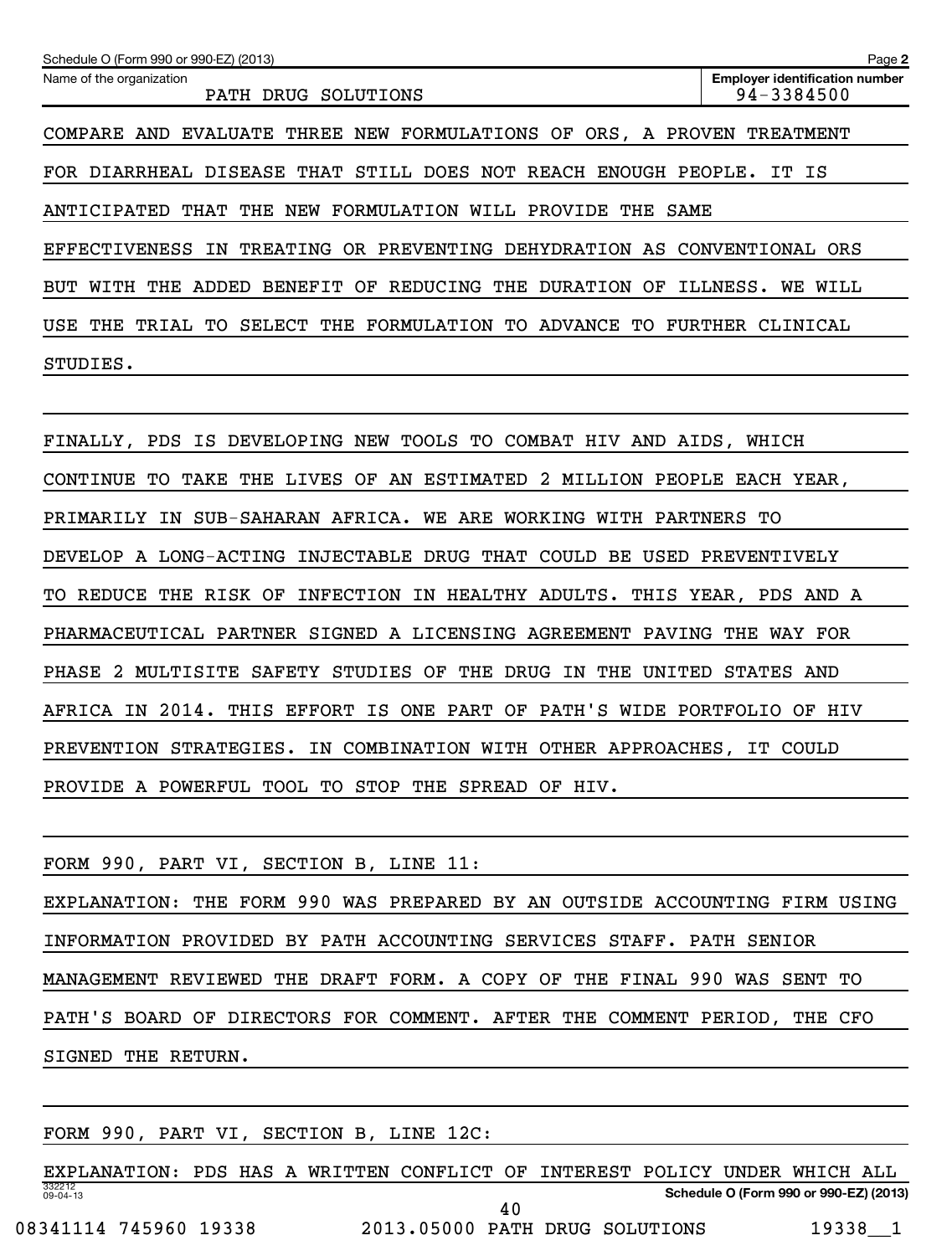| Schedule O (Form 990 or 990-EZ) (2013)                                                     | Page 2                                              |
|--------------------------------------------------------------------------------------------|-----------------------------------------------------|
| Name of the organization<br>PATH DRUG<br>SOLUTIONS                                         | <b>Employer identification number</b><br>94-3384500 |
| OFFICERS MUST<br>COMPLETE A<br>BOARD<br>MEMBERS<br>AND<br>CONFLICT<br>PDS<br>OF            | INTEREST                                            |
| YEAR.<br>PDS DOES<br>NOT<br><b>HAVE</b><br>EMPLOYEES.<br><b>DISCLOSURE</b><br>FORM<br>EACH | PDS.<br>IS<br>SUPPORTING<br>A                       |
| THE<br><b>MEANING</b><br>IRC SECTION<br>PATH<br>WITHIN<br>OF<br>ORGANIZATION<br>TO.        | $509(A)(3)$ ,<br>AND PDS                            |
| FOR MANAGEMENT<br>SERVICES. PATH HAS A<br><b>CONTRACTS</b><br>WITH<br>PATH                 | WRITTEN<br>CONFLICT<br>OF                           |
| POLICY UNDER WHICH ALL PATH BOARD MEMBERS, OFFICERS, AND<br>INTEREST                       | STAFF                                               |
| MUST<br>COMPLETE<br>CONFLICT<br>DESIGNATED<br>LEVEL<br>OF<br><b>ABOVE</b><br>A<br>A        | INTEREST<br><b>DISCLOSURE</b>                       |
| ALL PDS AND PATH DISCLOSURE FORMS ARE REVIEWED<br>FORM EACH YEAR.                          | AND KEPT<br>ON                                      |
| CONFLICT<br>MANAGEMENT<br>PLAN<br>ΙS<br>DEVELOPED<br><b>FOR</b><br>ANY<br>FILE.<br>A       | <b>EMPLOYEE</b><br>WITH A                           |
| PERCEIVED<br>SIGNIFICANT<br>ACTUAL<br>OR.<br>CONFLICT<br>OF<br>INTEREST.                   |                                                     |

FORM 990, PART VI, SECTION C, LINE 19:

EXPLANATION: PDS MAKES ITS GOVERNING DOCUMENTS, CONFLICT OF INTEREST

POLICY, AND FINANCIAL STATEMENTS AVAILABLE TO THE PUBLIC UPON REQUEST.

332212 09-04-13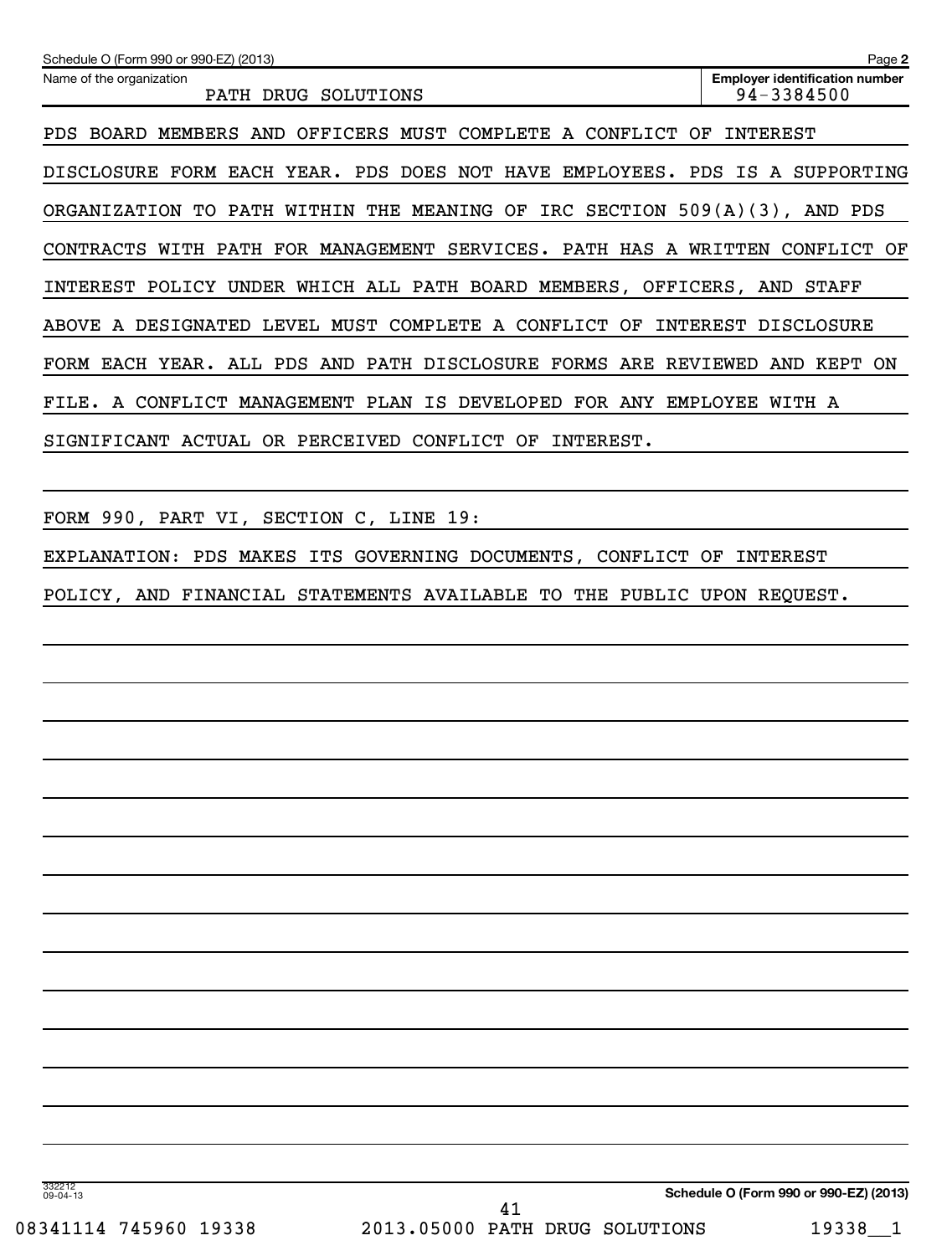**SCHEDULE R**

Department of the Treasury Internal Revenue Service

Name of the organization

**(Form 990) Complete if the organizations and Unrelated Partnerships**<br> **Related Organization answered "Yes" on Form 990, Part IV, line 33, 34, 35b, 36, or 37.**<br>
■ 2013 Attach to Form 990.

OMB No. 1545-0047

▶ See separate instructions.<br> **Attack to Public**<br> **Attack to Public** instructions is at *MANN irs COV/form*990. Information about Schedule R (Form 990) and its instructions is at <sub>www</sub> irs.gov/form990.

PATH DRUG SOLUTIONS

**Employer identification number**<br>94-3384500

Part I lentification of Disregarded Entities Complete if the organization answered "Yes" on Form 990, Part IV, line 33.

| (a)<br>Name, address, and EIN (if applicable)<br>of disregarded entity | (b)<br>Primary activity | (c)<br>Legal domicile (state or<br>foreign country) | (d)<br>Total income | (e)<br>End-of-year assets | (f)<br>Direct controlling<br>entity |
|------------------------------------------------------------------------|-------------------------|-----------------------------------------------------|---------------------|---------------------------|-------------------------------------|
|                                                                        |                         |                                                     |                     |                           |                                     |
|                                                                        |                         |                                                     |                     |                           |                                     |
|                                                                        |                         |                                                     |                     |                           |                                     |
|                                                                        |                         |                                                     |                     |                           |                                     |

Part II ldentification of Related Tax-Exempt Organizations Complete if the organization answered "Yes" on Form 990, Part IV, line 34 because it had one or more related tax-exempt<br>Complete it is a seminary way were presente organizations during the tax year.

| (a)<br>Name, address, and EIN<br>of related organization | (b)<br>Primary activity        | (c)<br>Legal domicile (state or<br>foreign country) | (d)<br>Exempt Code<br>section | (e)<br>Public charity<br>status (if section | (f)<br>Direct controlling<br>entity | $(g)$<br>Section 512(b)(13) | controlled<br>entity? |
|----------------------------------------------------------|--------------------------------|-----------------------------------------------------|-------------------------------|---------------------------------------------|-------------------------------------|-----------------------------|-----------------------|
|                                                          |                                |                                                     |                               | 501(c)(3))                                  |                                     | Yes                         | No                    |
| PATH - 91-1157127                                        |                                |                                                     |                               |                                             |                                     |                             |                       |
| 2201 WESTLAKE AVE, SUITE 200                             |                                |                                                     |                               |                                             |                                     |                             |                       |
| SEATTLE, WA 98121                                        | GLOBAL HEALTH                  | WASHINGTON                                          | 501(C)(3)                     | LINE 7                                      | N/A                                 |                             | х                     |
| PATH VACCINE SOLUTIONS - 83-0431851                      | ADVANCE DEVELOPMENT OF         |                                                     |                               |                                             |                                     |                             |                       |
| 2201 WESTLAKE AVE, SUITE 200                             | <b>WACCINES TO IMPROVE THE</b> |                                                     |                               |                                             |                                     |                             |                       |
| SEATTLE, WA 98121                                        | HEALTH OF CHILDREN             | WASHINGTON                                          | 501(C)(3)                     | LINE 11A                                    | PATH                                | х                           |                       |
| FOUNDATION FOR APPROPRIATE TECHNOLOGIES IN               |                                |                                                     |                               |                                             |                                     |                             |                       |
| HEALTH - SWITZERLAND, 207 ROUTE DE FERNEY                | EDUCATIONAL AND SCIENTIFIC     |                                                     |                               |                                             |                                     |                             |                       |
| 1218 LE GRAND-SACONNEX, GENEVA, SWITZERLAND              | PROMOTION OF HEALTH            | <b>SWITZERLAND</b>                                  | N/A                           | N/A                                         | PATH                                | х                           |                       |
| ORGANIZATION FOR APPROPRIATE TECHNOLOGY IN               |                                |                                                     |                               |                                             |                                     |                             |                       |
| HEALTH, 25 (BUILDING B0 SHOTA RUSTAVELI                  | REDUCE THE TB BURDEN IN        |                                                     |                               |                                             |                                     |                             |                       |
| STR. KYIV UKRAINE                                        | UKRAINE                        | UKRAINE                                             | N/A                           | N/A                                         | PATH                                | v<br>A                      |                       |

**For Paperwork Reduction Act Notice, see the Instructions for Form 990. Schedule R (Form 990) 2013**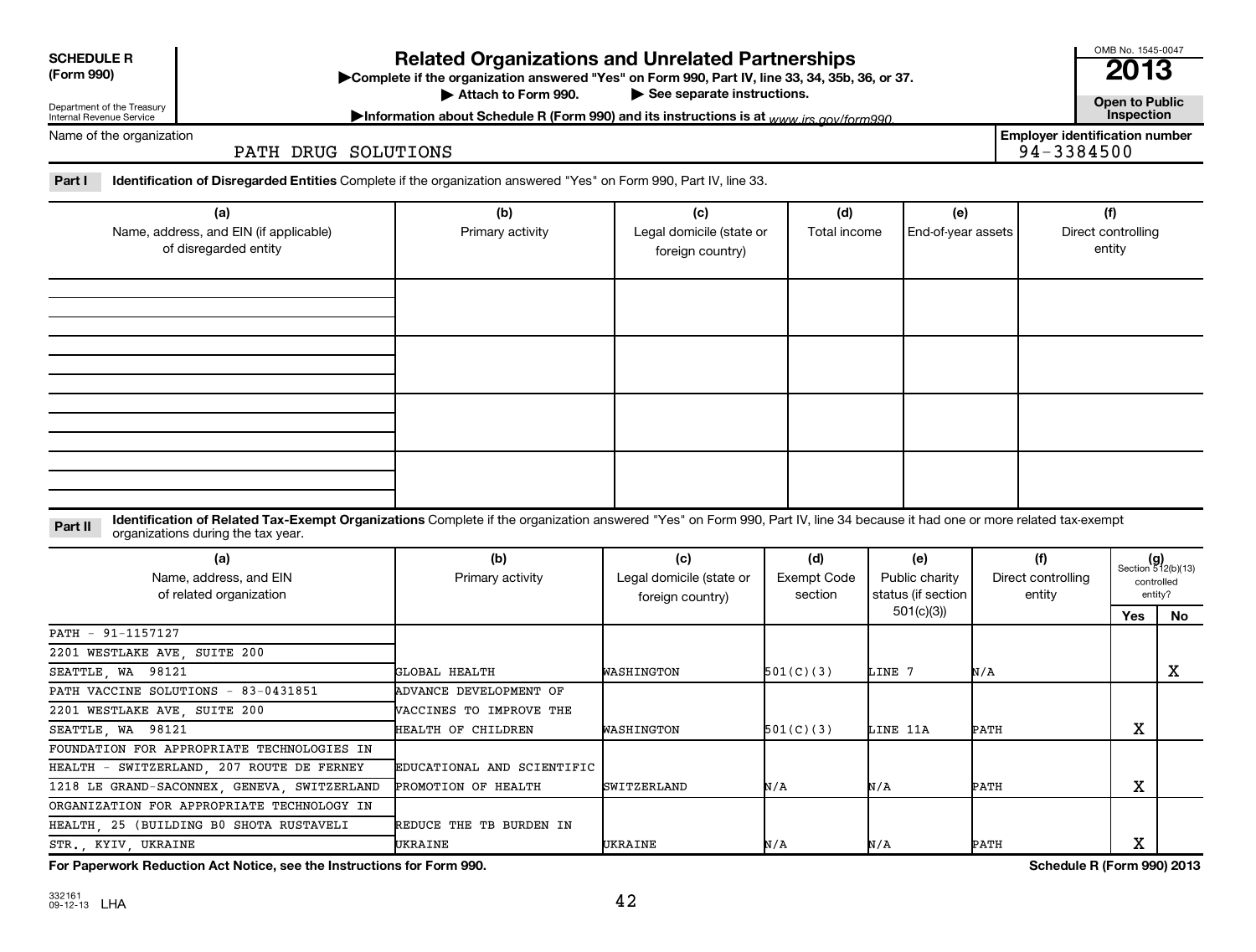Part III Identification of Related Organizations Taxable as a Partnership Complete if the organization answered "Yes" on Form 990, Part IV, line 34 because it had one or more related<br>Read to consistions tracted as a partne organizations treated as a partnership during the tax year.

| (a)                                                                                                                                                                                                                                                                       | (b)              | (c)                  | (d)                          |                      | (e)                                                                   | (f)                                | (g)                     |     | (h)              | (i)                         |            | (i)                  | (k)                                                                                                 |    |
|---------------------------------------------------------------------------------------------------------------------------------------------------------------------------------------------------------------------------------------------------------------------------|------------------|----------------------|------------------------------|----------------------|-----------------------------------------------------------------------|------------------------------------|-------------------------|-----|------------------|-----------------------------|------------|----------------------|-----------------------------------------------------------------------------------------------------|----|
| Name, address, and EIN<br>of related organization                                                                                                                                                                                                                         | Primary activity | Legal<br>domicile    | Direct controlling<br>entity |                      | Predominant income<br>(related, unrelated,<br>excluded from tax under | Share of total<br>income           | Share of<br>end-of-year |     | Disproportionate | Code V-UBI<br>amount in box |            |                      | General or Percentage<br>ownership                                                                  |    |
|                                                                                                                                                                                                                                                                           |                  | (state or<br>foreign |                              |                      | sections $512-514$ )                                                  |                                    | assets                  |     | allocations?     | 20 of Schedule              |            | managing<br>partner? |                                                                                                     |    |
|                                                                                                                                                                                                                                                                           |                  | country)             |                              |                      |                                                                       |                                    |                         | Yes | No               | K-1 (Form 1065)             |            | Yes No               |                                                                                                     |    |
|                                                                                                                                                                                                                                                                           |                  |                      |                              |                      |                                                                       |                                    |                         |     |                  |                             |            |                      |                                                                                                     |    |
|                                                                                                                                                                                                                                                                           |                  |                      |                              |                      |                                                                       |                                    |                         |     |                  |                             |            |                      |                                                                                                     |    |
|                                                                                                                                                                                                                                                                           |                  |                      |                              |                      |                                                                       |                                    |                         |     |                  |                             |            |                      |                                                                                                     |    |
|                                                                                                                                                                                                                                                                           |                  |                      |                              |                      |                                                                       |                                    |                         |     |                  |                             |            |                      |                                                                                                     |    |
|                                                                                                                                                                                                                                                                           |                  |                      |                              |                      |                                                                       |                                    |                         |     |                  |                             |            |                      |                                                                                                     |    |
|                                                                                                                                                                                                                                                                           |                  |                      |                              |                      |                                                                       |                                    |                         |     |                  |                             |            |                      |                                                                                                     |    |
|                                                                                                                                                                                                                                                                           |                  |                      |                              |                      |                                                                       |                                    |                         |     |                  |                             |            |                      |                                                                                                     |    |
|                                                                                                                                                                                                                                                                           |                  |                      |                              |                      |                                                                       |                                    |                         |     |                  |                             |            |                      |                                                                                                     |    |
|                                                                                                                                                                                                                                                                           |                  |                      |                              |                      |                                                                       |                                    |                         |     |                  |                             |            |                      |                                                                                                     |    |
|                                                                                                                                                                                                                                                                           |                  |                      |                              |                      |                                                                       |                                    |                         |     |                  |                             |            |                      |                                                                                                     |    |
|                                                                                                                                                                                                                                                                           |                  |                      |                              |                      |                                                                       |                                    |                         |     |                  |                             |            |                      |                                                                                                     |    |
|                                                                                                                                                                                                                                                                           |                  |                      |                              |                      |                                                                       |                                    |                         |     |                  |                             |            |                      |                                                                                                     |    |
|                                                                                                                                                                                                                                                                           |                  |                      |                              |                      |                                                                       |                                    |                         |     |                  |                             |            |                      |                                                                                                     |    |
|                                                                                                                                                                                                                                                                           |                  |                      |                              |                      |                                                                       |                                    |                         |     |                  |                             |            |                      |                                                                                                     |    |
| Identification of Related Organizations Taxable as a Corporation or Trust Complete if the organization answered "Yes" on Form 990, Part IV, line 34 because it had one or more related<br>Part IV<br>organizations treated as a corporation or trust during the tax year. |                  |                      |                              |                      |                                                                       |                                    |                         |     |                  |                             |            |                      |                                                                                                     |    |
| (a)                                                                                                                                                                                                                                                                       |                  |                      | (b)                          | (c)                  | (d)                                                                   | (e)                                | (f)                     |     |                  | (g)                         | (h)        |                      |                                                                                                     |    |
| Name, address, and EIN                                                                                                                                                                                                                                                    |                  |                      | Primary activity             | Legal domicile       | Direct controlling                                                    | Type of entity<br>(C corp, S corp, | Share of total          |     |                  | Share of                    | Percentage |                      | $\begin{array}{c} \textbf{(i)}\\ \text{Section}\\ 512(\text{b})(13)\\ \text{controlled}\end{array}$ |    |
| of related organization                                                                                                                                                                                                                                                   |                  |                      |                              | (state or<br>foreign | entity                                                                | or trust)                          | income                  |     |                  | end-of-year<br>assets       | ownership  |                      | entity?                                                                                             |    |
|                                                                                                                                                                                                                                                                           |                  |                      |                              | country)             |                                                                       |                                    |                         |     |                  |                             |            |                      | Yes                                                                                                 | No |
|                                                                                                                                                                                                                                                                           |                  |                      |                              |                      |                                                                       |                                    |                         |     |                  |                             |            |                      |                                                                                                     |    |
|                                                                                                                                                                                                                                                                           |                  |                      |                              |                      |                                                                       |                                    |                         |     |                  |                             |            |                      |                                                                                                     |    |
|                                                                                                                                                                                                                                                                           |                  |                      |                              |                      |                                                                       |                                    |                         |     |                  |                             |            |                      |                                                                                                     |    |
|                                                                                                                                                                                                                                                                           |                  |                      |                              |                      |                                                                       |                                    |                         |     |                  |                             |            |                      |                                                                                                     |    |
|                                                                                                                                                                                                                                                                           |                  |                      |                              |                      |                                                                       |                                    |                         |     |                  |                             |            |                      |                                                                                                     |    |
|                                                                                                                                                                                                                                                                           |                  |                      |                              |                      |                                                                       |                                    |                         |     |                  |                             |            |                      |                                                                                                     |    |
|                                                                                                                                                                                                                                                                           |                  |                      |                              |                      |                                                                       |                                    |                         |     |                  |                             |            |                      |                                                                                                     |    |
|                                                                                                                                                                                                                                                                           |                  |                      |                              |                      |                                                                       |                                    |                         |     |                  |                             |            |                      |                                                                                                     |    |
|                                                                                                                                                                                                                                                                           |                  |                      |                              |                      |                                                                       |                                    |                         |     |                  |                             |            |                      |                                                                                                     |    |
|                                                                                                                                                                                                                                                                           |                  |                      |                              |                      |                                                                       |                                    |                         |     |                  |                             |            |                      |                                                                                                     |    |
|                                                                                                                                                                                                                                                                           |                  |                      |                              |                      |                                                                       |                                    |                         |     |                  |                             |            |                      |                                                                                                     |    |
|                                                                                                                                                                                                                                                                           |                  |                      |                              |                      |                                                                       |                                    |                         |     |                  |                             |            |                      |                                                                                                     |    |
|                                                                                                                                                                                                                                                                           |                  |                      |                              |                      |                                                                       |                                    |                         |     |                  |                             |            |                      |                                                                                                     |    |
| 332162 09-12-13                                                                                                                                                                                                                                                           |                  |                      |                              | $\overline{43}$      |                                                                       |                                    |                         |     |                  | Schedule R (Form 990) 2013  |            |                      |                                                                                                     |    |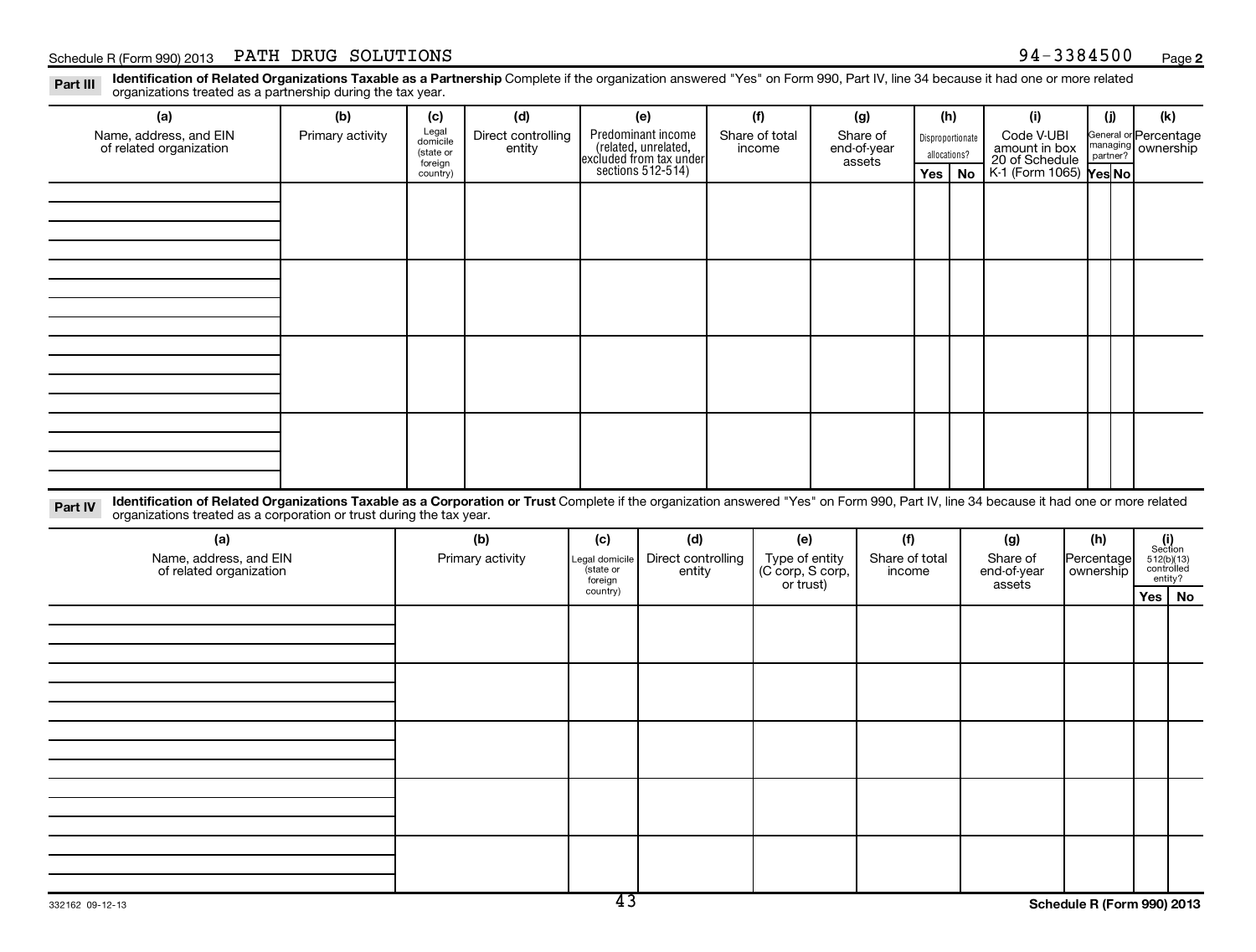| Part V | Transactions With Related Organizations Complete if the organization answered "Yes" on Form 990, Part IV, line 34, 35b, or 36.                                                                                                       |                                   |                        |                                              |                |                         |                         |
|--------|--------------------------------------------------------------------------------------------------------------------------------------------------------------------------------------------------------------------------------------|-----------------------------------|------------------------|----------------------------------------------|----------------|-------------------------|-------------------------|
|        | Note. Complete line 1 if any entity is listed in Parts II, III, or IV of this schedule.                                                                                                                                              |                                   |                        |                                              |                |                         | Yes   No                |
|        | During the tax year, did the organization engage in any of the following transactions with one or more related organizations listed in Parts II-IV?                                                                                  |                                   |                        |                                              |                |                         |                         |
|        |                                                                                                                                                                                                                                      |                                   |                        |                                              | 1a             |                         | $\overline{X}$          |
|        |                                                                                                                                                                                                                                      |                                   |                        |                                              | 1 <sub>b</sub> | $\overline{\mathbf{x}}$ |                         |
|        |                                                                                                                                                                                                                                      |                                   |                        |                                              | 1c             | $\overline{\mathbf{x}}$ |                         |
|        |                                                                                                                                                                                                                                      |                                   |                        |                                              | 1d             |                         | $\overline{\mathbf{x}}$ |
|        |                                                                                                                                                                                                                                      |                                   |                        |                                              | 1e             |                         | $\overline{\textbf{x}}$ |
|        | f Dividends from related organization(s) manufactured and contract the contract of the contract of the contract of the contract of the contract of the contract of the contract of the contract of the contract of the contrac       |                                   |                        |                                              | 1f             |                         | X                       |
|        | g Sale of assets to related organization(s) manufactured assembly contained as a set of assets to related organization(s) manufactured assets to related organization(s) manufactured assets to related organization(s)              |                                   |                        |                                              | 1g             |                         | $\overline{\text{x}}$   |
|        |                                                                                                                                                                                                                                      |                                   |                        |                                              | 1h             |                         | $\overline{\mathbf{x}}$ |
|        | Exchange of assets with related organization(s) www.assettion.com/www.assettion.com/www.assettion.com/www.assettion.com/www.assettion.com/www.assettion.com/www.assettion.com/www.assettion.com/www.assettion.com/www.assettio       |                                   |                        |                                              | 1i             |                         | $\overline{\textbf{x}}$ |
|        | Lease of facilities, equipment, or other assets to related organization(s) encontant content to consume the content of facilities, equipment, or other assets to related organization(s)                                             |                                   |                        |                                              | 1i             |                         | $\overline{\texttt{x}}$ |
|        |                                                                                                                                                                                                                                      |                                   |                        |                                              | 1k             |                         | X                       |
|        |                                                                                                                                                                                                                                      |                                   |                        |                                              | 11             |                         | $\overline{\textbf{x}}$ |
|        |                                                                                                                                                                                                                                      |                                   |                        |                                              | 1 <sub>m</sub> |                         | $\overline{\textbf{x}}$ |
|        |                                                                                                                                                                                                                                      |                                   |                        |                                              | 1n             |                         | $\overline{\textbf{x}}$ |
|        | o Sharing of paid employees with related organization(s) <b>manufacture and consumer consumer and consumer and consumer and consumer and consumer and consumer and consumer and consumer and consumer and consumer and consumer </b> |                                   |                        |                                              | 1o             |                         | $\overline{\textbf{x}}$ |
|        |                                                                                                                                                                                                                                      |                                   |                        |                                              |                |                         |                         |
|        |                                                                                                                                                                                                                                      |                                   |                        |                                              | 1p             |                         | X                       |
|        |                                                                                                                                                                                                                                      |                                   |                        |                                              | 1q             |                         | $\overline{\text{x}}$   |
|        |                                                                                                                                                                                                                                      |                                   |                        |                                              |                |                         |                         |
|        |                                                                                                                                                                                                                                      |                                   |                        |                                              | 1r             |                         | Х                       |
|        |                                                                                                                                                                                                                                      |                                   |                        |                                              | 1s             |                         | $\overline{\texttt{x}}$ |
|        | 2 If the answer to any of the above is "Yes," see the instructions for information on who must complete this line, including covered relationships and transaction thresholds.                                                       |                                   |                        |                                              |                |                         |                         |
|        | (a)<br>Name of related organization                                                                                                                                                                                                  | (b)<br>Transaction<br>$type(a-s)$ | (c)<br>Amount involved | (d)<br>Method of determining amount involved |                |                         |                         |
| (1)    |                                                                                                                                                                                                                                      |                                   |                        |                                              |                |                         |                         |
|        |                                                                                                                                                                                                                                      |                                   |                        |                                              |                |                         |                         |
| (2)    |                                                                                                                                                                                                                                      |                                   |                        |                                              |                |                         |                         |
| (3)    |                                                                                                                                                                                                                                      |                                   |                        |                                              |                |                         |                         |
|        |                                                                                                                                                                                                                                      |                                   |                        |                                              |                |                         |                         |
| (4)    |                                                                                                                                                                                                                                      |                                   |                        |                                              |                |                         |                         |
| (5)    |                                                                                                                                                                                                                                      |                                   |                        |                                              |                |                         |                         |
| (6)    |                                                                                                                                                                                                                                      |                                   |                        |                                              |                |                         |                         |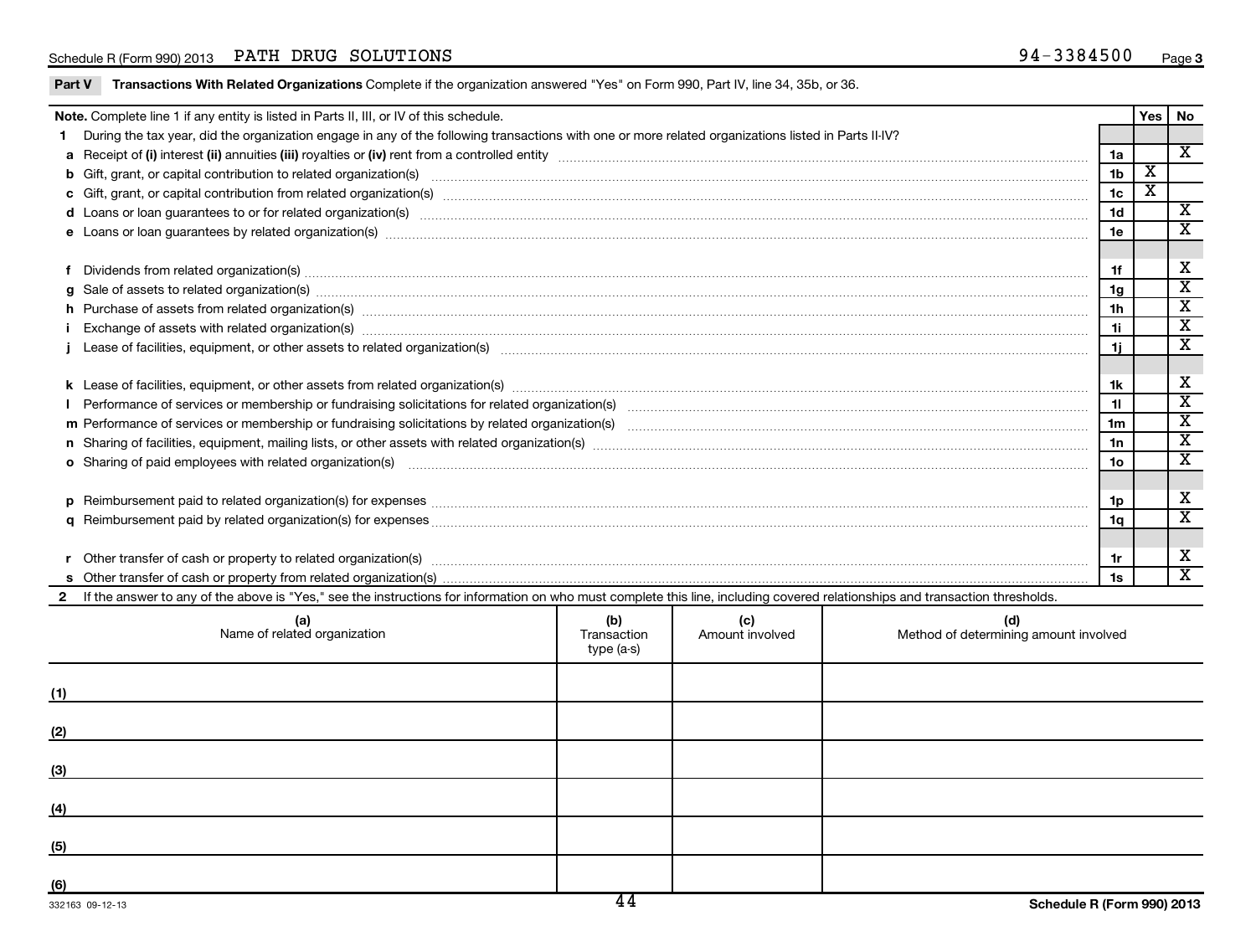#### Schedule R (Form 990) 2013 PATH DRUG SOLUTIONS (Page 1999) 2013 Page 194-3384500 Page

Part VI Unrelated Organizations Taxable as a Partnership Complete if the organization answered "Yes" on Form 990, Part IV, line 37.

Provide the following information for each entity taxed as a partnership through which the organization conducted more than five percent of its activities (measured by total assets or gross revenue) that was not a related organization. See instructions regarding exclusion for certain investment partnerships.

| (a)<br>Name, address, and EIN<br>of entity | (b)<br>Primary activity | (c)<br>Legal domicile<br>(state or foreign | (d)<br>Predominant income<br>(related, unrelated, $\frac{\text{Area all}}{\text{501(c)(3)}}$<br>excluded from tax<br>under section 512-514)<br>Ves No | $(e)$<br>Are all<br>partners sec.<br>$501(c)(3)$<br>orgs.? | (f)<br>Share of<br>total | (g)<br>Share of<br>end-of-year | (h)<br>Dispropor-<br>tionate<br>allocations? | (i)<br>Code V-UBI<br>amount in box 20 managing<br>of Schedule K-1<br>(Form 1065)<br>$\overline{V}$ ves No | (i)    | (k) |
|--------------------------------------------|-------------------------|--------------------------------------------|-------------------------------------------------------------------------------------------------------------------------------------------------------|------------------------------------------------------------|--------------------------|--------------------------------|----------------------------------------------|-----------------------------------------------------------------------------------------------------------|--------|-----|
|                                            |                         | country)                                   |                                                                                                                                                       |                                                            | income                   | assets                         | Yes No                                       |                                                                                                           | Yes NO |     |
|                                            |                         |                                            |                                                                                                                                                       |                                                            |                          |                                |                                              |                                                                                                           |        |     |
|                                            |                         |                                            |                                                                                                                                                       |                                                            |                          |                                |                                              |                                                                                                           |        |     |
|                                            |                         |                                            |                                                                                                                                                       |                                                            |                          |                                |                                              |                                                                                                           |        |     |
|                                            |                         |                                            |                                                                                                                                                       |                                                            |                          |                                |                                              |                                                                                                           |        |     |
|                                            |                         |                                            |                                                                                                                                                       |                                                            |                          |                                |                                              |                                                                                                           |        |     |
|                                            |                         |                                            |                                                                                                                                                       |                                                            |                          |                                |                                              |                                                                                                           |        |     |
|                                            |                         |                                            |                                                                                                                                                       |                                                            |                          |                                |                                              |                                                                                                           |        |     |
|                                            |                         |                                            |                                                                                                                                                       |                                                            |                          |                                |                                              |                                                                                                           |        |     |
|                                            |                         |                                            |                                                                                                                                                       |                                                            |                          |                                |                                              |                                                                                                           |        |     |
|                                            |                         |                                            |                                                                                                                                                       |                                                            |                          |                                |                                              |                                                                                                           |        |     |
|                                            |                         |                                            |                                                                                                                                                       |                                                            |                          |                                |                                              |                                                                                                           |        |     |
|                                            |                         |                                            |                                                                                                                                                       |                                                            |                          |                                |                                              |                                                                                                           |        |     |
|                                            |                         |                                            |                                                                                                                                                       |                                                            |                          |                                |                                              |                                                                                                           |        |     |
|                                            |                         |                                            |                                                                                                                                                       |                                                            |                          |                                |                                              |                                                                                                           |        |     |
|                                            |                         |                                            |                                                                                                                                                       |                                                            |                          |                                |                                              |                                                                                                           |        |     |
|                                            |                         |                                            |                                                                                                                                                       |                                                            |                          |                                |                                              |                                                                                                           |        |     |
|                                            |                         |                                            |                                                                                                                                                       |                                                            |                          |                                |                                              |                                                                                                           |        |     |
|                                            |                         |                                            |                                                                                                                                                       |                                                            |                          |                                |                                              |                                                                                                           |        |     |
|                                            |                         |                                            |                                                                                                                                                       |                                                            |                          |                                |                                              |                                                                                                           |        |     |
|                                            |                         |                                            |                                                                                                                                                       |                                                            |                          |                                |                                              |                                                                                                           |        |     |
|                                            |                         |                                            |                                                                                                                                                       |                                                            |                          |                                |                                              |                                                                                                           |        |     |
|                                            |                         |                                            |                                                                                                                                                       |                                                            |                          |                                |                                              |                                                                                                           |        |     |
|                                            |                         |                                            |                                                                                                                                                       |                                                            |                          |                                |                                              |                                                                                                           |        |     |
|                                            |                         |                                            |                                                                                                                                                       |                                                            |                          |                                |                                              |                                                                                                           |        |     |
|                                            |                         |                                            |                                                                                                                                                       |                                                            |                          |                                |                                              |                                                                                                           |        |     |
|                                            |                         |                                            |                                                                                                                                                       |                                                            |                          |                                |                                              |                                                                                                           |        |     |
|                                            |                         |                                            |                                                                                                                                                       |                                                            |                          |                                |                                              |                                                                                                           |        |     |
|                                            |                         |                                            |                                                                                                                                                       |                                                            |                          |                                |                                              |                                                                                                           |        |     |

**Schedule R (Form 990) 2013**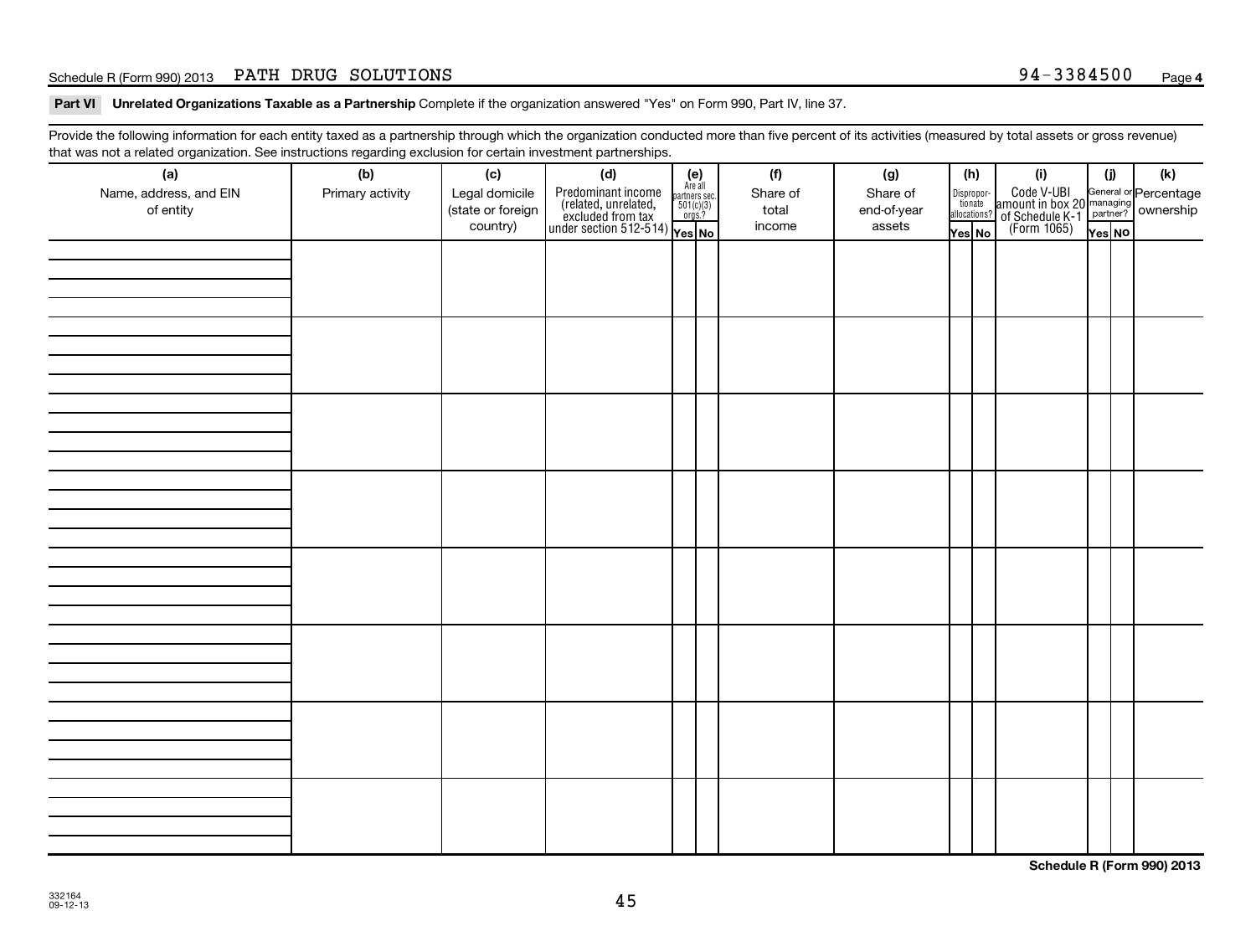| <b>Part VII   Supplemental Information</b><br>Provide additional information for responses to questions on Schedule R (see instructions). | PATH DRUG SOLUTIONS<br>Schedule R (Form 990) 2013 | 94-3384500 Page 5 |
|-------------------------------------------------------------------------------------------------------------------------------------------|---------------------------------------------------|-------------------|
|                                                                                                                                           |                                                   |                   |
|                                                                                                                                           |                                                   |                   |
|                                                                                                                                           |                                                   |                   |
|                                                                                                                                           |                                                   |                   |
|                                                                                                                                           |                                                   |                   |
|                                                                                                                                           |                                                   |                   |
|                                                                                                                                           |                                                   |                   |
|                                                                                                                                           |                                                   |                   |
|                                                                                                                                           |                                                   |                   |
|                                                                                                                                           |                                                   |                   |
|                                                                                                                                           |                                                   |                   |
|                                                                                                                                           |                                                   |                   |
|                                                                                                                                           |                                                   |                   |
|                                                                                                                                           |                                                   |                   |
|                                                                                                                                           |                                                   |                   |
|                                                                                                                                           |                                                   |                   |
|                                                                                                                                           |                                                   |                   |
|                                                                                                                                           |                                                   |                   |
|                                                                                                                                           |                                                   |                   |
|                                                                                                                                           |                                                   |                   |
|                                                                                                                                           |                                                   |                   |
|                                                                                                                                           |                                                   |                   |
|                                                                                                                                           |                                                   |                   |
|                                                                                                                                           |                                                   |                   |
|                                                                                                                                           |                                                   |                   |
|                                                                                                                                           |                                                   |                   |
|                                                                                                                                           |                                                   |                   |
|                                                                                                                                           |                                                   |                   |
|                                                                                                                                           |                                                   |                   |
|                                                                                                                                           |                                                   |                   |
|                                                                                                                                           |                                                   |                   |
|                                                                                                                                           |                                                   |                   |
|                                                                                                                                           |                                                   |                   |
|                                                                                                                                           |                                                   |                   |
|                                                                                                                                           |                                                   |                   |
|                                                                                                                                           |                                                   |                   |
|                                                                                                                                           |                                                   |                   |
|                                                                                                                                           |                                                   |                   |
|                                                                                                                                           |                                                   |                   |
|                                                                                                                                           |                                                   |                   |
|                                                                                                                                           |                                                   |                   |

332165 09-12-13